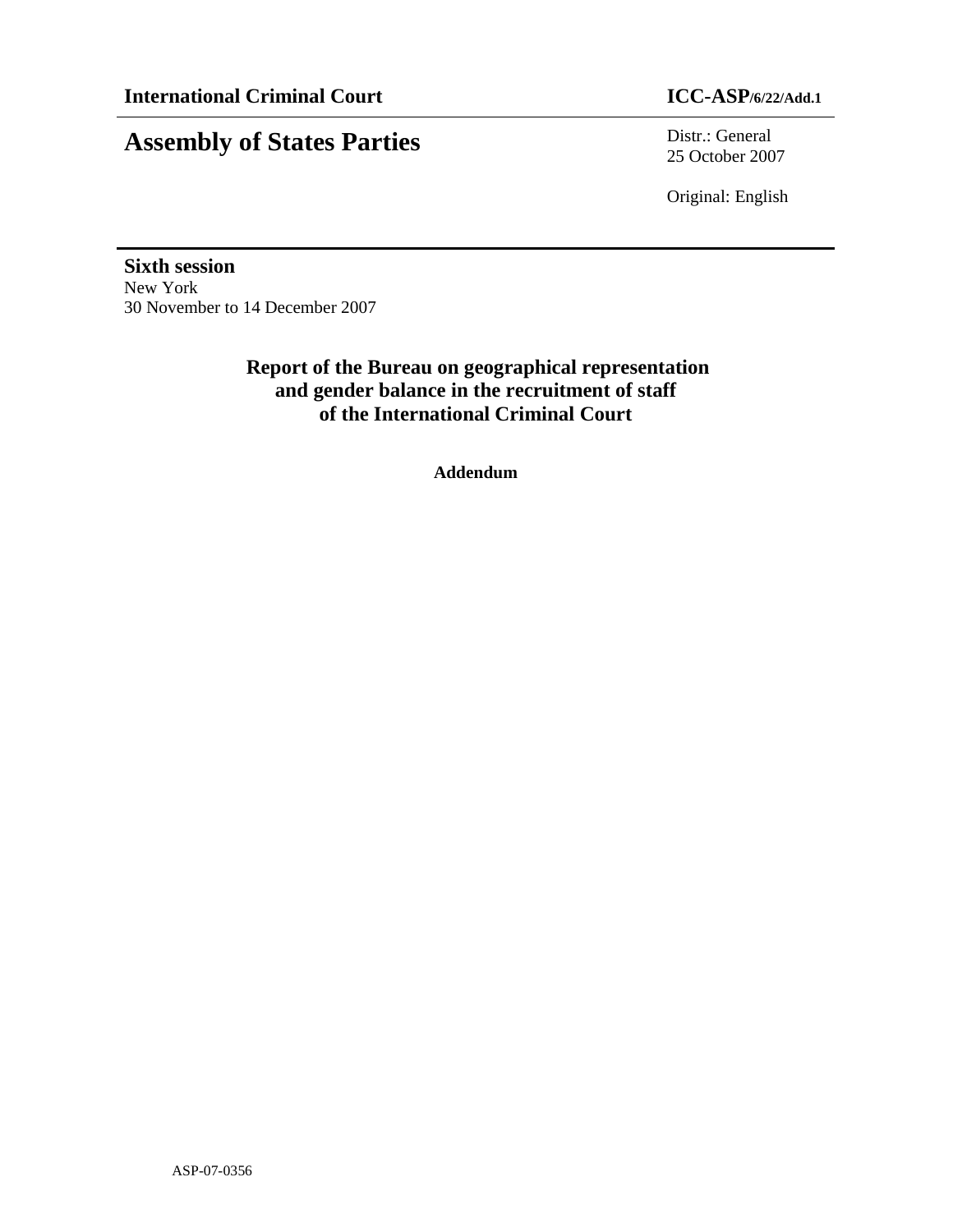#### **Contents**

### Annexes IV. Series of charts showing situation as at 1 October 2007 ................................ 3 V. Geographical representation by region (established Professional posts excluding elected officials and language staff) – Situation as at 1 October 2007 - percentages ................................................................ 11 VI. Action by the Court 2003-2006 ................................................................ 12 VII. Geographical representation by region (established Professional posts excluding elected officials and language staff) - Situation as at 1 May 2007 - percentages ................................................................ 14 VIII. Number of non-States Parties (established Professional posts excluding elected officials) - Situation as at 1 May 2007…............. 15 IX. Series of charts showing situation as at 1 May 2007 ................................ 16 X. Geographical representation and gender balance - ICC Professional staff - Status as at 1 May 2007...................................................... 24 XI. Gender comparison between applicants and staff excluding elected officials (established Professional posts) - Situation as at 1 May 2007................................................................................................ 33 XII. ICC and Geographical Representation among Staff - Research on Alternative Systems Regarding 'Desirable Ranges' ................................ 34 XIII. Communications received from a State Party not represented in The Hague Working Group................................................................ 62

*Paragraphs Page*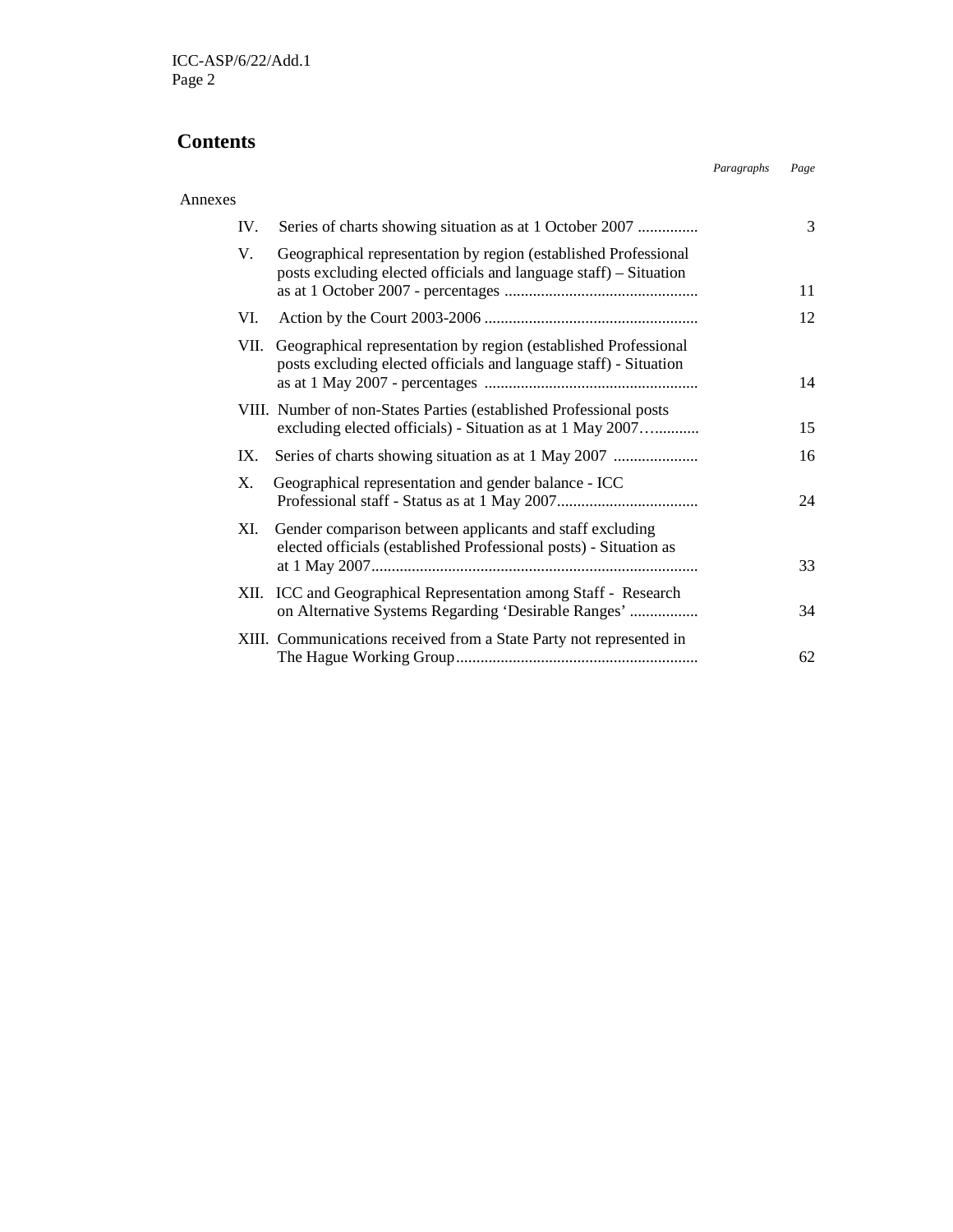### **Annex IV Series of charts showing situation as at 1 October 2007**

**Chart 1: Geographical representation by region (established Professional posts excluding elected officials and language staff) – actual numbers** 

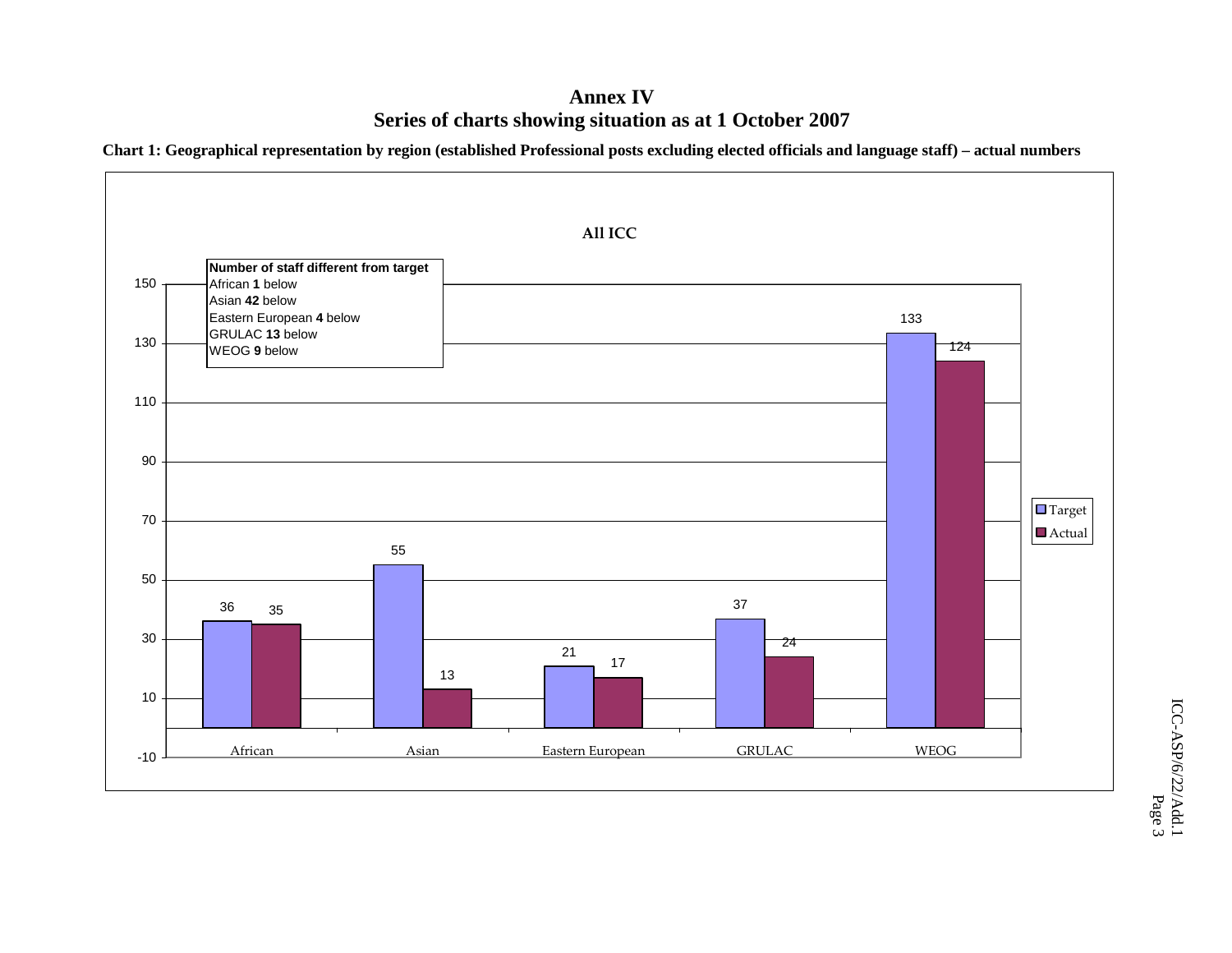

**Chart 2: Geographical representation of established posts in the Professional category excluding elected officials and language staff** 

Budgeted post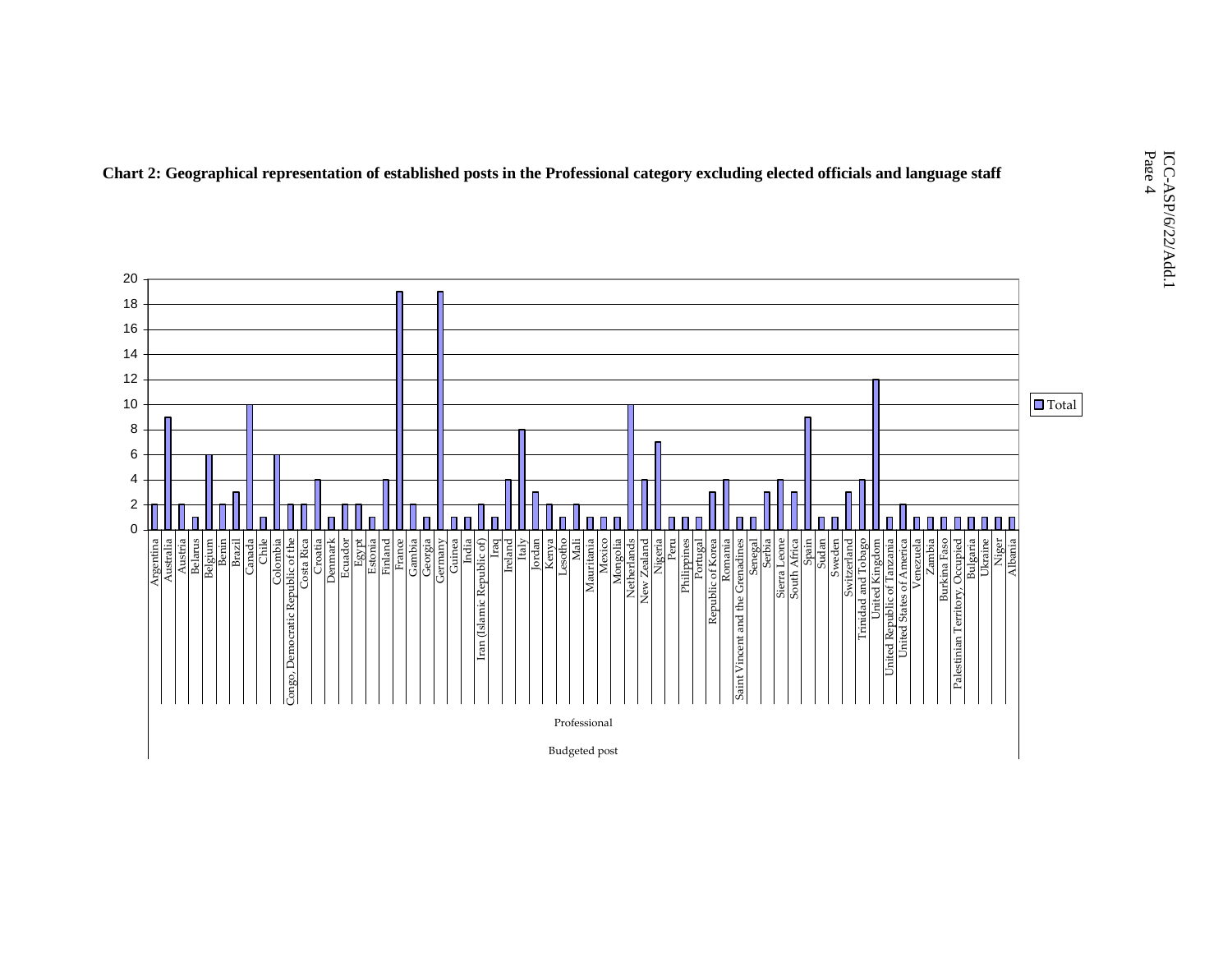**Chart 3: Number of non-States Parties (established Professional posts excluding elected officials)** 



#### $\overline{A}$ umber  $\overline{B}$ **All ICC**

■ Non-State Party State-Party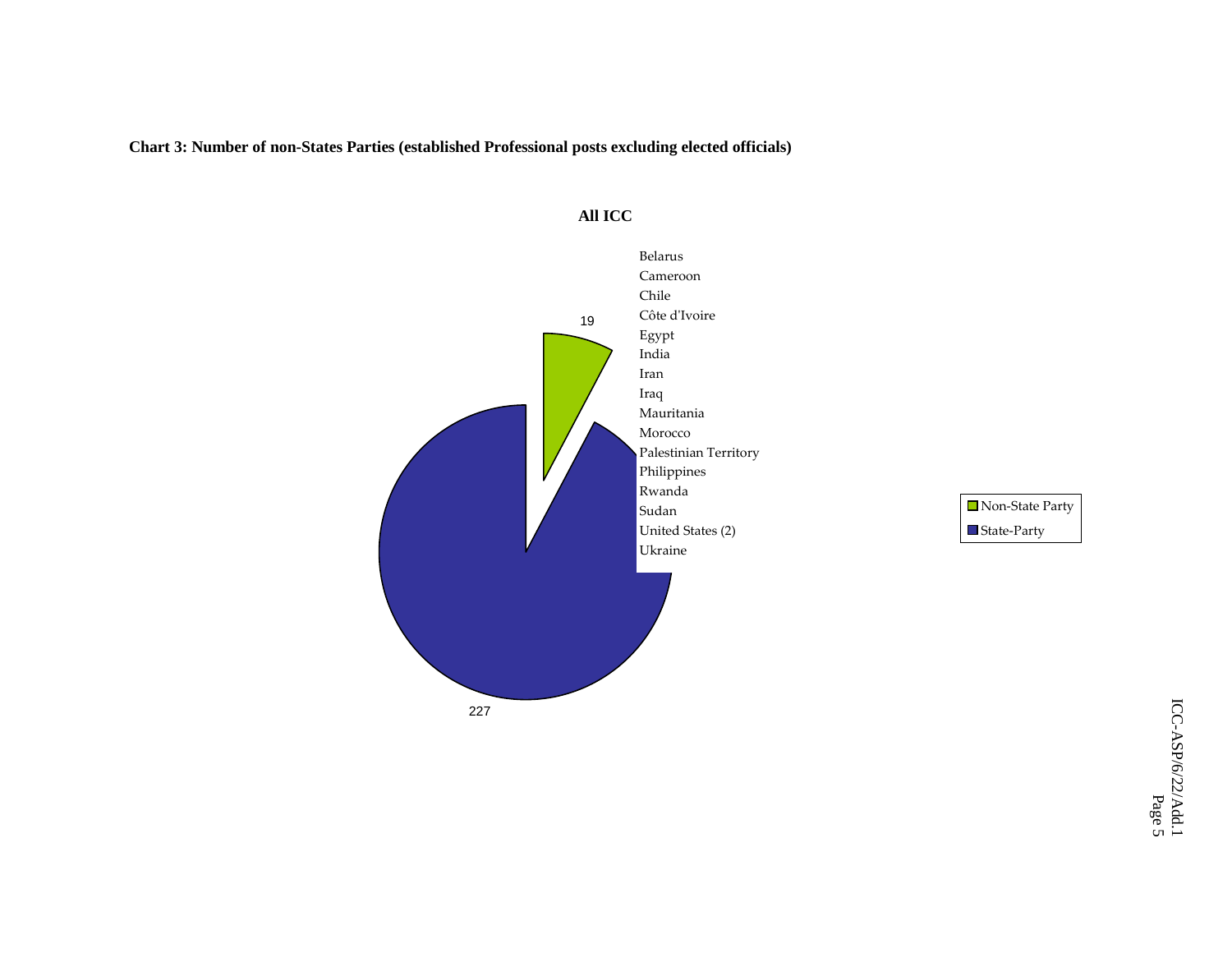ICC-ASP/6/22/Adding elected officials)<br>ICC-ASP/6/22/Adding elected officials)<br>DO7 (all ICC excluding elected officials)<br>Consultants/individual contractors compared with targets for established and  $\begin{array}{c} \sim\ \infty \rightarrow \infty \rightarrow \infty$ **Chart 4: Growth in established posts, temporary staff and consultants/individual contractors compared with targets for established and situation posts 2007 (all ICC excluding elected officials)** 

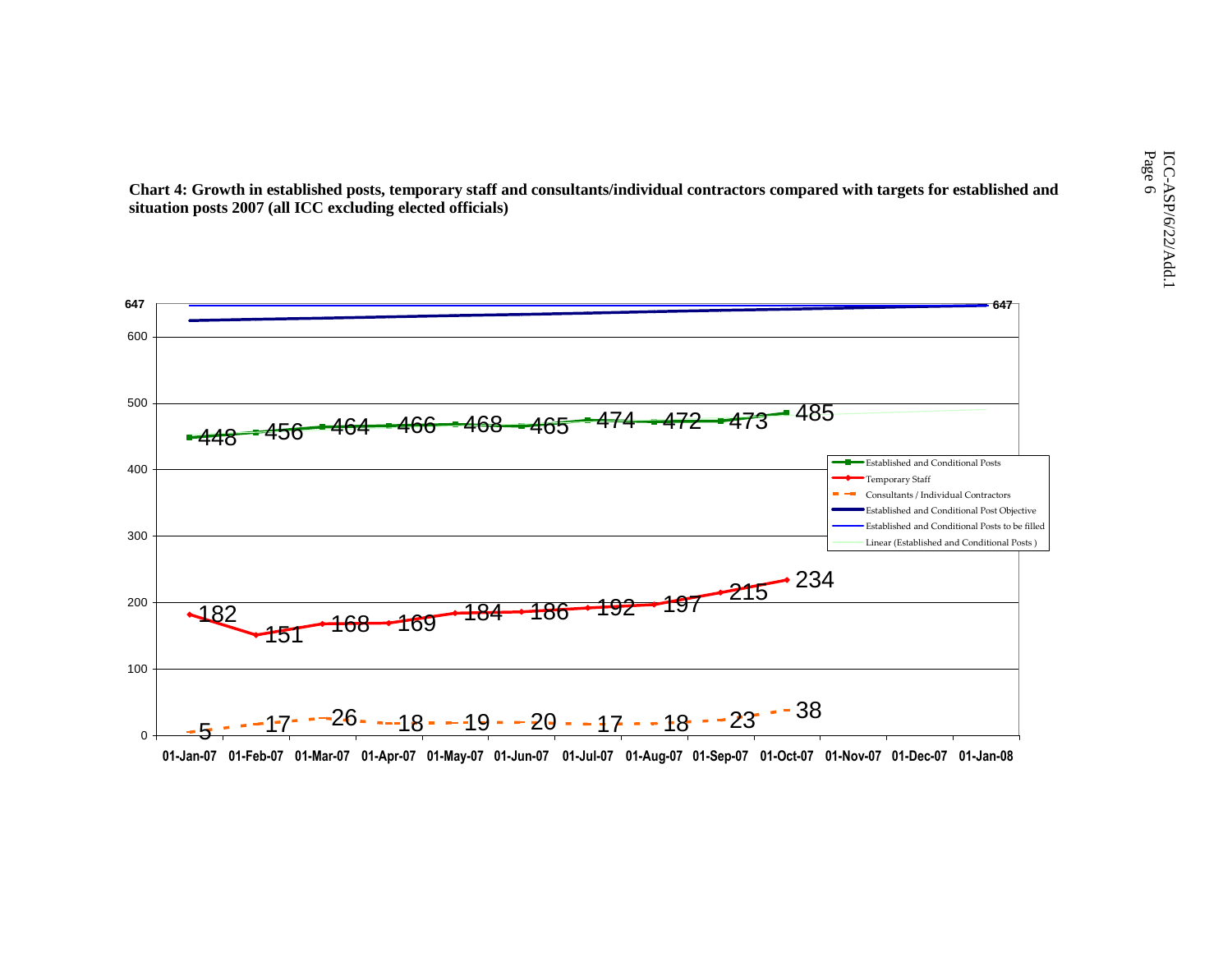**Chart 5: All ICC staff including established posts, temporary staff and consultants (excluding elected officials)** 

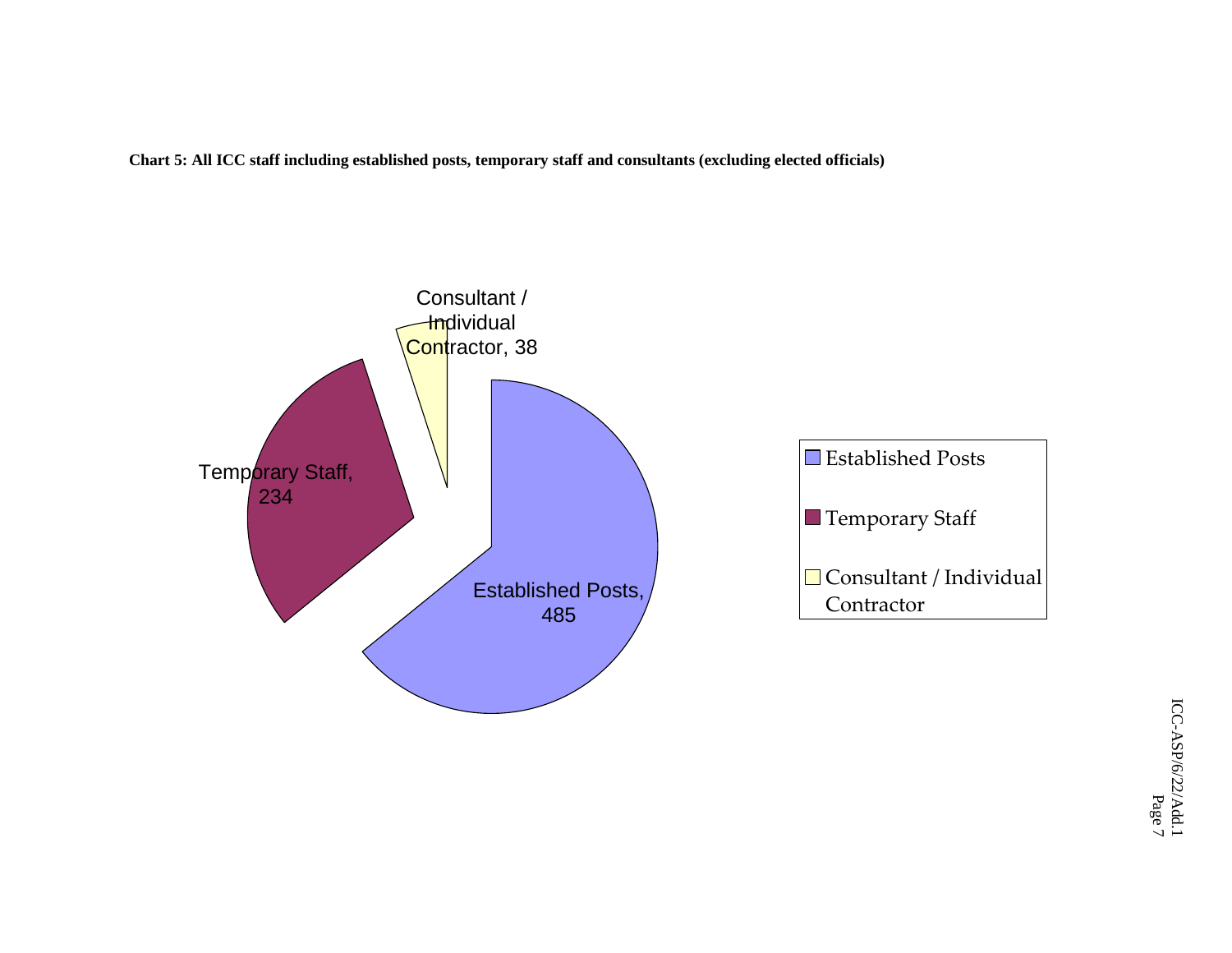**Chart 6: Recruitment activity against established posts (all ICC excluding 4 elected officials)** 

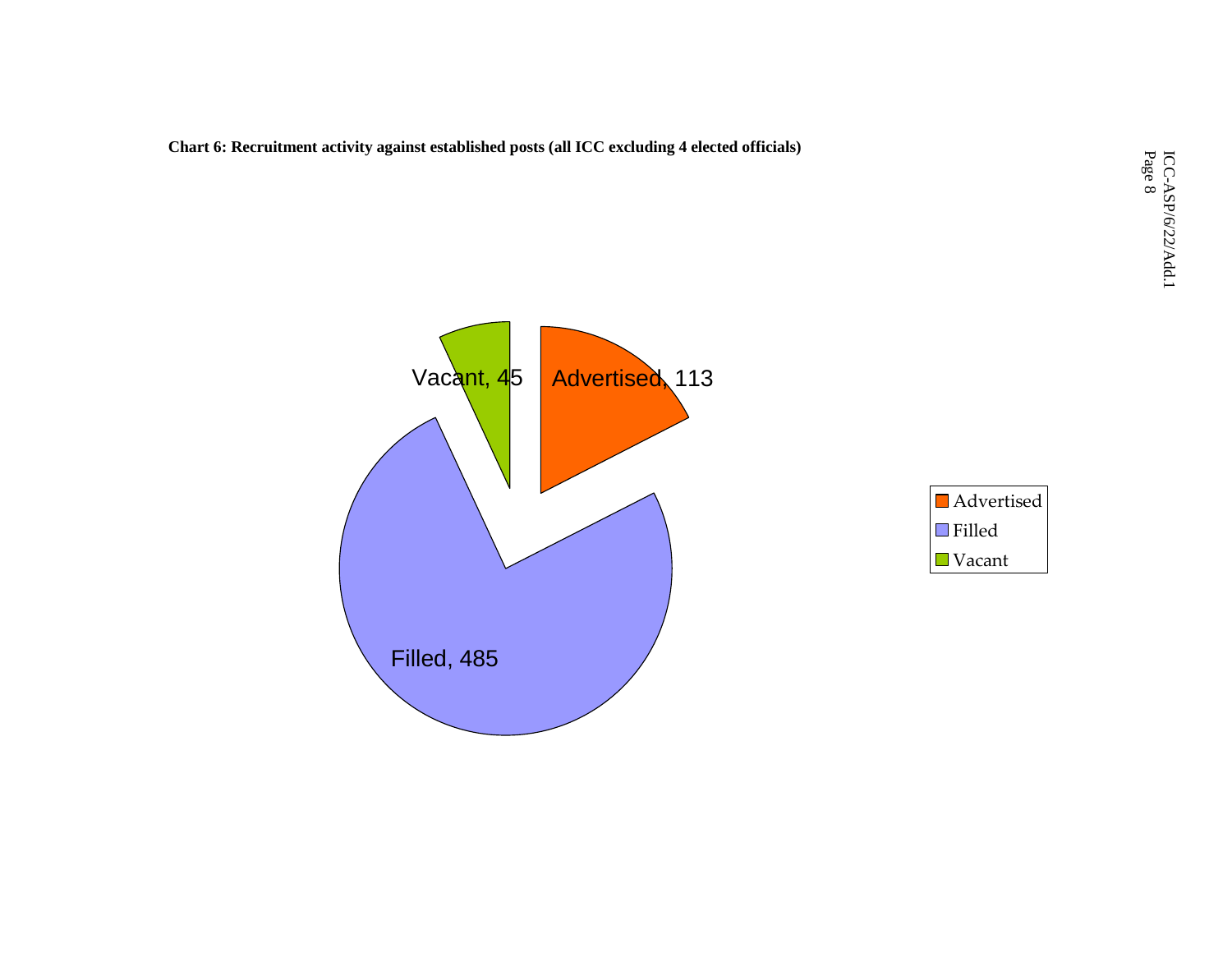

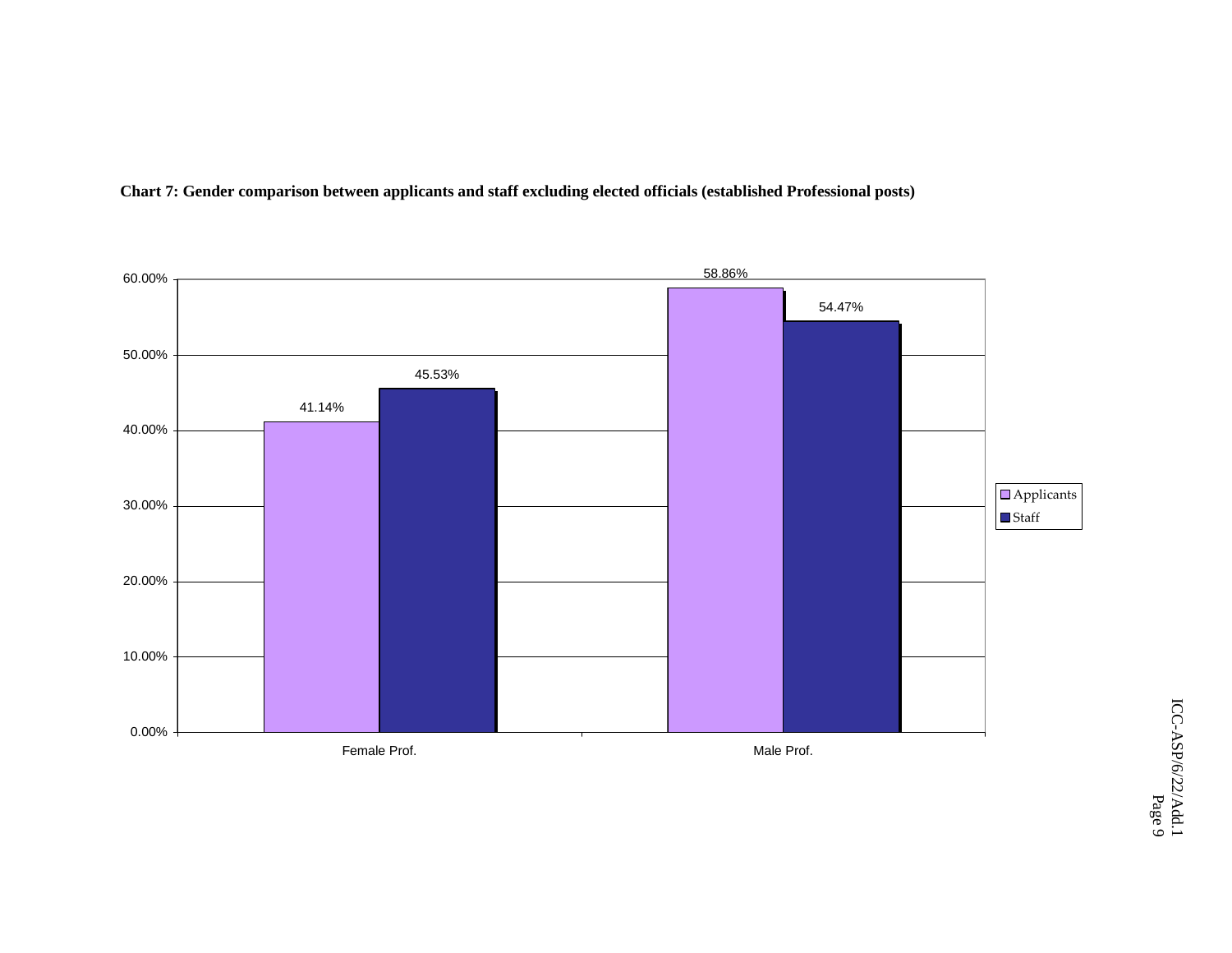| <b>Region</b>      | <b>Female</b> | <b>Male</b> | <b>Grand Total</b> |
|--------------------|---------------|-------------|--------------------|
| African            | 987           | 3,481       | 4,468              |
| Asian              | 351           | 664         | 1,015              |
| Eastern European   | 596           | 414         | 1,010              |
| <b>GRULAC</b>      | 323           | 306         | 629                |
| <b>WEOG</b>        | 2,595         | 2,818       | 5,413              |
| <b>Grand Total</b> | 4,852         | 7,683       | 12,535             |

Table 1: Applicants by region (as at 1 October 2007)<br>C C-ASP/6/22/<br>Table 1: Applicants by region (as at 1 October 2007)

#### **Table 2: Staff by region (as at 1 October 2007)**

| <b>Region</b>      | <b>Female</b> | <b>Male</b> | <b>Grand Total</b> |
|--------------------|---------------|-------------|--------------------|
| African            | 43            | 56          | 99                 |
| Asian              | 11            | 9           | 20                 |
| Eastern European   | 19            | 17          | 36                 |
| <b>GRULAC</b>      | 19            | 15          | 34                 |
| <b>WEOG</b>        | 132           | 164         | 296                |
| <b>Grand Total</b> | 224           | 261         | 485                |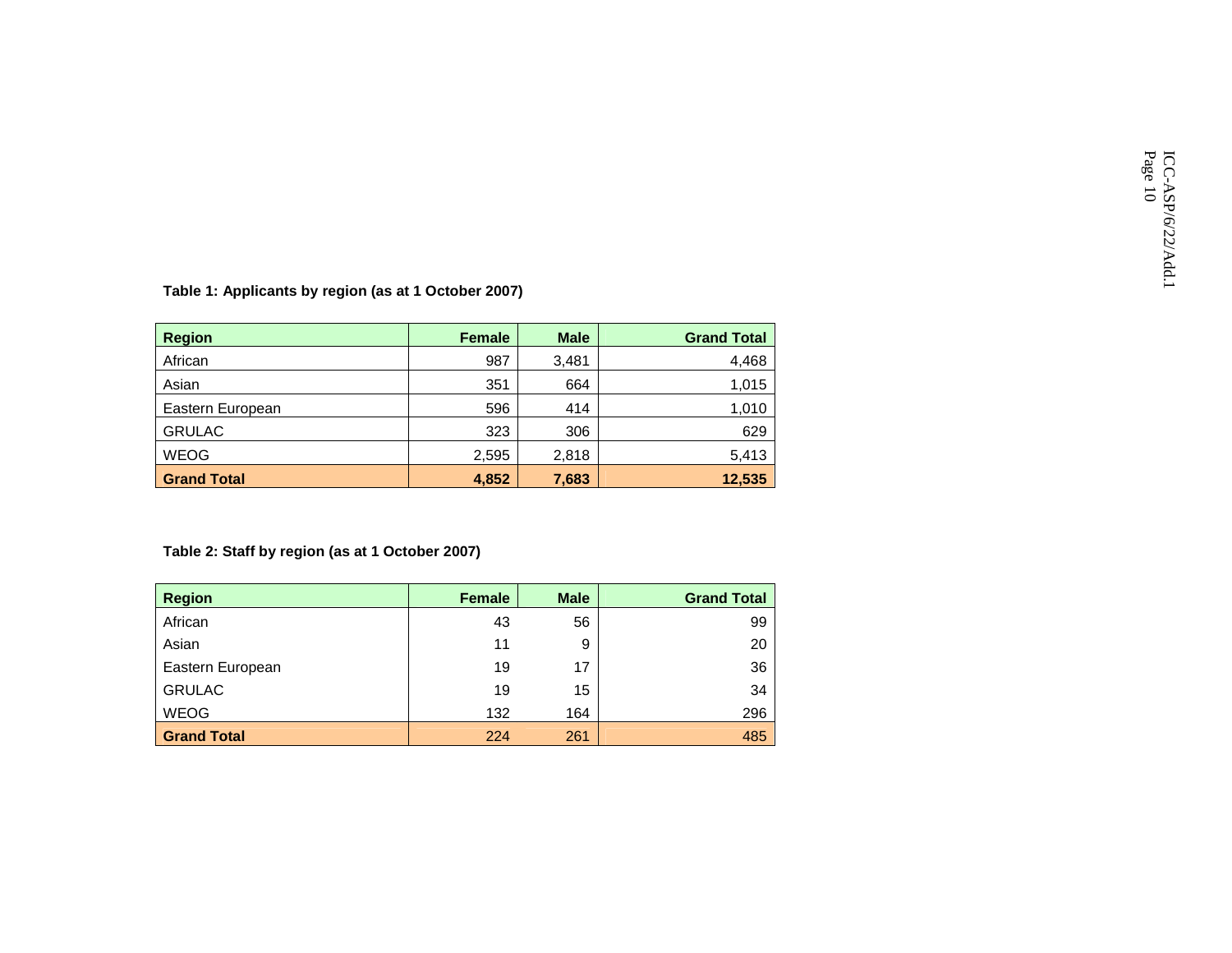Geographical representation by region (established Professional posts excluding elected officials and language staff) **Annex V Situation as at 1 October 2007 - percentages**

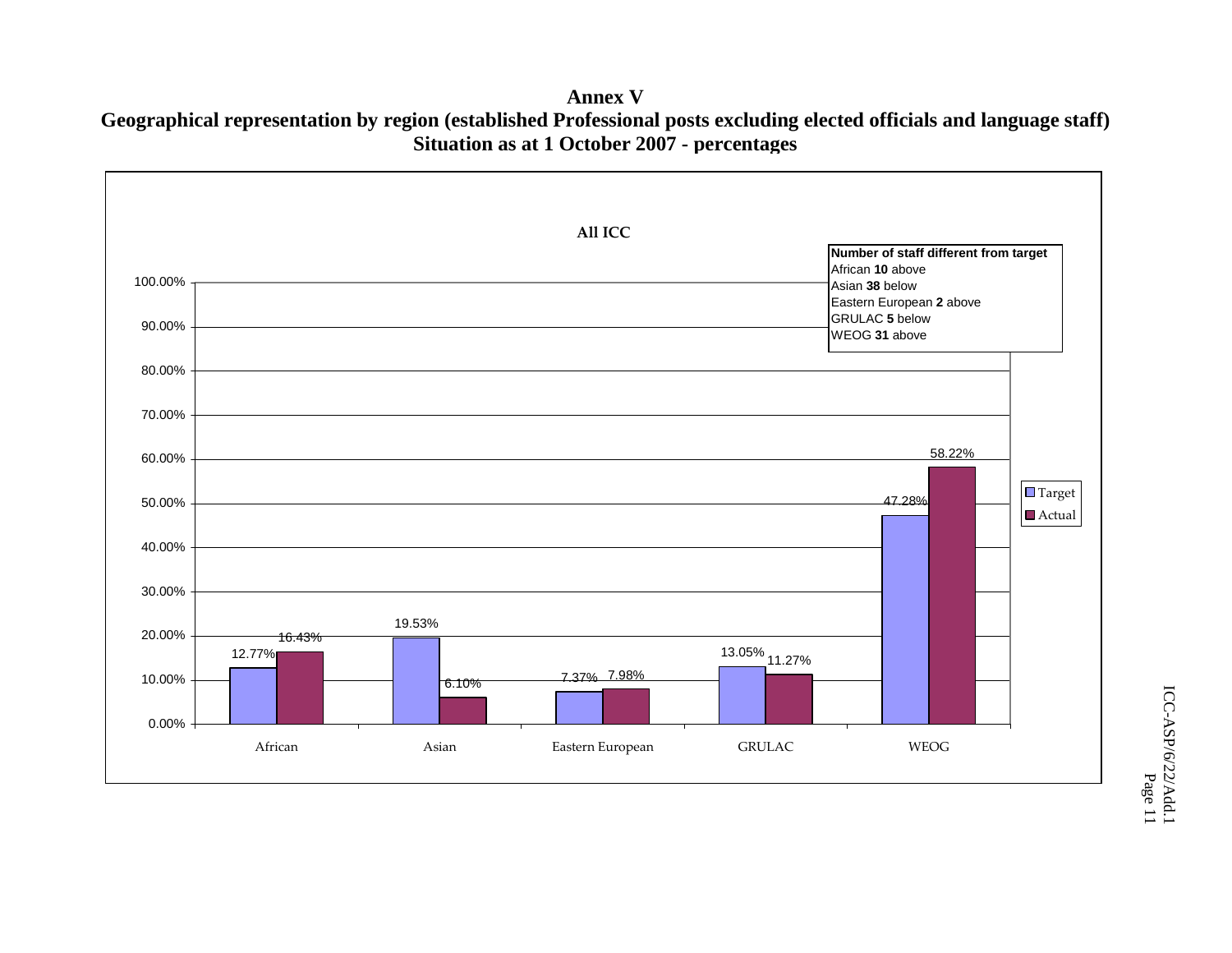#### **Annex VI Action by the Court 2003-2006**

Since the establishment of the International Criminal Court, geographical representation and gender balance have received a great deal of attention within the Organization and in particular within the Human Resources Section.

The reasons for underrepresentation and non-representation and for the difficulty the Court has in recruiting from certain countries are diverse and complex. They include the following:

- 1. The International Criminal Court is a relatively young organization and is not well known in many key recruitment markets;
- 2. The lack of competitiveness of the United Nations common system pay package (particularly given the fact that lawyers and legal specialists are highly paid in the private sector);
- 3. Difficulties experienced in attracting staff with families to The Hague since only one-year contracts are offered for most positions. The Court is now moving towards a three-year contract policy.

There have been numerous initiatives aimed at improving the recruitment of staff on as wide a geographical representation basis as possible and many efforts have been also made to ensure gender equity in the recruitment of staff. The goal is to ensure wider dissemination of information on the career opportunities that exist at the Court in order to attract potential candidates worldwide, particularly from unrepresented and underrepresented States Parties, to target specific areas of expertise and to promote better gender balance.

Measures undertaken so far:

- 1. Notes verbales are sent on a monthly basis to all embassies of States Parties in The Hague;
- 2. Various meetings have been organized with representatives of certain embassies in The Hague (for example, Bulgaria, Poland, Republic of Korea, South Africa) requesting their assistance. In particular, embassies were requested to identify possible sources of candidates for employment within the Court, including institutions, professional associations and societies in which women are also well represented. This initiative was taken so that those organizations and associations could be informed about the Court's web site and its regularly updated list of vacancies. Thus far, regular contacts have been established with embassies, some of which have agreed to disseminate directly, within their country, information about vacancies at the Court;
- 3. Various contacts have been established on an ad hoc basis with other international organizations located in underrepresented or non-represented regions (in particular the United Nations, the United Nations Environment Programme (UNEP), the United Nations Human Settlements Programme (UN-Habitat) in Kenya, the African Development Bank (AfDB) in Abidjan, the United Nations in Bangkok, and the United Nations in Santiago, Chile). Senior officials make reference to vacancies and to employment opportunities when on mission in different geographical regions;
- 4. A new geographical representation chart by country and not by region has been developed and is available to all organs upon request. As a result of this approach, four groupings have been established to indicate the representativeness of States Parties (i.e. unrepresented, underrepresented, within range and overrepresented). Subsequently, the Human Resources Section shortlist issued after the pre-screening of applications was modified and applicants are now listed accordingly;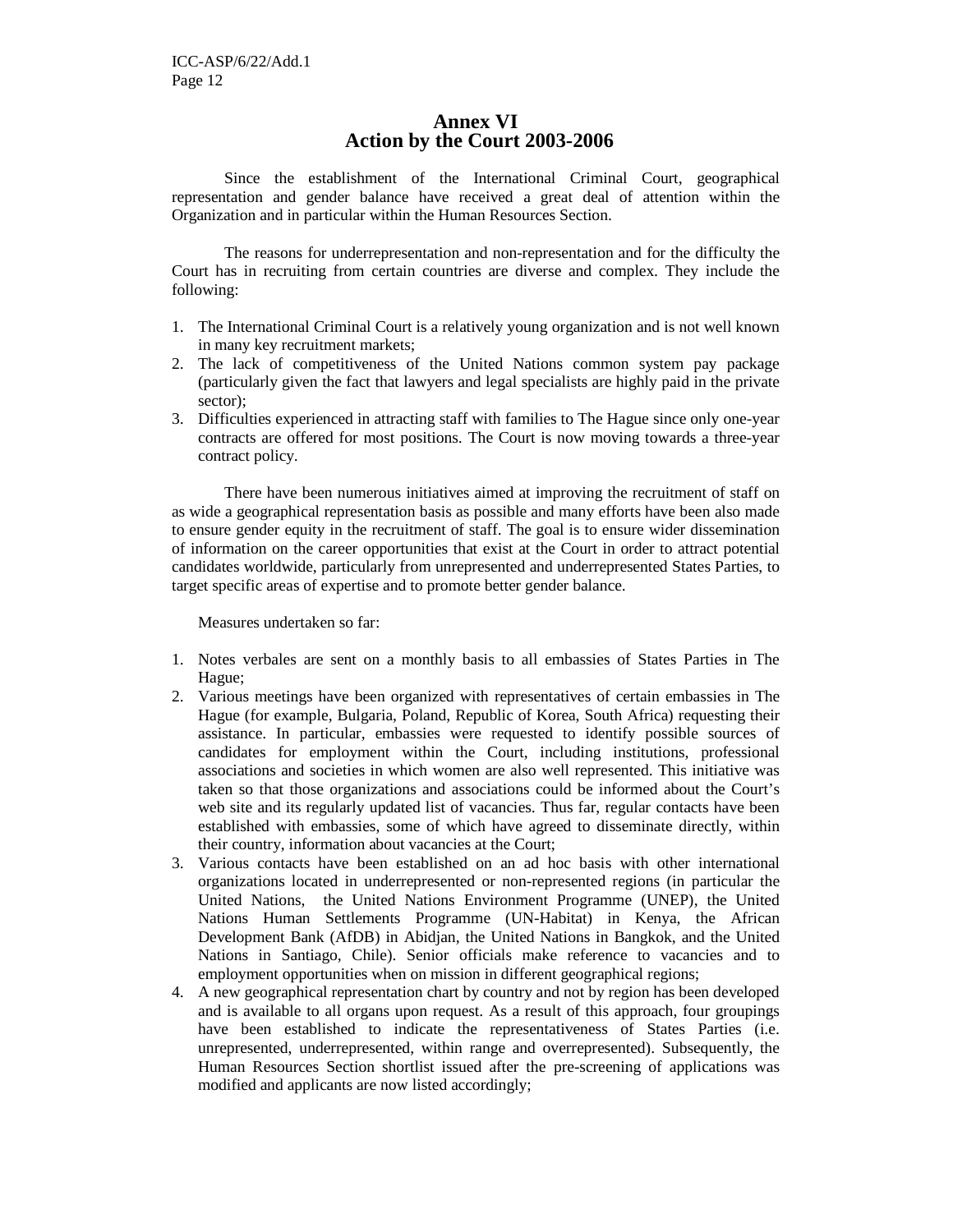- 5. During interview panels and Selection Committee meetings, the Human Resources Section always presents statistics on gender balance and geographical representation for the information of the hiring section and the members of the Selection Committee;
- 6. The Human Resources Section has also compiled a list of around 1,200 addresses of relevant public and private institutions (including governments, Ministries of Justice and of Foreign Affairs, bar associations, other professional associations, universities, nongovernmental organizations (NGOs) to which vacancy announcements are sent on a regular basis for posting;
- 7. Efforts undertaken by the Human Resources Section have also included advertising in international newspapers and magazines (*The Economist, The Guardian, The Sunday Times, El País, Le Monde, Le Nouvel Observateur, Le Point, Frankfurter Allgemeine, Jeune Afrique L'Intelligent*);
- 8. Since the enlargement of the European Union, vacancies have been advertised on www.eurobrussels.com to attract qualified candidates from Eastern Europe;
- 9. Many vacancies have been published on the web site of Lawyers Without Borders (www.lwob.com) and on the web site www.monster.com;
- 10. A permanent link has been established on the web site of the International Civil Service Commission;
- 11. Most of the International Criminal Court vacancy announcements clearly state that "applications from qualified female candidates are encouraged". Some vacancy announcements have also been targeted to increase the representation of Asian, African and Latin American countries;
- 12. Rosters of candidates have been established on a random basis with significant results (for example, a male staff member from Mongolia; a female staff member from St. Vincent and the Grenadines);
- 13. The Court's head of recruitment has been meeting with NGOs (namely the Coalition for the International Criminal Court and the Women's Initiatives for Gender Justice) to ask their advice on the best way to address the gender issue at the Court. Regular meetings and brainstorming sessions are being planned. The Coalition for the International Criminal Court provides ongoing assistance to the Court in disseminating its vacancy announcements;
- 14. New and more effective guidelines on the role and responsibility of the Selection Committee have been in effect since 28 March 2006;
- 15. A draft set of recruitment guidelines has been developed by the Recruitment Unit and is now under discussion within the Court. The focus has been on geographical representation and gender balance.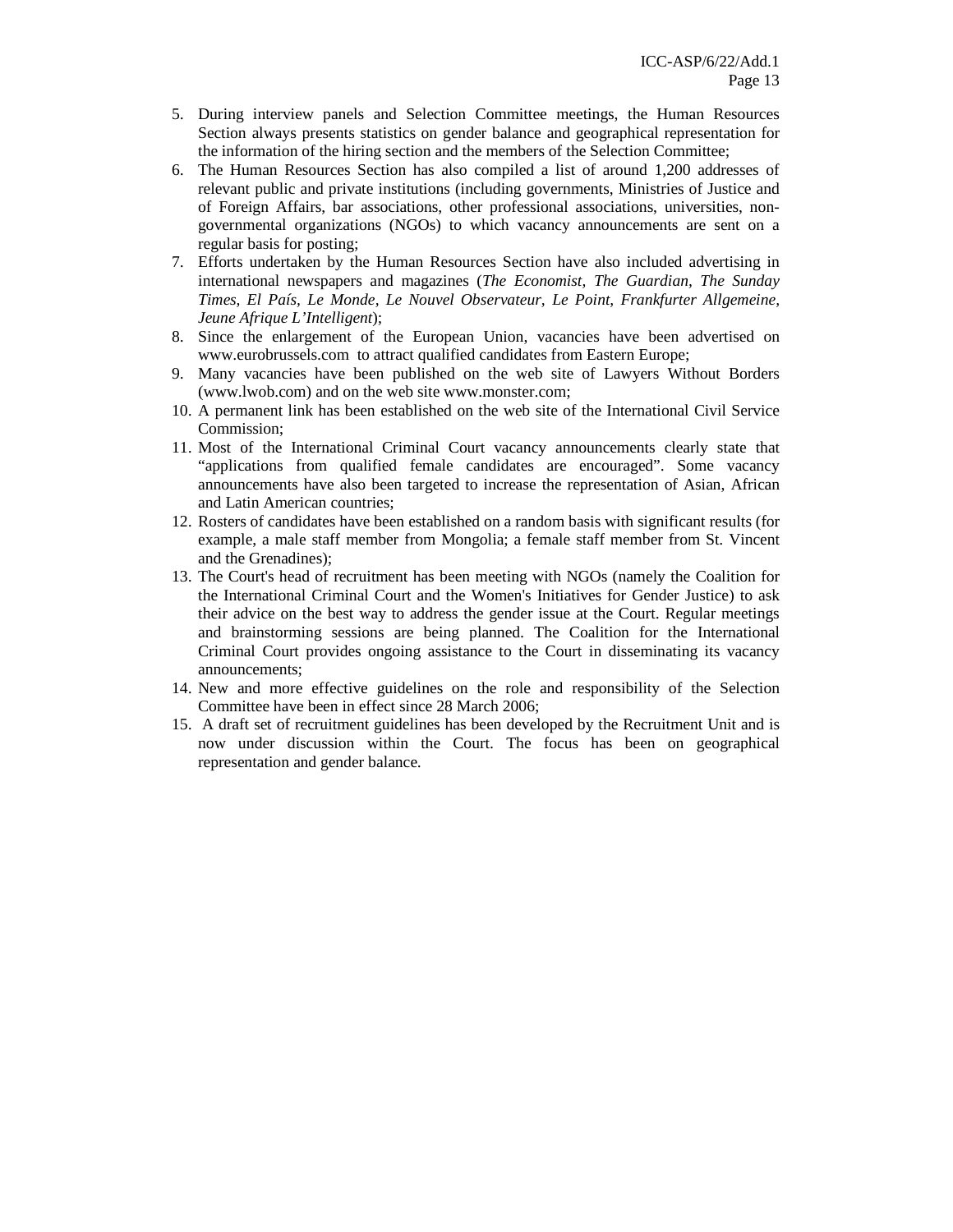### **Annex VII Geographical representation by region (established Professional posts excluding elected officials and language staff) Situation as at 1 May 2007 - percentages**

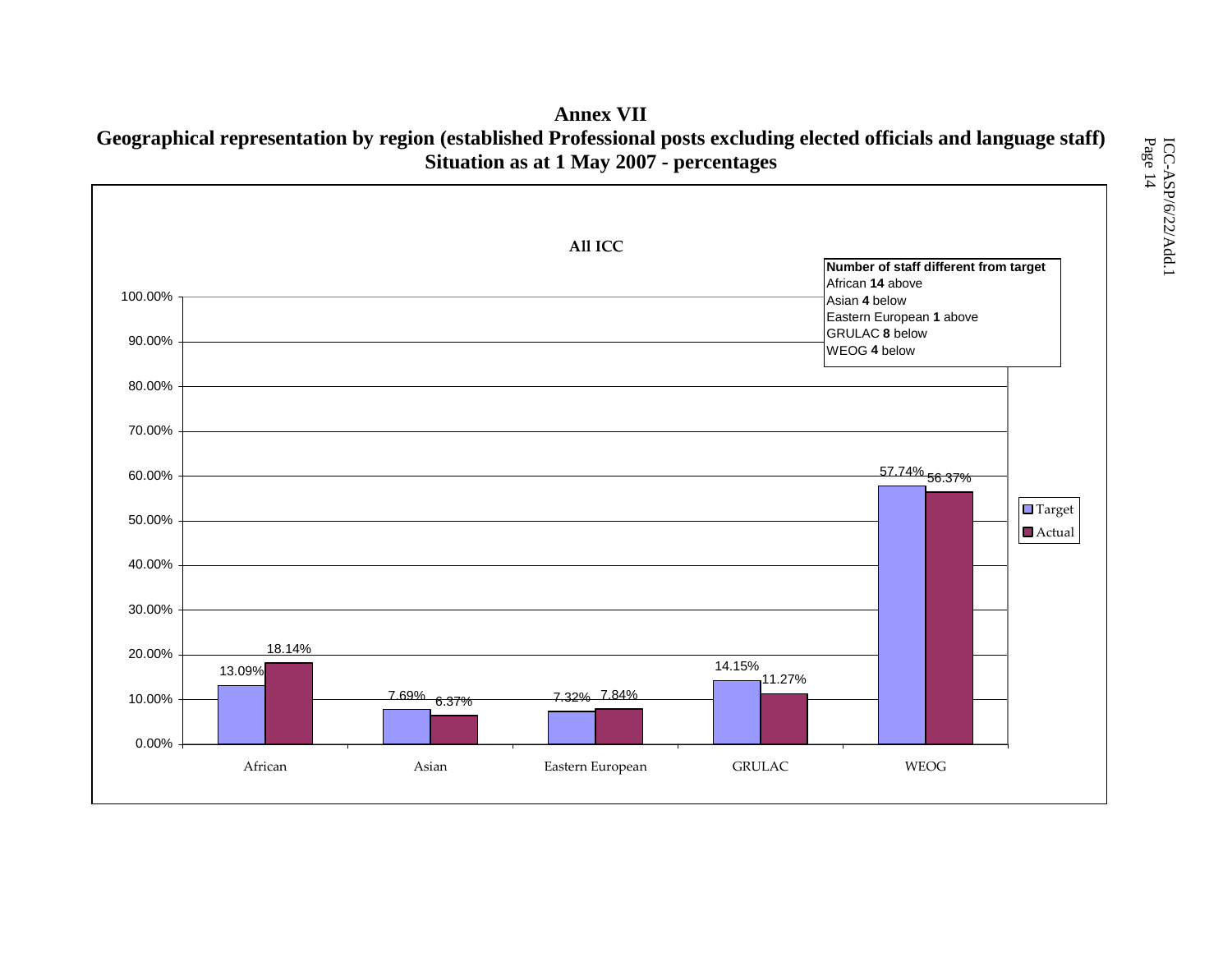

**Annex VIII Number of non-States Parties (established Professional posts excluding elected officials) Situation as at 1 May 2007**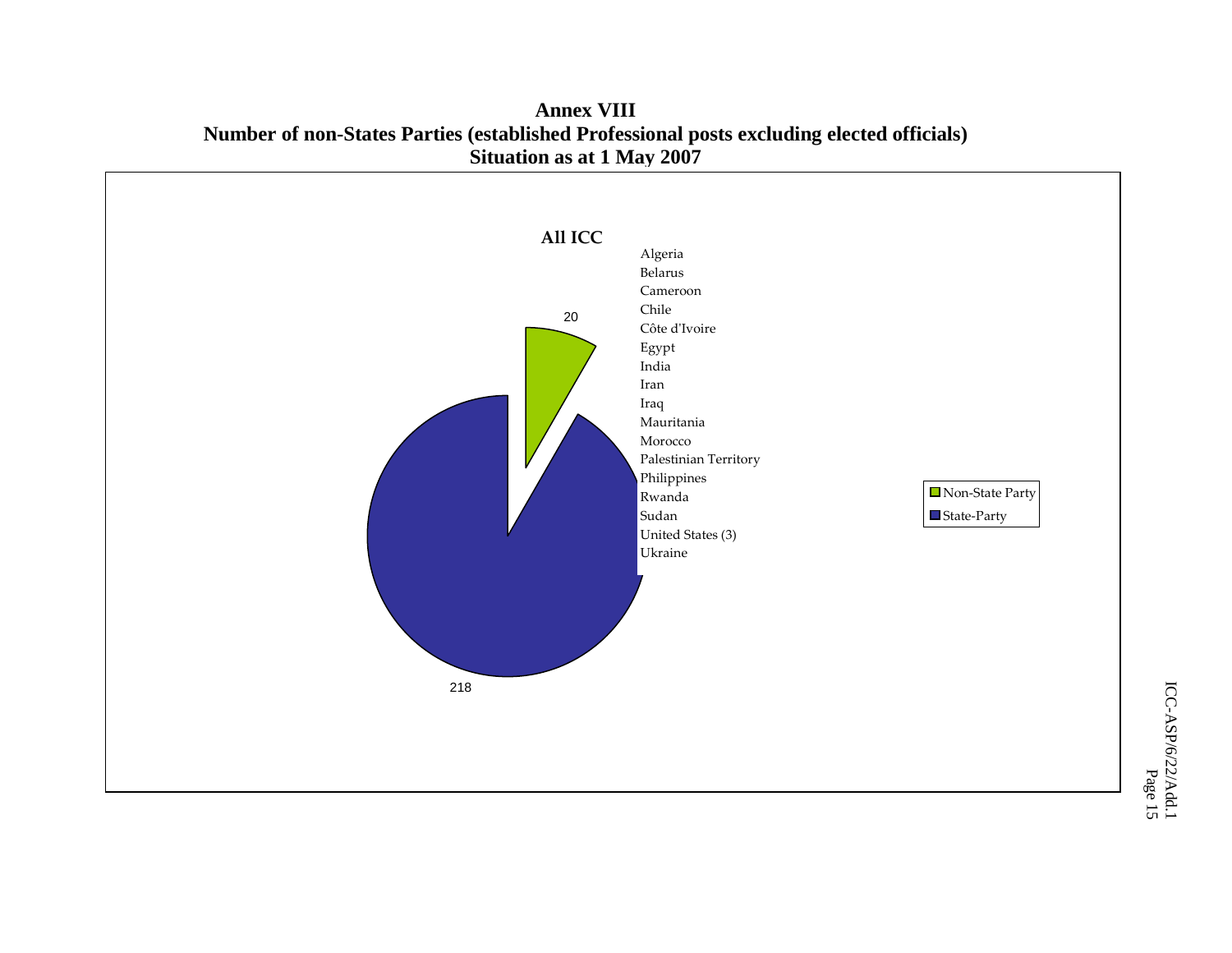## **Annex IX Series of charts showing situation as at 1 May 2007**

**Chart 1: Geographical representation by region (established Professional posts excluding elected officials and language staff) – percentages**

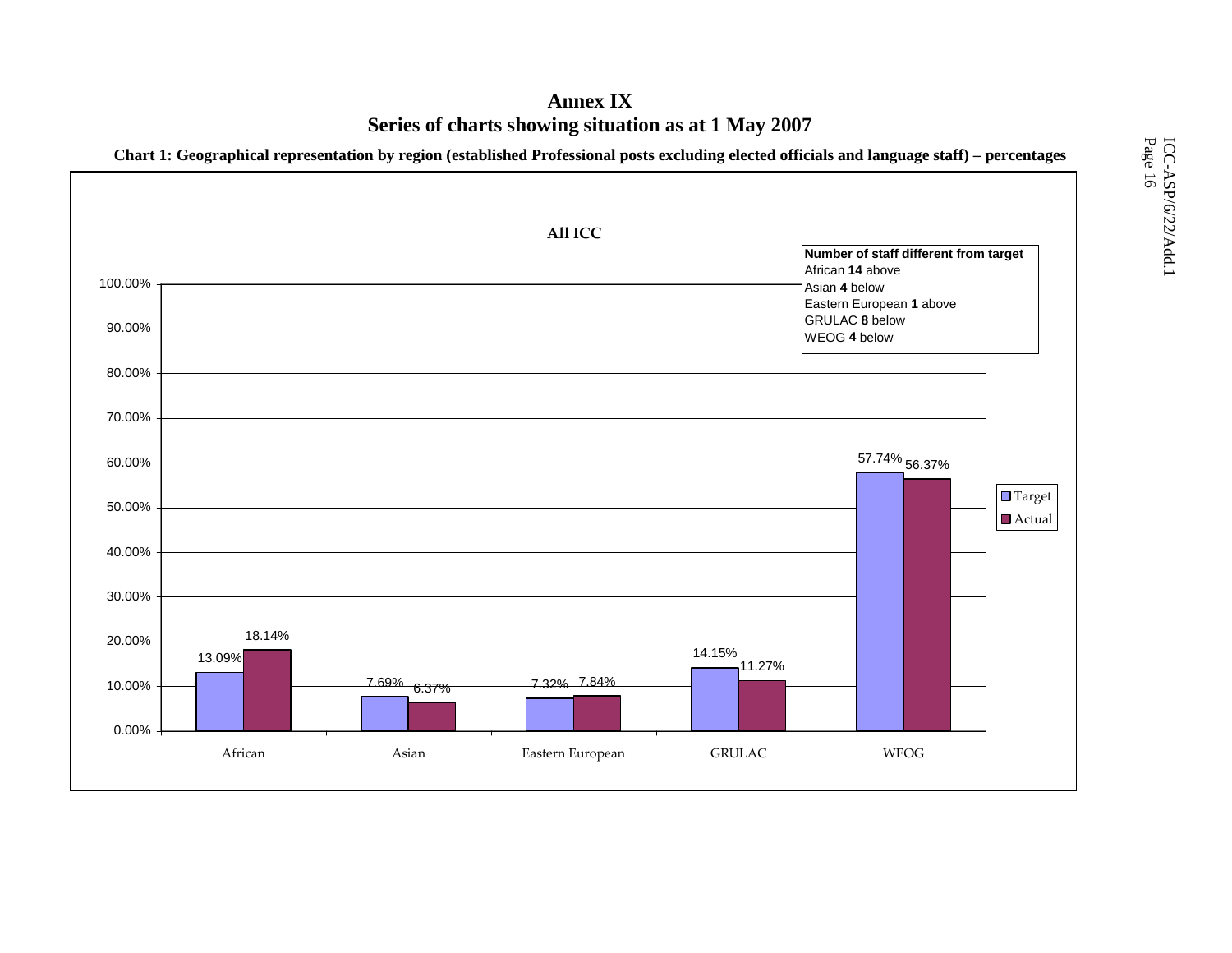

**Chart 2: Geographical representation of established posts in the Professional category excluding elected officials and language staff**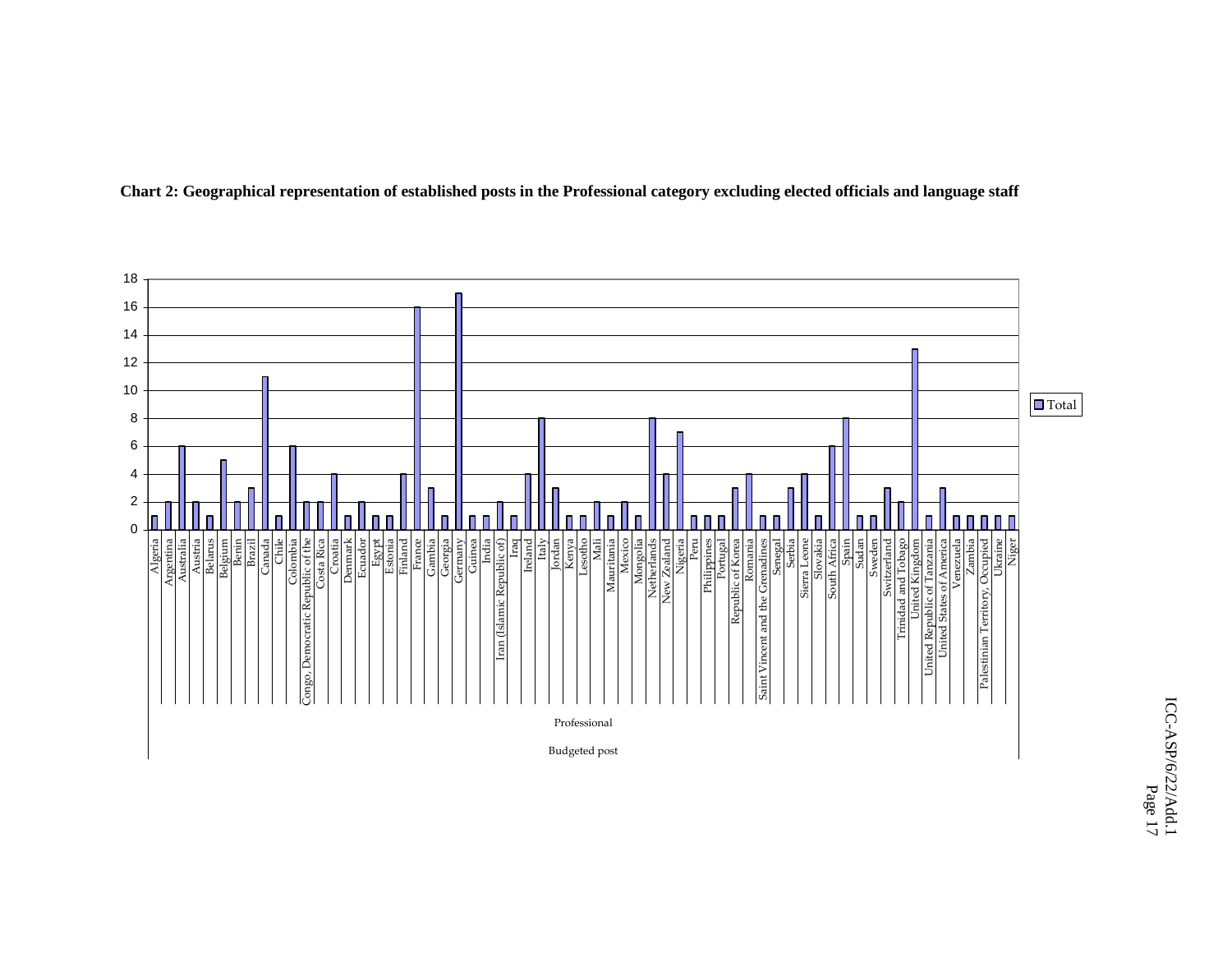**Chart 3: Number of non-States Parties (established Professional posts excluding elected officials)** 



**All ICC** 

State-Party Non-State Party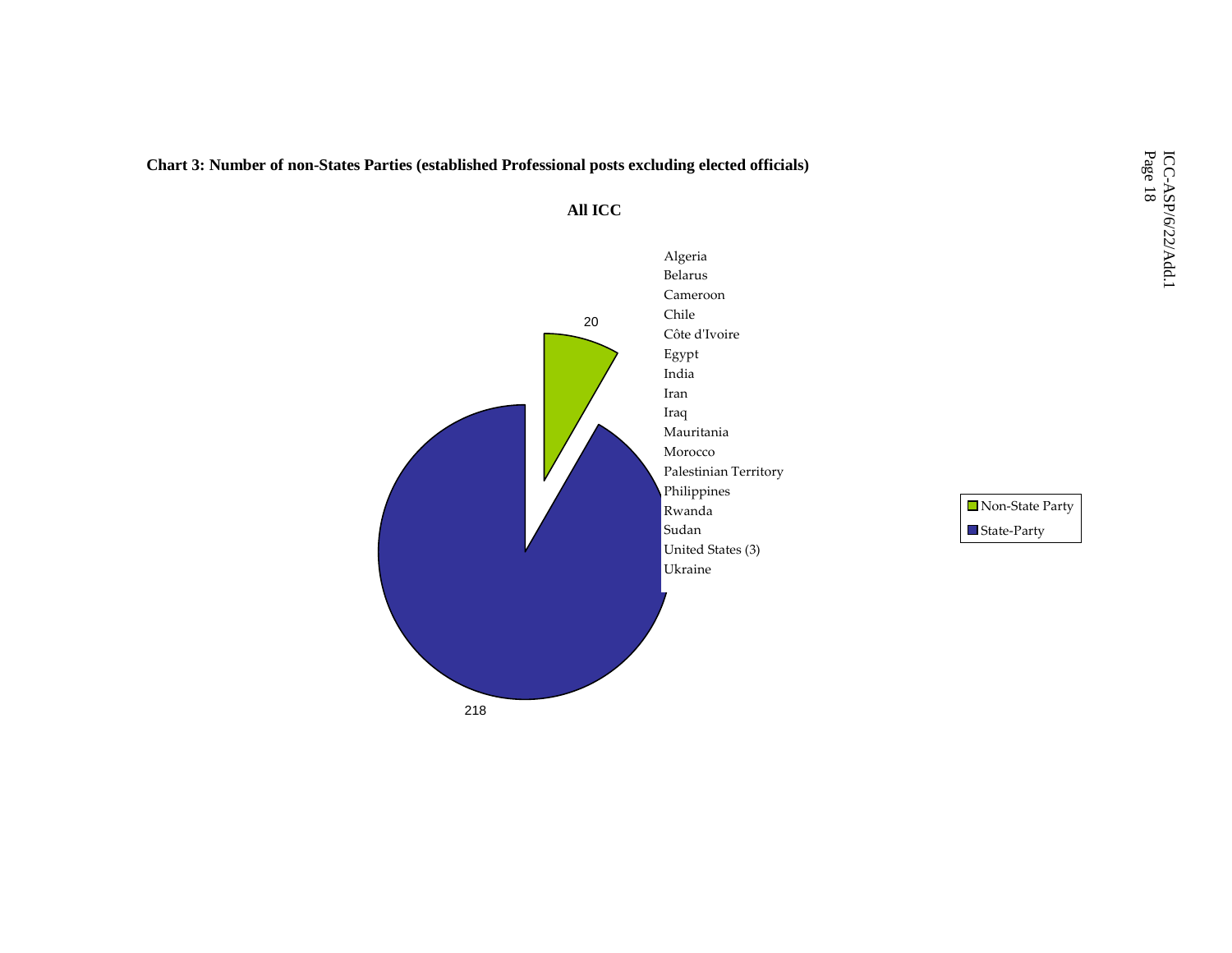**Chart 4: Growth in established posts, temporary staff and consultants/individual contractors compared with targets for established and situation posts 2007 (all ICC excluding elected officials)** 

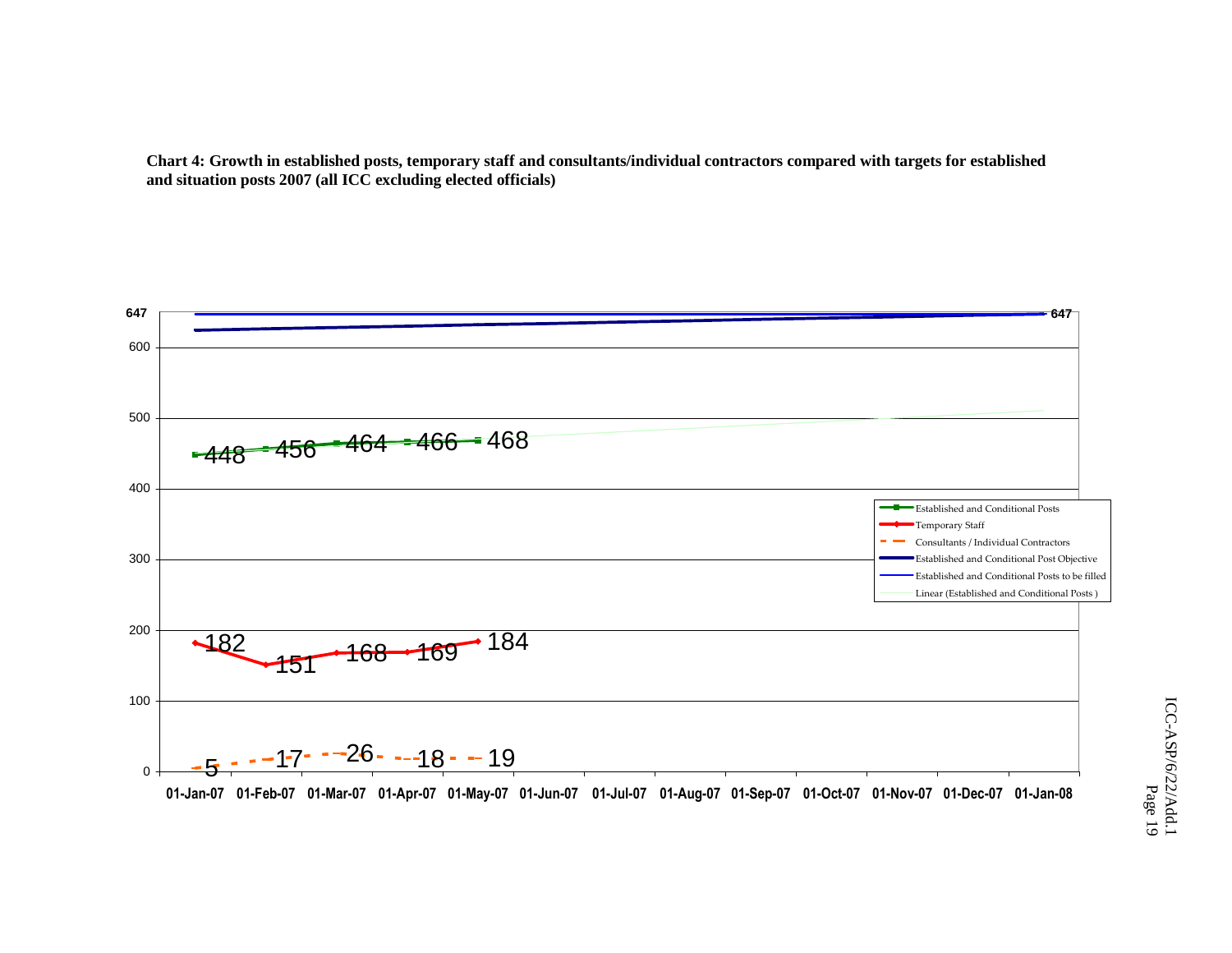If staff including established posts, temporary staff and consultants (excluding elected officials)<br>  $\begin{array}{c}\n\text{C.} \rightarrow \text{C.} \rightarrow \text{C.} \rightarrow \text{C.} \rightarrow \text{C.} \rightarrow \text{C.} \rightarrow \text{C.} \rightarrow \text{C.} \rightarrow \text{C.} \rightarrow \text{C.} \rightarrow \text{C.} \rightarrow \text{C.} \rightarrow \text{C.} \rightarrow \text{C.} \$ **Chart 5: All ICC staff including established posts, temporary staff and consultants (excluding elected officials)** 

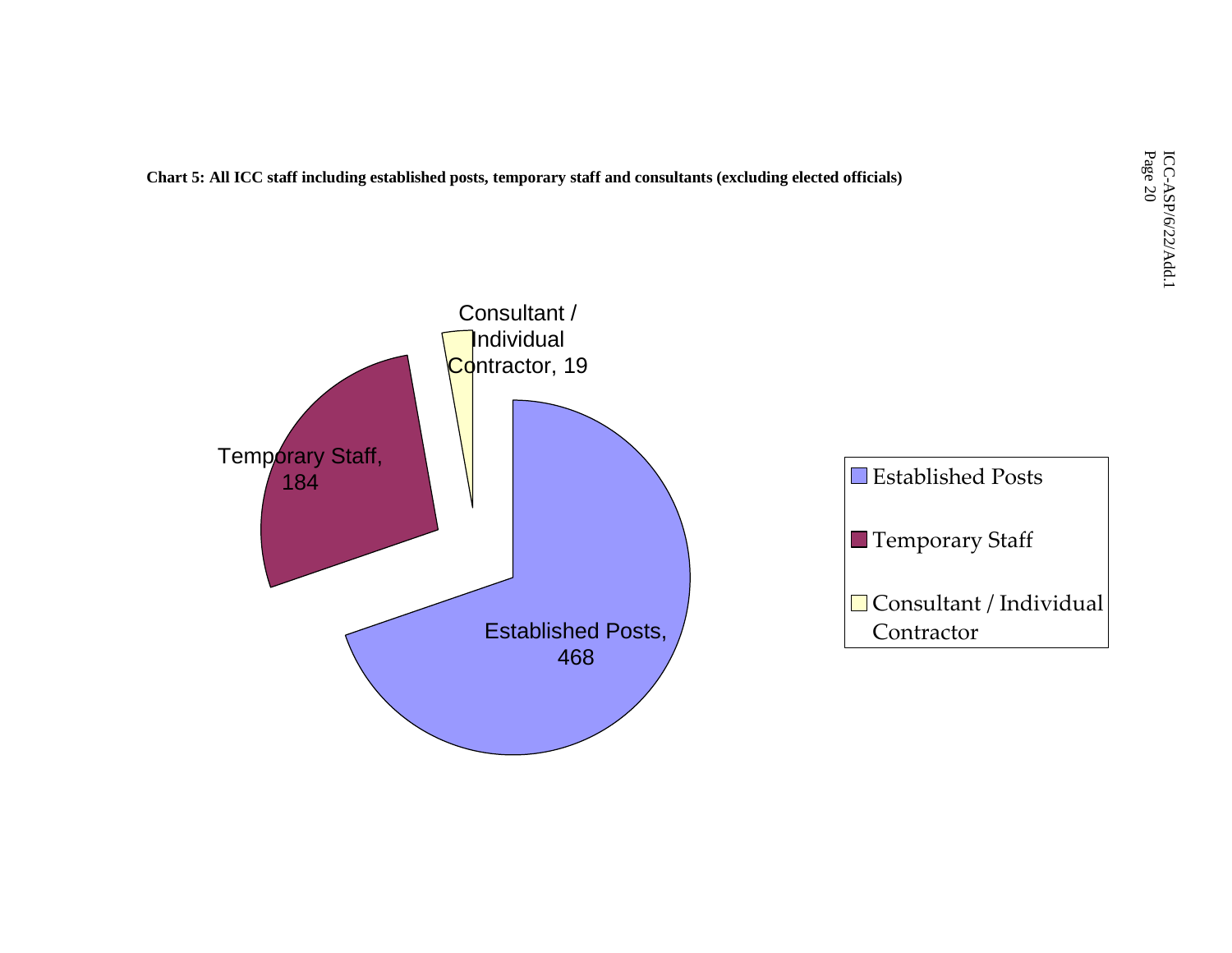**Chart 6: Recruitment activity against established posts (all ICC excluding 4 elected officials)** 



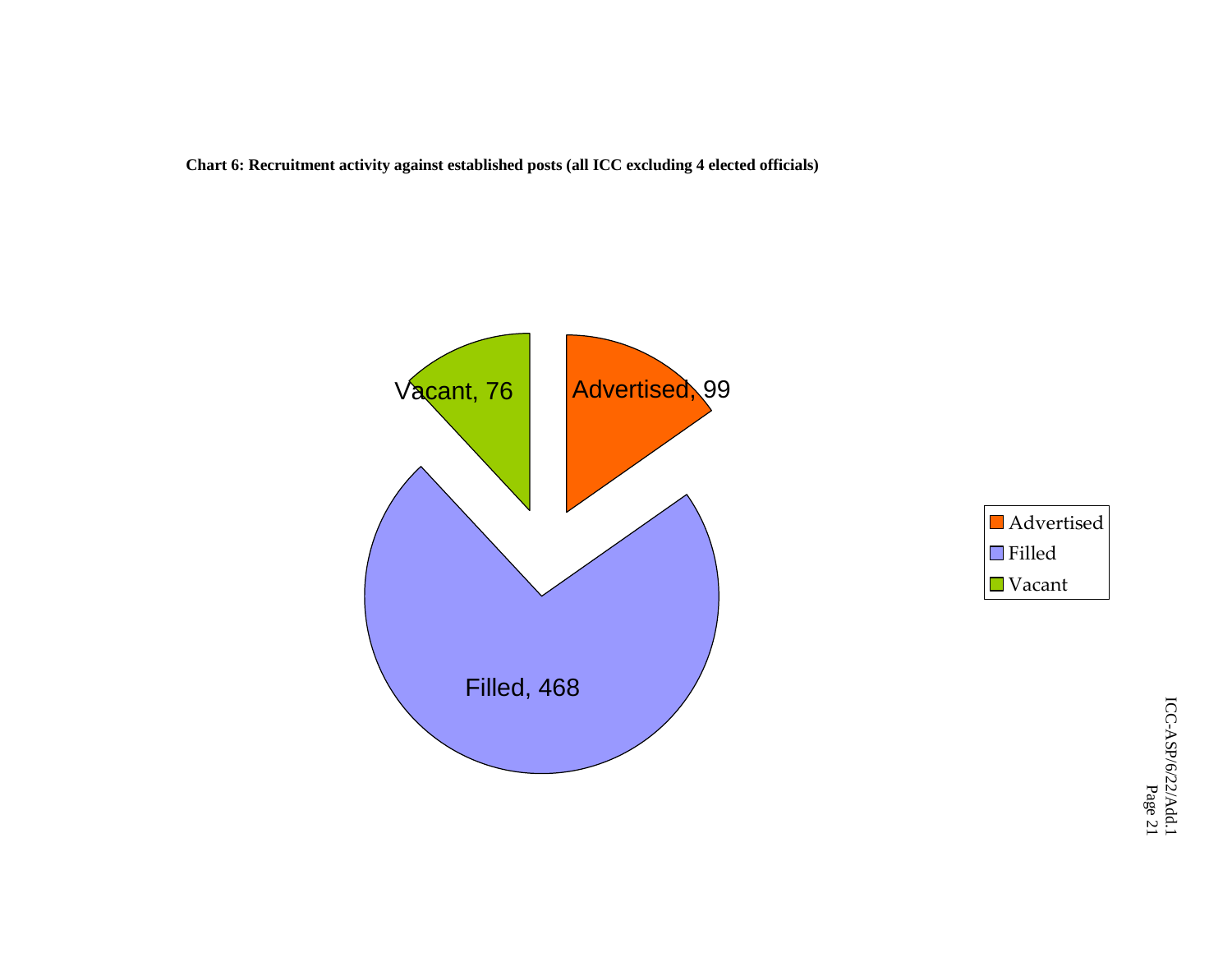

**Chart 7: Gender comparison between applicants and staff excluding elected officials (established Professional posts)**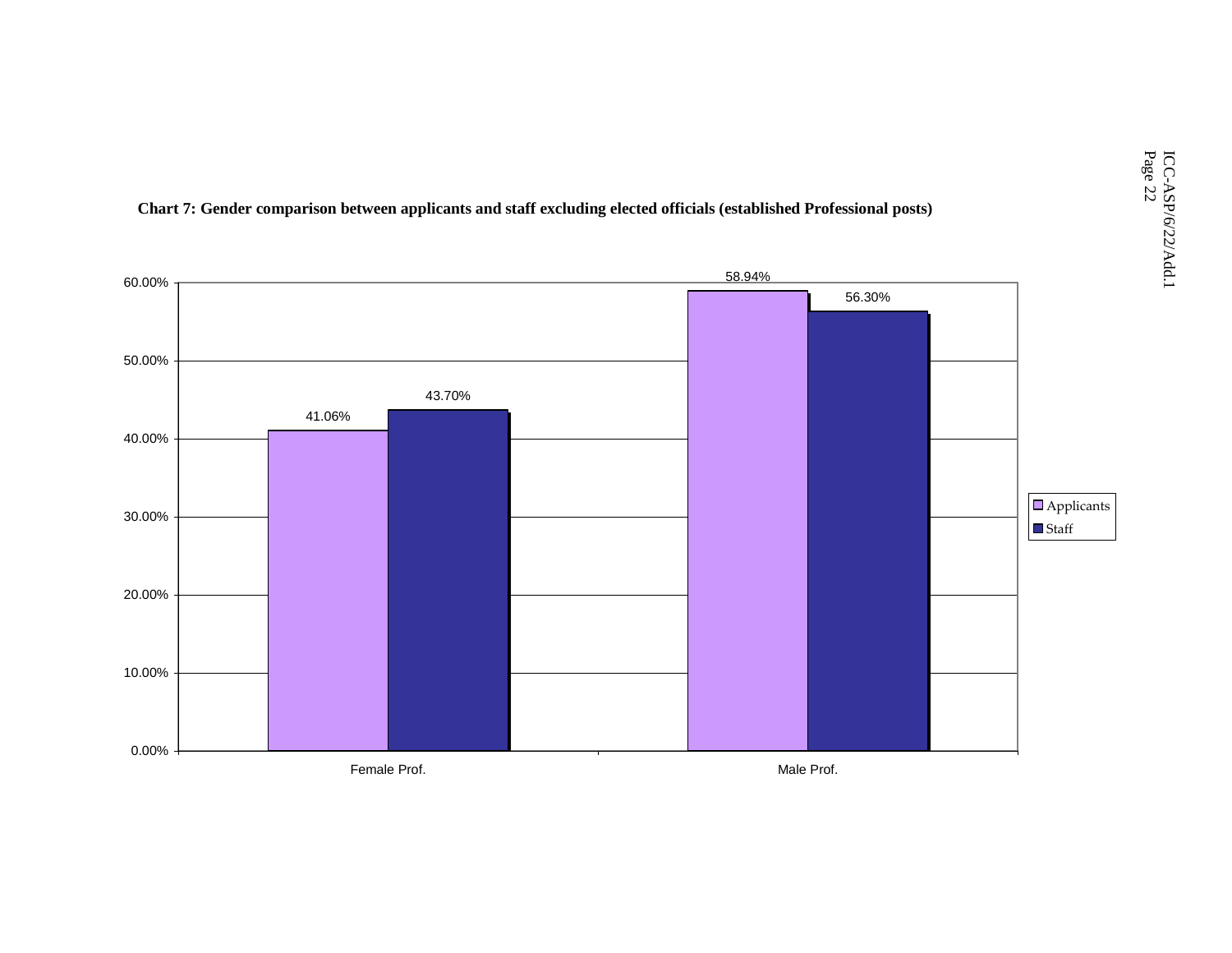| <b>Region</b>      | <b>Female</b> | <b>Male</b> | <b>Grand Total</b> |
|--------------------|---------------|-------------|--------------------|
| African            | 441           | 1,855       | 2,296              |
| Asian              | 157           | 360         | 517                |
| Eastern European   | 298           | 240         | 538                |
| <b>GRULAC</b>      | 159           | 183         | 342                |
| <b>WEOG</b>        | 1,319         | 1,673       | 2.992              |
| <b>Grand Total</b> | 2,374         | 4,311       | 6,685              |

**Table 1: Applicants by region (as at 1 May 2007)** 

#### **Table 2: Staff by region (as at 1 May 2007)**

| <b>Region</b>      | Female | <b>Male</b> | <b>Grand Total</b> |
|--------------------|--------|-------------|--------------------|
| African            | 40     | 58          | 98                 |
| Asian              | 10     | 8           | 18                 |
| Eastern European   | 19     | 16          | 35                 |
| <b>GRULAC</b>      | 19     | 14          | 33                 |
| <b>WEOG</b>        | 128    | 156         | 284                |
| <b>Grand Total</b> | 216    | 252         | 468                |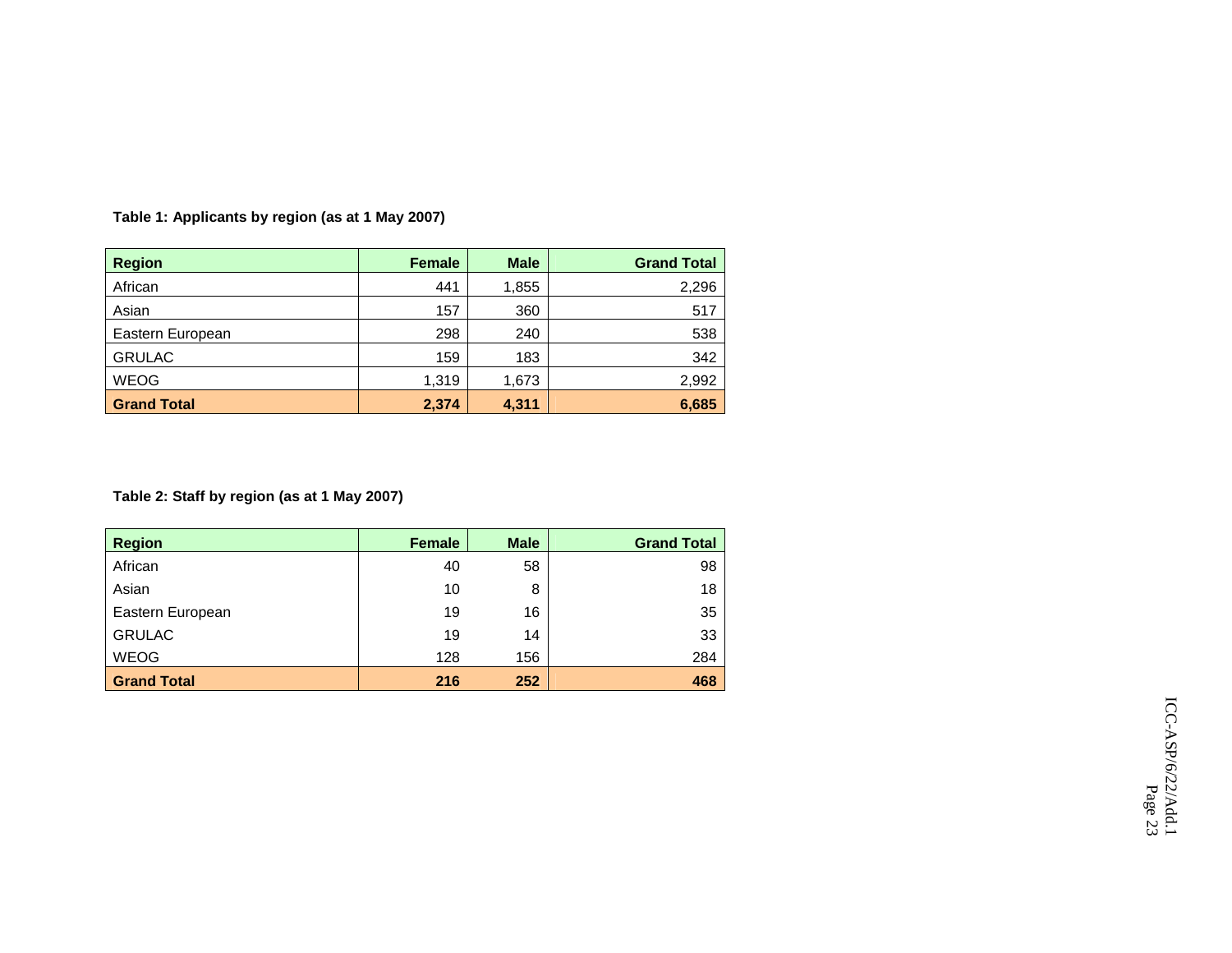### **Annex X Geographical representation and gender balance ICC Professional staff Status as at 1 May 2007**

| Number of staff by post, by region |               |             |                     |   |   |              |  |
|------------------------------------|---------------|-------------|---------------------|---|---|--------------|--|
|                                    |               |             |                     |   |   | Grand        |  |
| Grade                              | Region        | Nationality |                     | F | М | <b>Total</b> |  |
| $D-1$                              | <b>GRULAC</b> | Ecuador     |                     |   |   |              |  |
|                                    |               |             | <b>GRULAC Total</b> |   |   |              |  |
|                                    | <b>WEOG</b>   | Canada      |                     |   |   |              |  |
|                                    |               | France      |                     |   |   |              |  |
|                                    |               | Germany     |                     |   |   |              |  |
|                                    |               | Italy       |                     |   |   |              |  |
|                                    |               |             | <b>WEOG Total</b>   |   | 3 |              |  |
| D-1 Total                          |               |             |                     |   | Δ |              |  |

|           |               |                          |                |                | Grand          |
|-----------|---------------|--------------------------|----------------|----------------|----------------|
| Grade     | Region        | Nationality              | F              | М              | <b>Total</b>   |
| $P-5$     | African       | Lesotho                  |                |                |                |
|           |               | Mali                     |                |                |                |
|           |               | Senegal                  |                |                |                |
|           |               | <b>African Total</b>     |                | 3              | 3              |
|           | Asian         | Philippines              | 1              |                |                |
|           |               | <b>Asian Total</b>       | 1              |                |                |
|           | <b>GRULAC</b> | Argentina                |                |                |                |
|           |               | Mexico                   |                |                |                |
|           |               | <b>GRULAC Total</b>      | 1              | 1              | $\mathbf 2$    |
|           | <b>WEOG</b>   | Belgium                  |                | 2              | $\overline{2}$ |
|           |               | France                   |                |                |                |
|           |               | Germany                  | $\overline{2}$ | $\mathfrak{p}$ | 4              |
|           |               | Ireland                  |                |                |                |
|           |               | Italy                    |                |                |                |
|           |               | Switzerland              |                |                |                |
|           |               | United Kingdom           |                | 2              | 2              |
|           |               | United States of America | 1              |                | 2              |
|           |               | <b>WEOG Total</b>        | 4              | 10             | 14             |
| P-5 Total |               |                          | 6              | 14             | 20             |

| Grade   | Region           | Nationality  |                      | F | м | Grand<br><b>Total</b> |
|---------|------------------|--------------|----------------------|---|---|-----------------------|
| $P - 4$ | African          | Gambia       |                      |   |   |                       |
|         |                  | Nigeria      |                      |   | ◠ | ⌒                     |
|         |                  | Sierra Leone |                      |   |   |                       |
|         |                  | South Africa |                      |   |   |                       |
|         |                  |              | <b>African Total</b> |   | 4 |                       |
|         | Asian            | Jordan       |                      |   |   |                       |
|         |                  |              | <b>Asian Total</b>   |   |   |                       |
|         | Eastern European | Croatia      |                      |   |   |                       |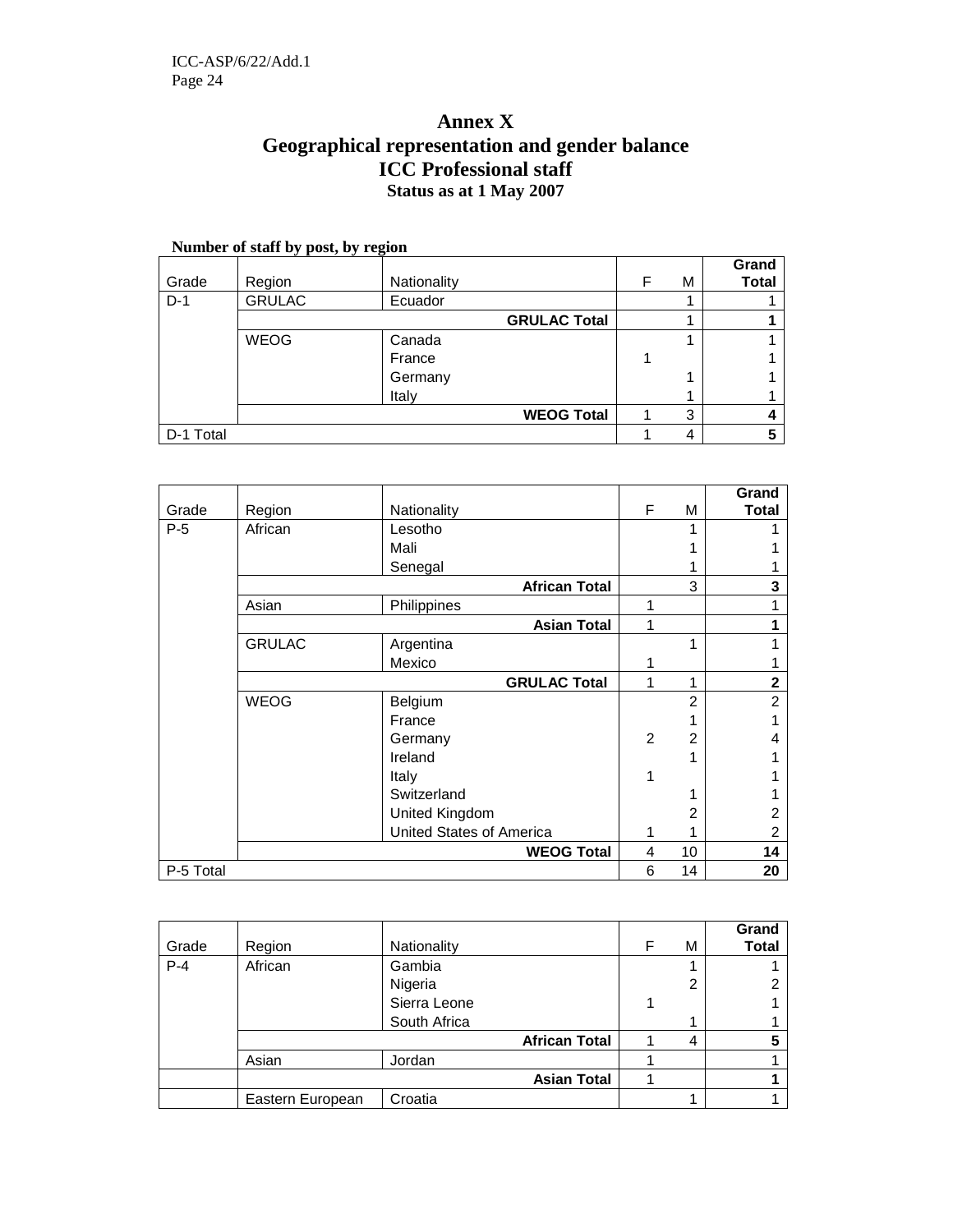|           |               | Serbia                        |                |    |    |
|-----------|---------------|-------------------------------|----------------|----|----|
|           |               | <b>Eastern European Total</b> |                | 4  | 2  |
|           | <b>GRULAC</b> | Argentina                     |                |    |    |
|           |               | Ecuador                       |                |    |    |
|           |               | Peru                          |                |    |    |
|           |               | <b>Trinidad and Tobago</b>    |                | 1  | 2  |
|           |               | <b>GRULAC Total</b>           | 4              | 1  | 5  |
|           | <b>WEOG</b>   | Canada                        |                |    |    |
|           |               | Finland                       |                |    |    |
|           |               | France                        | $\overline{2}$ | 3  | 5  |
|           |               | Germany                       |                |    |    |
|           |               | Netherlands                   |                | 3  | 4  |
|           |               | Spain                         |                |    | 2  |
|           |               | Sweden                        |                |    |    |
|           |               | United Kingdom                | 2              | 3  | 5  |
|           |               | <b>WEOG Total</b>             | 7              | 13 | 20 |
| P-4 Total |               |                               | 14             | 19 | 33 |

|       |                        |                               |                |                | Grand                   |
|-------|------------------------|-------------------------------|----------------|----------------|-------------------------|
| Grade | Region                 | Nationality                   | F              | M              | <b>Total</b>            |
| $P-3$ | African                | <b>Benin</b>                  |                | $\mathcal{P}$  | 2                       |
|       |                        | Congo, Democratic Republic of |                |                |                         |
|       |                        | the                           |                | 2              | $\overline{c}$          |
|       |                        | Mali                          | 1              |                | 1                       |
|       |                        | Niger                         |                | 1              | 1                       |
|       |                        | Nigeria                       |                | 1              | 1                       |
|       |                        | Sierra Leone                  | 1              |                | 1                       |
|       |                        | South Africa                  |                | 3              | 3                       |
|       |                        | Sudan                         | 1              |                | 1                       |
|       |                        | Zambia                        | 1              |                | 1                       |
|       |                        | <b>African Total</b>          | $\overline{4}$ | 9              | 13                      |
|       | Asian                  | Iran (Islamic Republic of)    |                | 1              | 1                       |
|       |                        | Jordan                        | 1              |                | 1                       |
|       |                        | <b>Asian Total</b>            | 1              | 1              | $\overline{\mathbf{2}}$ |
|       | Eastern European       | Romania                       |                | 1              | 1                       |
|       |                        | Serbia                        |                | 1              | 1                       |
|       |                        | Slovakia                      | 1              |                | 1                       |
|       | Eastern European Total |                               |                | $\overline{2}$ | 3                       |
|       | <b>GRULAC</b>          | <b>Brazil</b>                 | 1              | 1              | $\overline{2}$          |
|       |                        | Colombia                      | $\overline{2}$ | 1              | 3                       |
|       |                        | Costa Rica                    | 1              |                | 1                       |
|       |                        | Mexico                        | 1              |                | 1                       |
|       |                        | Venezuela                     |                | 1              | 1                       |
|       |                        | <b>GRULAC Total</b>           | 5              | 3              | 8                       |
|       | <b>WEOG</b>            | Australia                     | $\overline{2}$ | 3              | 5                       |
|       |                        | Austria                       | 1              |                | 1                       |
|       |                        | Canada                        | 1              | 1              | $\overline{c}$          |
|       |                        | <b>Denmark</b>                |                | 1              | 1                       |
|       |                        | Finland                       | 1              | 2              | 3                       |
|       |                        | France                        | 1              | 5              | 6                       |
|       |                        | Germany                       |                | 4              | 4                       |
|       |                        | Italy                         | 1              | 4              | 5                       |
|       |                        | New Zealand                   | 1              |                | 1                       |
|       |                        | Portugal                      | 1              |                | 1                       |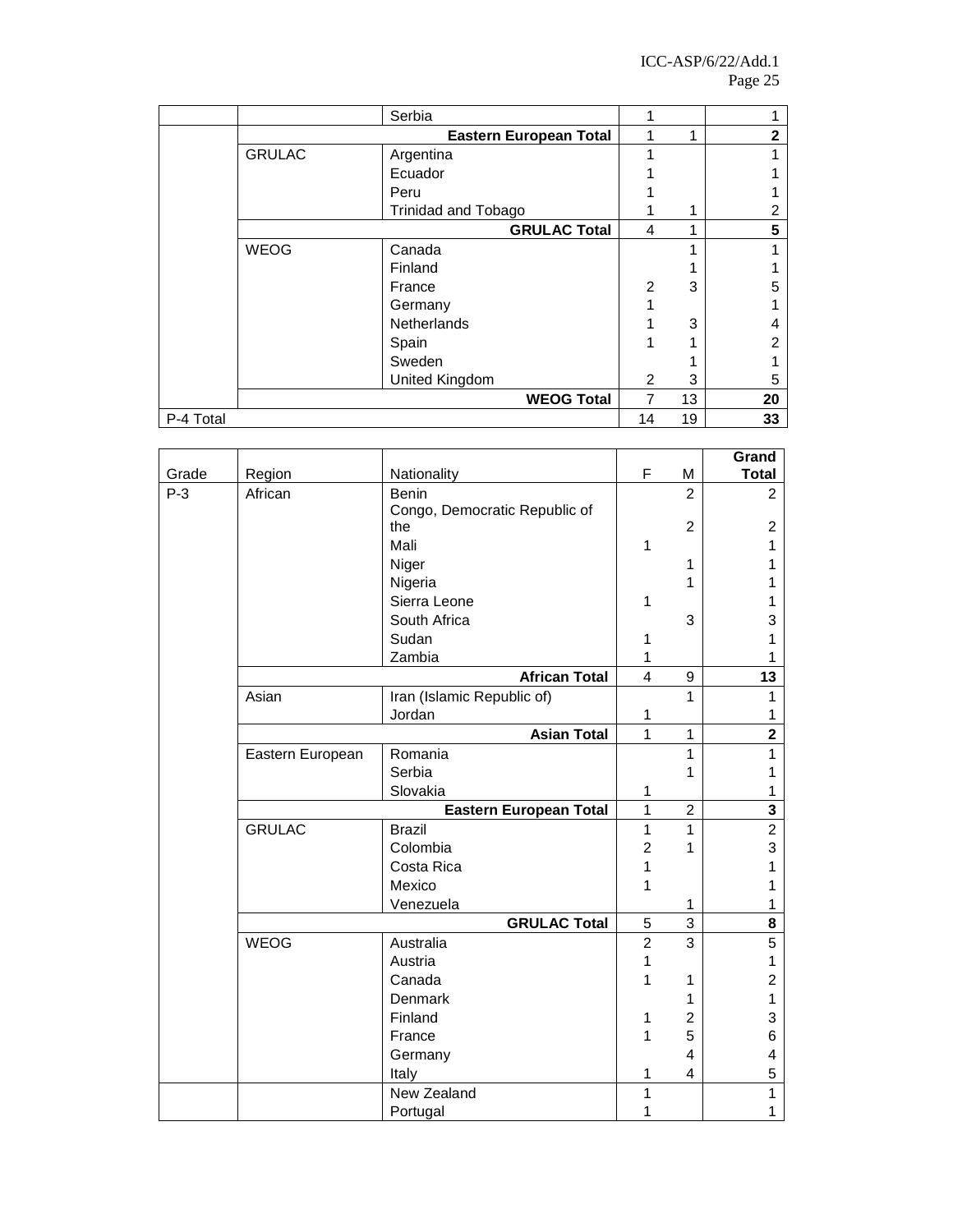|           | Spain             |    |    |    |
|-----------|-------------------|----|----|----|
|           | United Kingdom    |    |    |    |
|           | <b>WEOG Total</b> |    | 24 | 33 |
| P-3 Total |                   | 20 | 39 | 59 |

| Grade     | Region           |                                 | F                   | M              | Grand<br><b>Total</b> |
|-----------|------------------|---------------------------------|---------------------|----------------|-----------------------|
| $P-2$     | African          | Nationality<br>Algeria          | 1                   |                | 1                     |
|           |                  | Egypt                           |                     | 1              | 1                     |
|           |                  | Gambia                          |                     | 1              | 1                     |
|           |                  | Guinea                          |                     | 1              | 1                     |
|           |                  | Kenya                           |                     | 1              | 1                     |
|           |                  | Mauritania                      | 1                   |                | 1                     |
|           |                  | Nigeria                         |                     | $\overline{c}$ | 2                     |
|           |                  | Sierra Leone                    |                     | $\overline{2}$ | $\overline{c}$        |
|           |                  | South Africa                    | 1                   | 1              | $\overline{2}$        |
|           |                  | United Republic of Tanzania     | 1                   |                | 1                     |
|           |                  | <b>African Total</b>            | 4                   | 9              | 13                    |
|           | Asian            | India                           | 1                   |                | 1                     |
|           |                  | Iran (Islamic Republic of)      |                     | 1              | 1                     |
|           |                  | Jordan                          |                     | 1              |                       |
|           |                  | Mongolia                        |                     | 1              |                       |
|           |                  | Palestinian Territory, Occupied |                     | 1              | 1                     |
|           |                  | Republic of Korea               | 1                   | $\overline{2}$ | 3                     |
|           |                  | <b>Asian Total</b>              | $\overline{2}$      | 6              | 8                     |
|           | Eastern European | <b>Belarus</b>                  |                     | 1              | 1                     |
|           |                  | Croatia                         | 1                   |                | 1                     |
|           |                  | Georgia                         |                     | 1              | 1                     |
|           |                  | Romania                         | $\overline{2}$      | 1              | 3                     |
|           |                  | Serbia                          |                     | 1              | 1                     |
|           |                  | Ukraine                         |                     | 1              | 1                     |
|           |                  | Eastern European Total          | $\sqrt{3}$          | 5              | 8                     |
|           | <b>GRULAC</b>    | <b>Brazil</b>                   |                     | $\mathbf{1}$   | 1                     |
|           |                  | Colombia                        | $\overline{c}$      | 1              | 3                     |
|           |                  | Costa Rica                      | 1                   |                | 1                     |
|           |                  | <b>GRULAC Total</b>             | 3                   | $\overline{2}$ | 5                     |
|           | <b>WEOG</b>      | Australia                       |                     | $\mathbf{1}$   | 1                     |
|           |                  | Austria                         | 1                   |                | 1                     |
|           |                  | Belgium                         | 1                   | 2              | 3                     |
|           |                  | Canada                          | 4                   | 3              | 7                     |
|           |                  | France                          | 2<br>$\overline{2}$ | 1              | 3                     |
|           |                  | Germany                         |                     | 4              | 6                     |
|           |                  | Ireland<br>Italy                | 1<br>1              | 1              | 2<br>1                |
|           |                  | Netherlands                     | 1                   | $\overline{c}$ | 3                     |
|           |                  | New Zealand                     | 3                   |                | 3                     |
|           |                  | Spain                           | 1                   | 3              | 4                     |
|           |                  | Switzerland                     |                     | 1              | 1                     |
|           |                  | United Kingdom                  | 1                   | $\overline{2}$ | 3                     |
|           |                  | United States of America        | 1                   |                | 1                     |
|           |                  | <b>WEOG Total</b>               | 19                  | 20             | 39                    |
| P-2 Total |                  |                                 | 31                  | 42             | 73                    |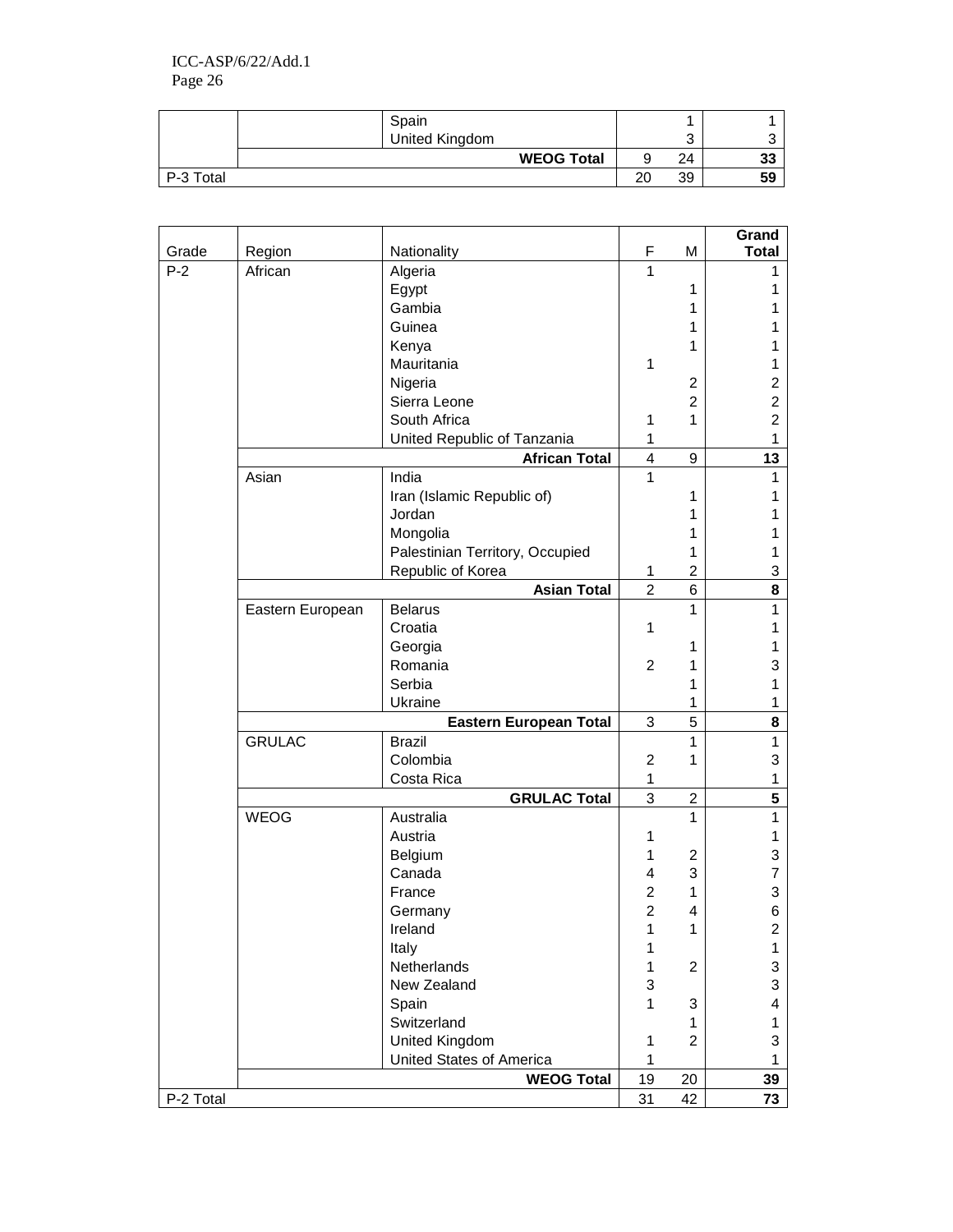|           |                               |                                  |                |   | Grand          |
|-----------|-------------------------------|----------------------------------|----------------|---|----------------|
| Grade     | Region                        | Nationality                      | F              | М | <b>Total</b>   |
| $P-1$     | African                       | Nigeria                          | $\overline{2}$ |   | 2              |
|           |                               | <b>African Total</b>             | $\overline{2}$ |   | $\overline{2}$ |
|           | Asian                         | Iraq                             |                |   |                |
|           |                               | <b>Asian Total</b>               |                |   |                |
|           | Eastern European              | Croatia                          |                |   | $\mathfrak{p}$ |
|           |                               | Estonia                          |                |   |                |
|           | <b>Eastern European Total</b> |                                  |                |   | 3              |
|           | <b>GRULAC</b>                 | Chile                            |                |   |                |
|           |                               | Saint Vincent and the Grenadines |                |   |                |
|           |                               | <b>GRULAC Total</b>              |                |   | $\mathbf{2}$   |
|           | <b>WEOG</b>                   | Germany                          |                |   |                |
|           |                               | Ireland                          |                |   |                |
|           |                               | <b>Netherlands</b>               |                |   |                |
|           |                               | Spain                            |                |   |                |
|           |                               | Switzerland                      |                |   |                |
|           |                               | <b>WEOG Total</b>                | 4              | 1 | 5              |
| P-1 Total |                               |                                  | 9              | 4 | 13             |

| 122<br><b>Grand Total</b><br>81 | Grand        |
|---------------------------------|--------------|
|                                 | <b>Total</b> |
|                                 | 203          |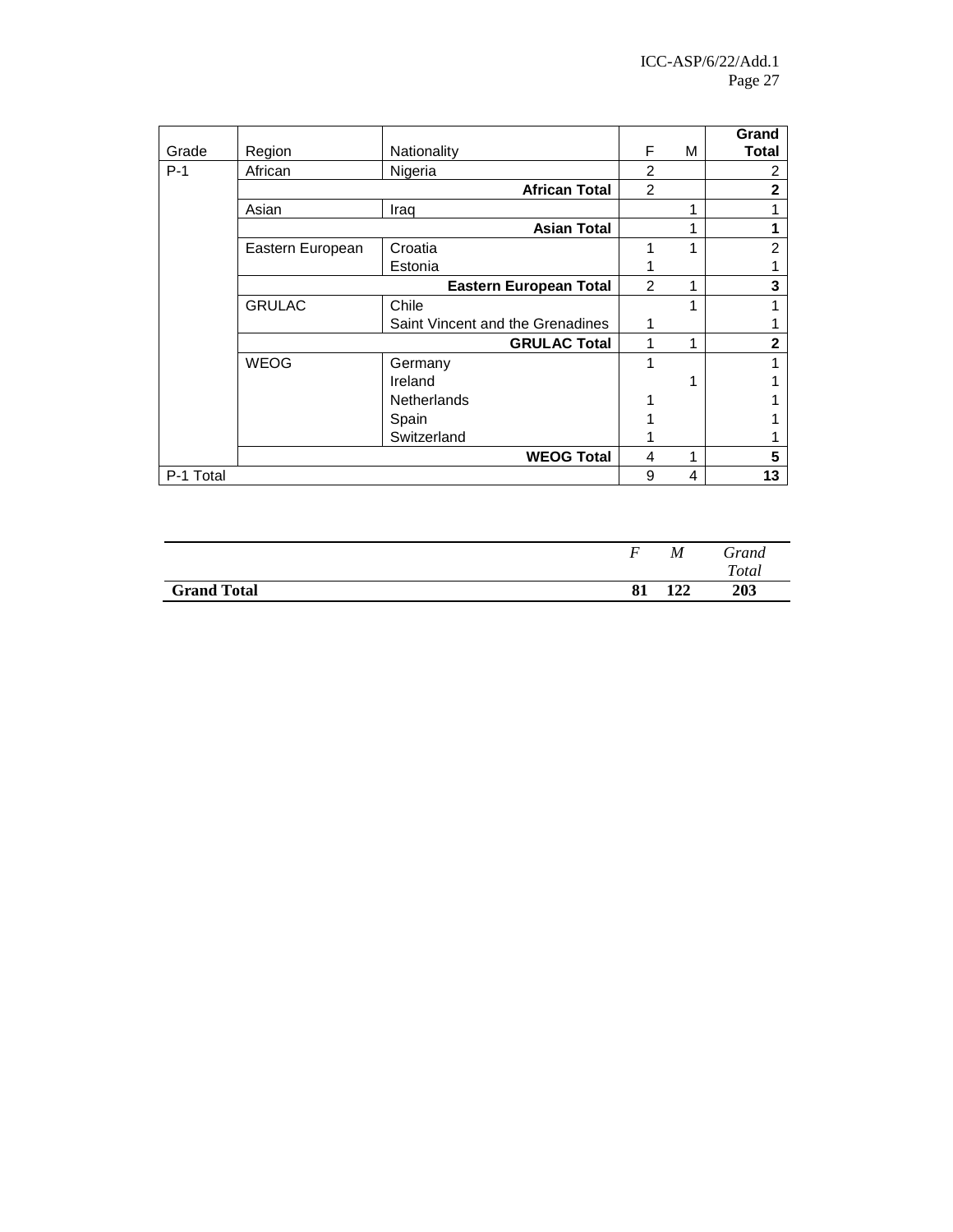



Percentage – D-1 posts

 Due to the limited number of only 6 positions concerned, statistic and graphic representations could be misleading, please refer to the exact numbers in table above.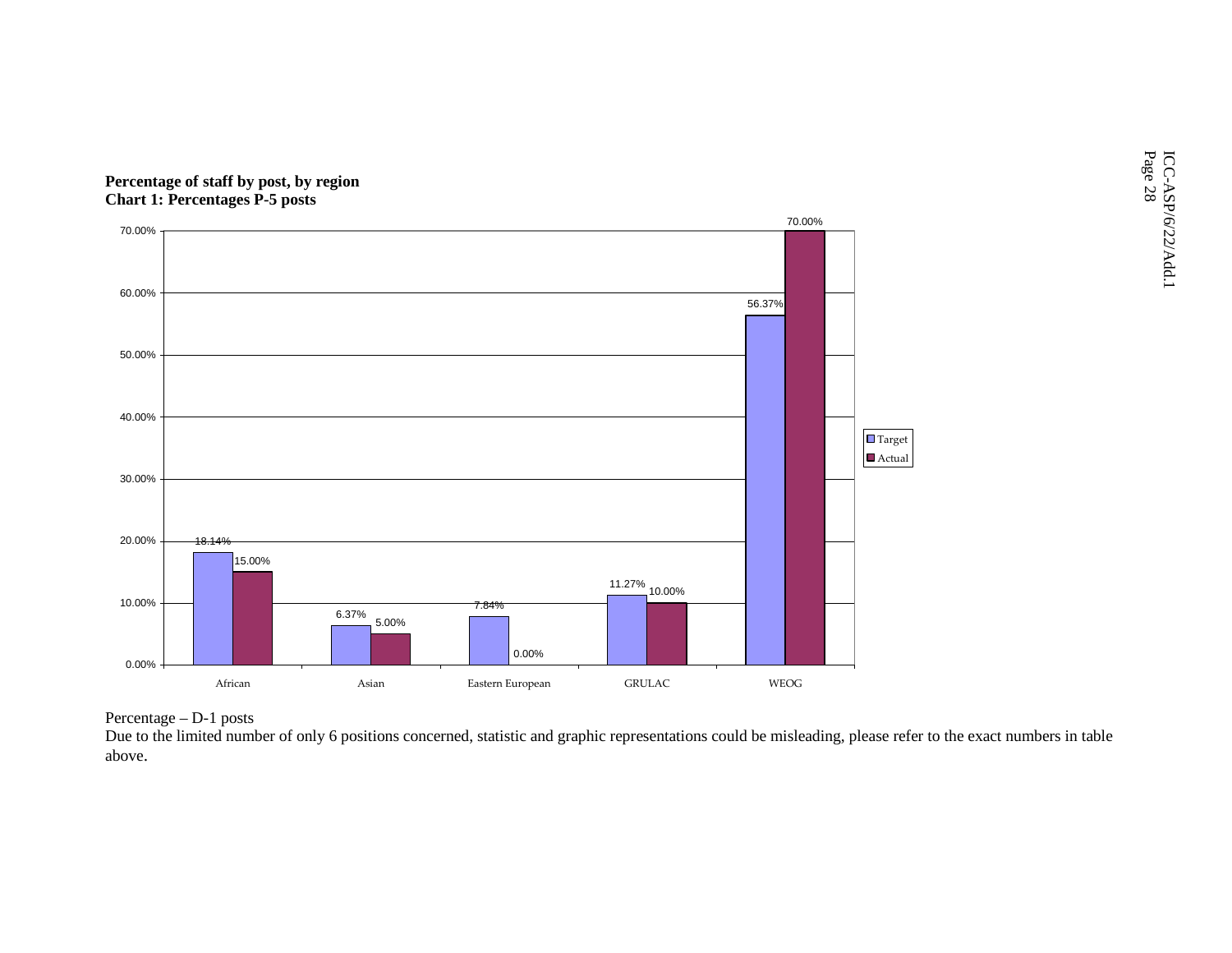

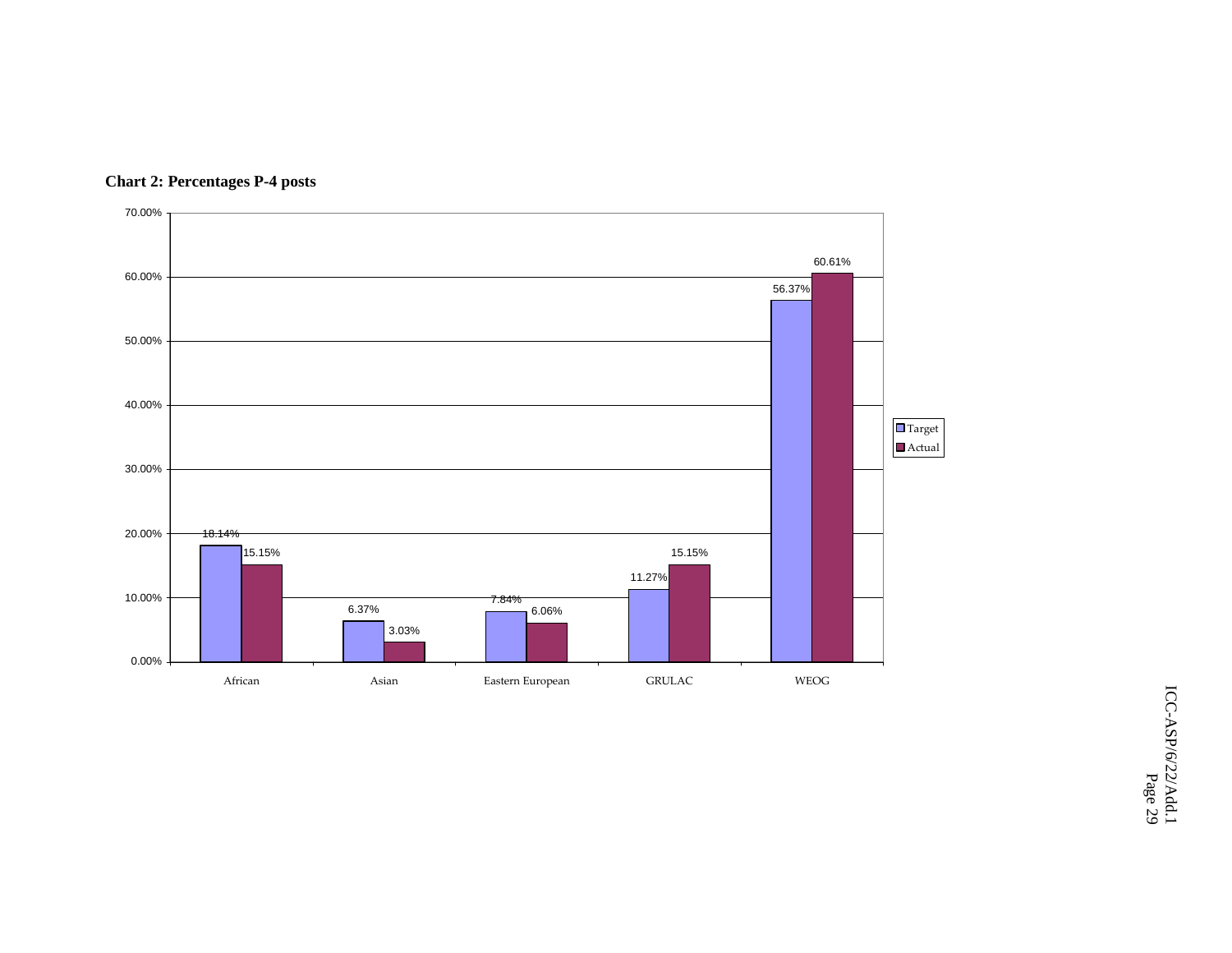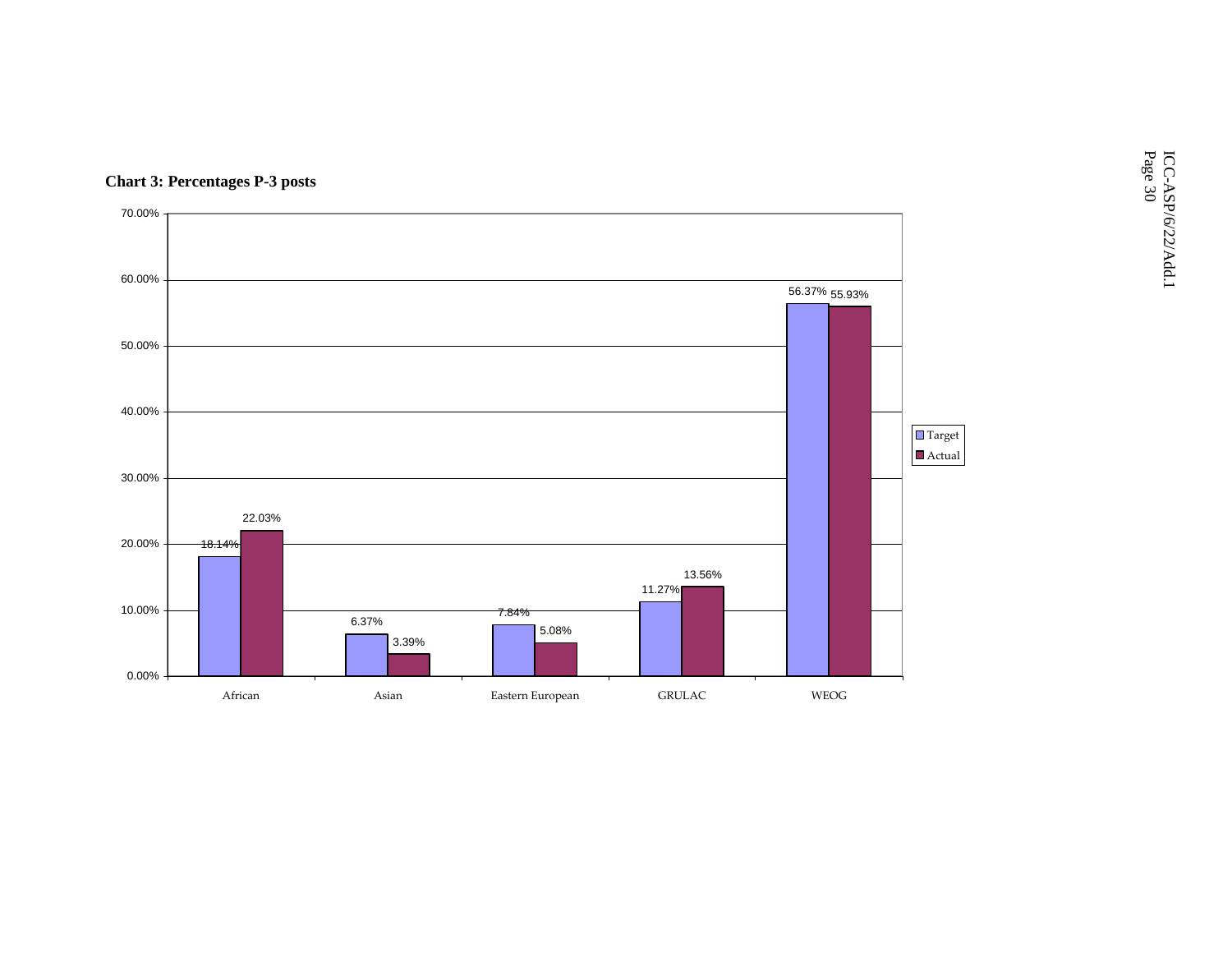

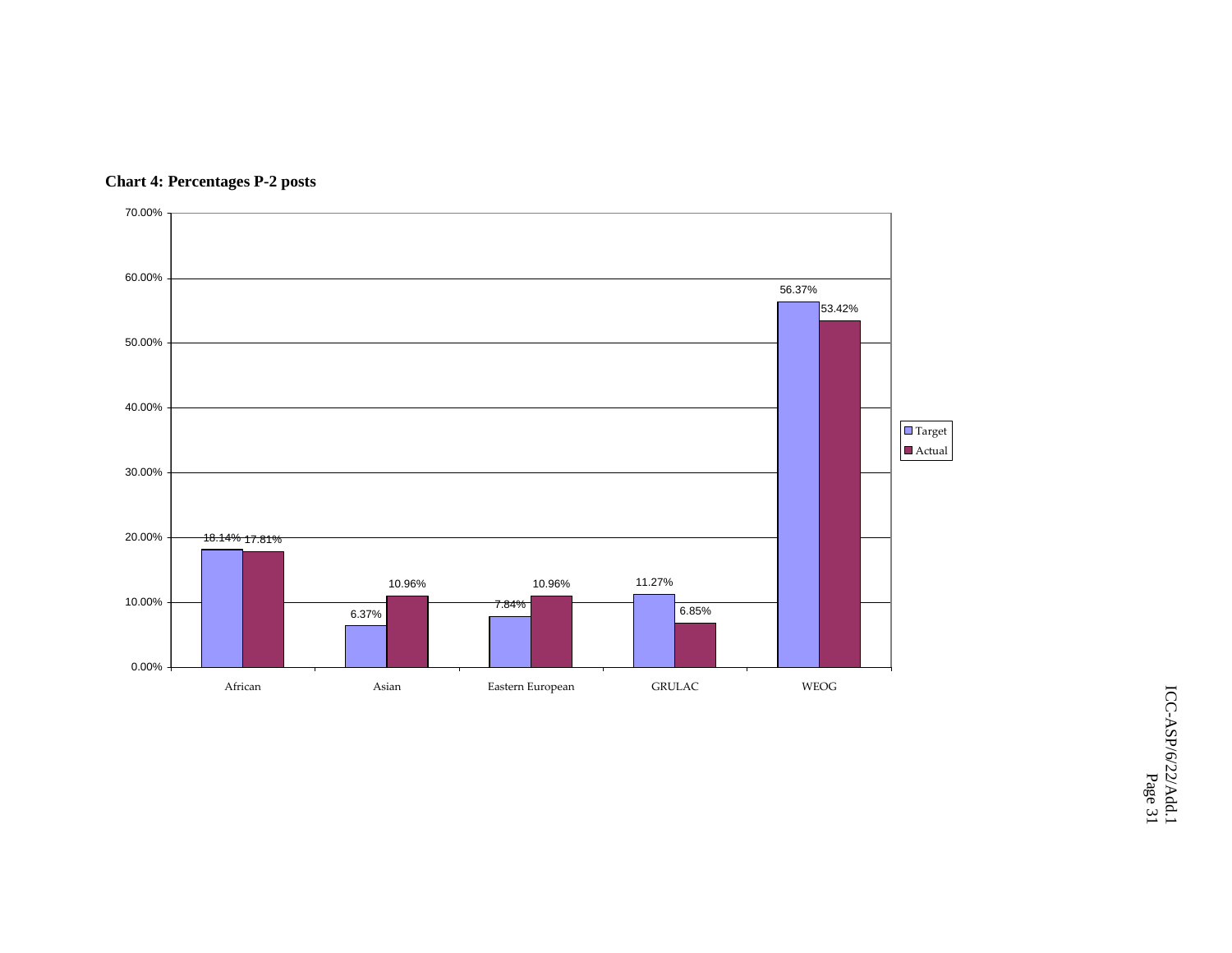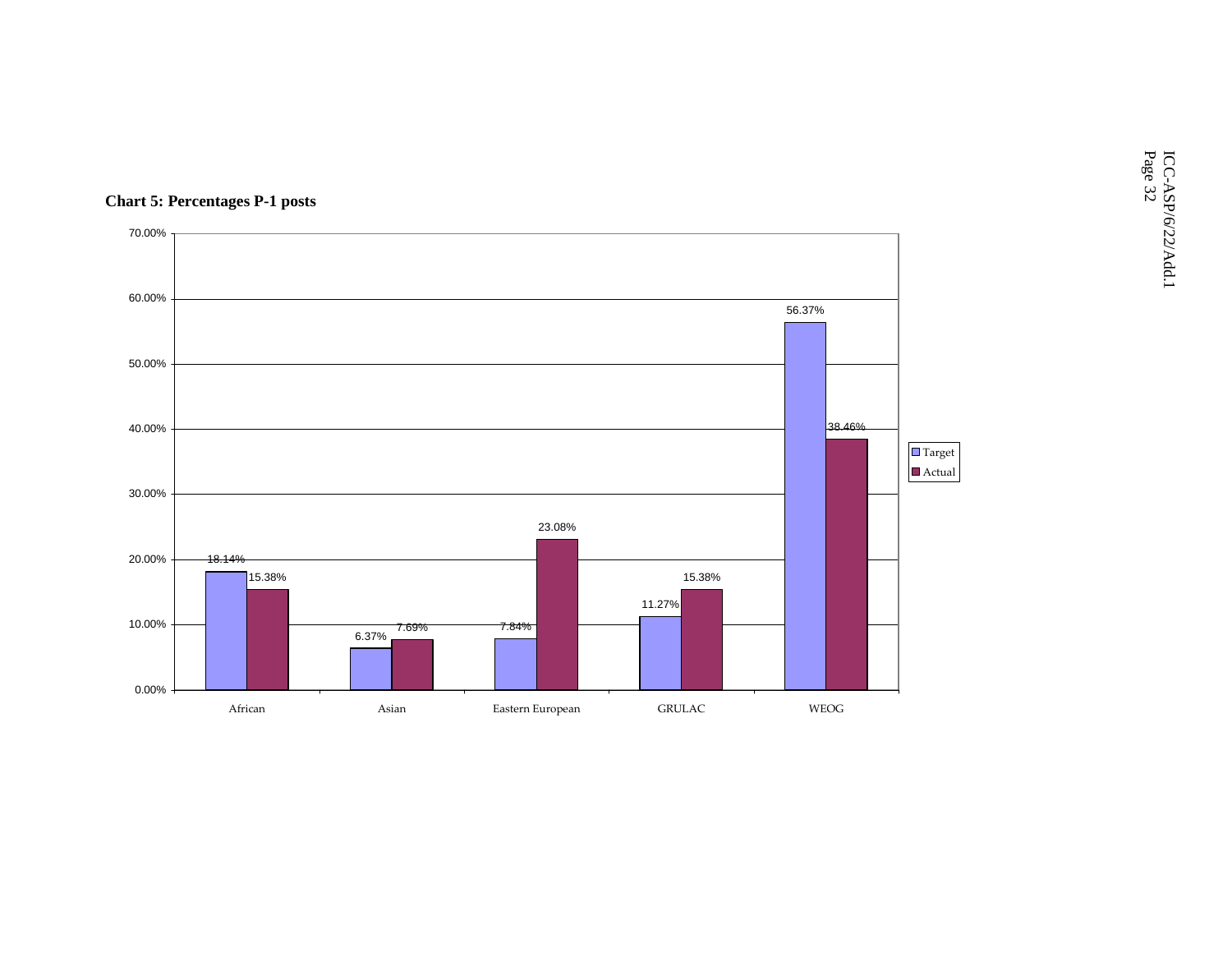**Annex XI Gender comparison between applicants and staff excluding elected officials (established Professional posts)Situation as at 1 May 2007** 



ICC-ASP/6/22/Add.1 ICC-ASP/6/22/Add.1<br>Page 33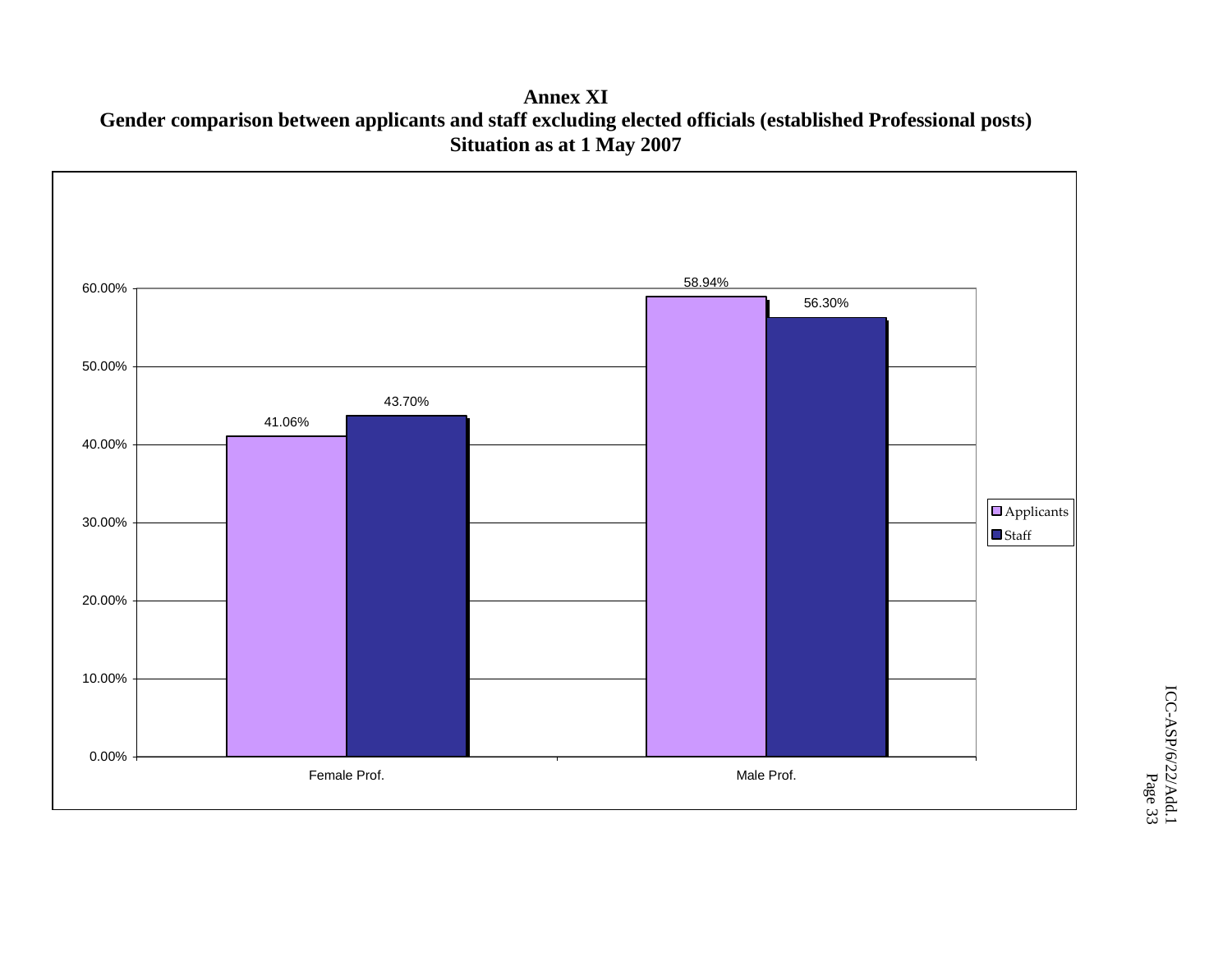### **Annex XII ICC and Geographical Representation among Staff – Research on Alternative Systems Regarding 'Desirable Ranges'**

NGO Coalition for the International Criminal Court Team on ICC Recruitment

Last updated: 10 May 2007 (105 States Parties)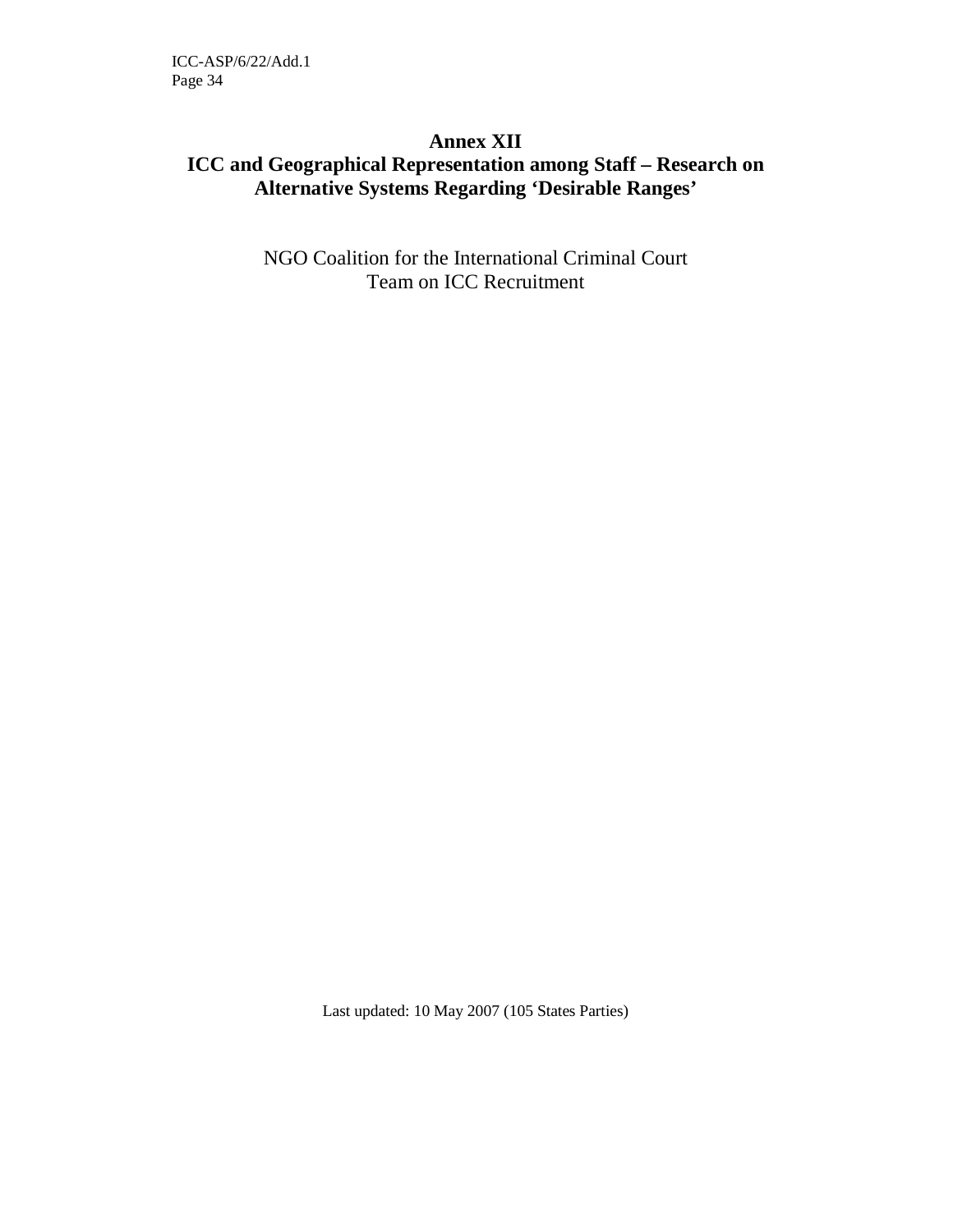### **Contents**

Introduction

- 1. Geographical Representation at the ICC
- 2. Geographical Representation at Other Organizations
- 3. Alternative Calculations of Geographical Representation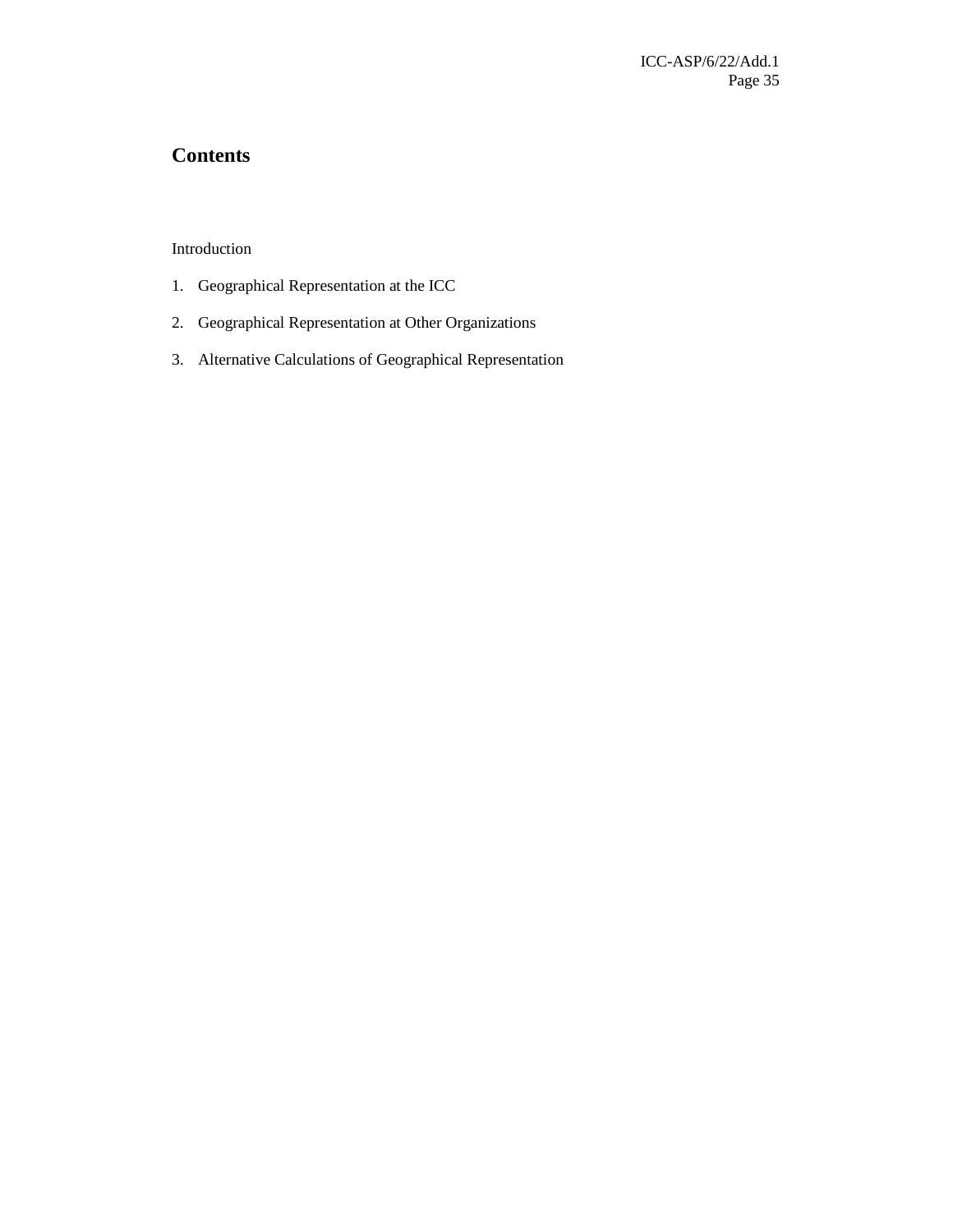#### **Introduction**

This paper serves to outline alternatives for the current system of geographical representation of the ICC's Professional staff. The research has been developed since October 2005, when the ICC had 99 States Parties. Given the [upcoming] accession to the Rome Statute of Japan, Japan has also been included in the charts and comparisons. Japanese membership of the ASP has important consequences for (the assessed contributions of the States Parties to the budget and, consequently, for) the target percentages of geographical representation.

According to the current guidelines (*see below*) and with 105 States Parties including Japan, the Court would target to recruit 46,3% of the ICC's personnel from WEOG countries, 20,7% from Asia,



13% from GRULAC (Latin America and the Caribbean), 12,8% from Africa and 7,4% from Eastern Europe (*see chart*).

Concern has been raised with regard to the unequal representation of States Parties within the Court's staff. High percentages are allocated to countries and regions where the Court is not directly involved in conducting investigations and prosecutions. Currently, the lion's share of the Court's work takes place in relation to situations in Africa, but the region has one of the lowest combined target percentages. Geographical representation among staff that properly reflects the work and the mandate of the institution is considered by many to be an essential condition for the legitimacy of the Court. Consequently, it has been argued that the target percentages could be adjusted to better reflect the Court's members and work: now, but also in the future when membership and the Court's focus might change.

#### This paper:

1. Explains the principles of the current system of geographical representation at the ICC;

2. Compares systems of representation at other international organizations; and

3. Presents three alternatives that seek to address some of the regional imbalance inherent in the system as currently applied by the ICC.

#### **NB:**

1. The charts and figures presented in this research are constructed using the assessed contributions for 2007, the adopted budget for 2007 and a membership of 105 States Parties including Japan. Consequently, the **comparisons are hypothetical** as they reflect an imaginary situation where Japan is a State Party as at 1 January 2007. The target percentages for 2008 could change, for example if other States Parties ratify.

2. This research has been developed **since October 2005** to provide background research on geographical representation and should not be interpreted to be arguing for any model in particular.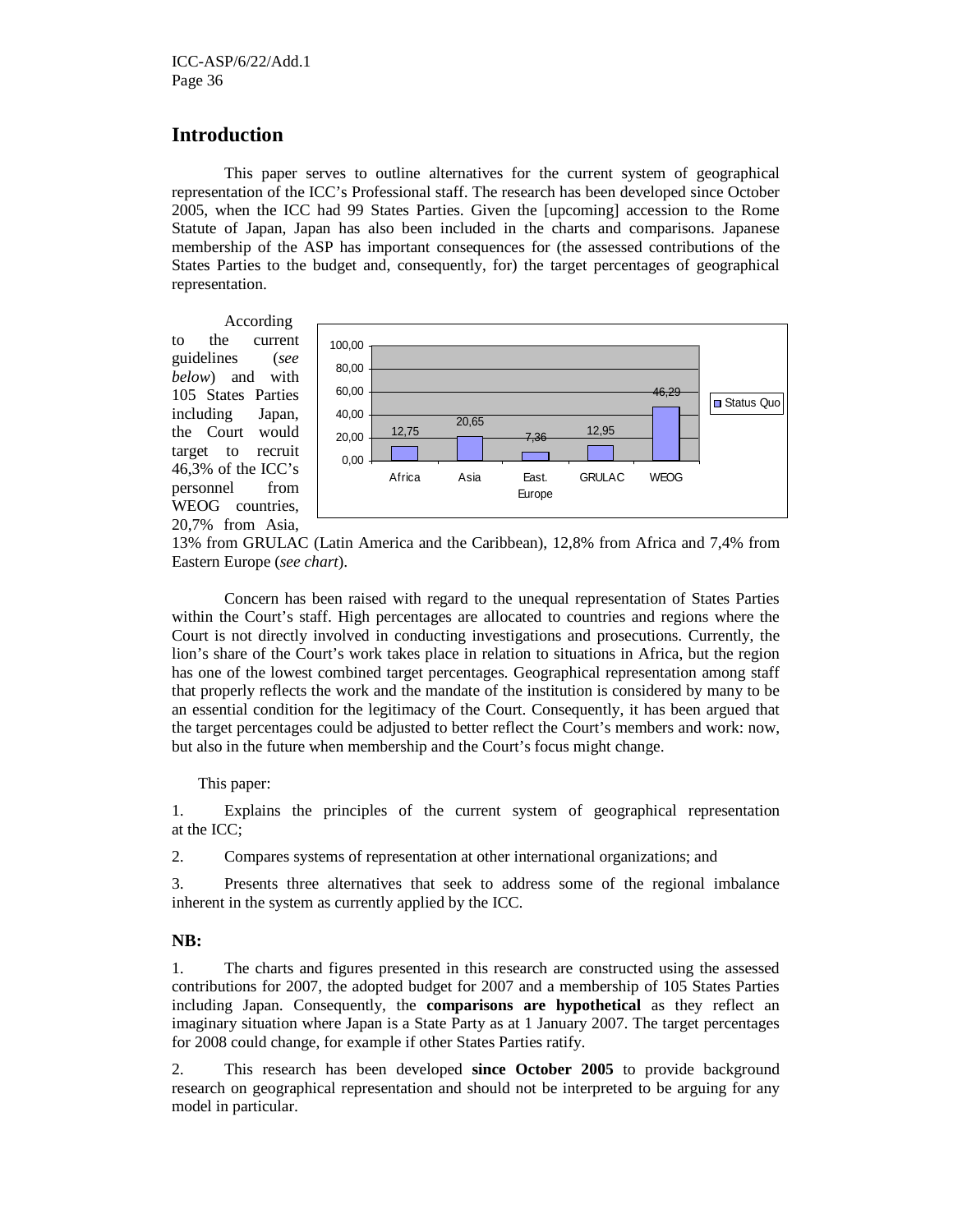3. The charts below compare **regions** and not individual States Parties as this paper aims at addressing the regional imbalance described above, even though most systems of geographical representation, the ICC's included, do not take into account regional membership as such.

4. All **data** on geographical representation at the ICC, is obtained from the ICC itself or on the basis of calculations made by the CICC Secretariat. All data concerning other international organizations is based on the report "Comparison of Methods of Calculating Equitable Geographical Distribution within the United Nations Common System" of the Joint Inspection Unit of 1996 (JIU/REP/96/7) and available at www.unsystem.org/jiu/data/reports/ 1996/en96\_07.pdf. Changes may have occurred in the meantime.

5. As at January 2007, the percentages of the **assessed contributions** have changed, also impacting the target percentages for geographical representation. The resulting changes for most States Parties are limited.

## **1. Geographical Representation at the ICC**

Many international organizations implement a system of "equitable geographical representation" in their human resources policies to ensure that the organization's staff reflects its international character. These systems are based on calculations that prescribe a percentage (mid-point) of the total staff (base number) that should ideally be recruited from each member state. These calculations are made by combining a number of factors that vary per organization, often tailored to the mandate of the organization and the size of its staff.

The ICC applies the same system the UN Secretariat currently uses to determine its mid-point percentages. It is based on a resolution adopted at the first session of the ASP in 2002 (ICC-ASP/1/Res. 10), Article 4:

Geographical representation. For established (i.e., budgeted) posts, and in the case of appointments of at least 12 months' duration, the selection of staff in the Professional category shall be guided in principle by a system of desirable ranges based on that of the United Nations. Nationals from States Parties and from those States having engaged in the process of ratification of or accession to the Statute should have adequate representation on the staff of the Court; however, applications from nationals from non-States Parties may also be considered.

These 'desirable ranges' are target percentages of the ideal number of nationals to be recruited from a State Party. The percentages are calculated by considering three factors: the total number of Member States, a State's contribution to the budget and its population size. These factors are attributed with weights that determine the final outcome. Substantial weight is given to the membership factor (40%), which is equal for each Member State, most importance is given to the State's contribution to the organization's



budget (55%) and the final 5% is determined according to the population size of the country (*see chart*).

For example, the target percentage of the Netherlands as a State Party to the ICC is calculated by adding 0,38% of the Court's Professional staff on the basis of the Membership Factor (40% divided by 105 States Parties leaves 0,38% per State); 1,49% of the posts on the basis of the Contributions Factor (this number is different for every country and depends on the percentage the country contributes to the organization's budget); and 0,05% on the basis of the population factor. This totals 1,92% and is the Court's target percentage for Dutch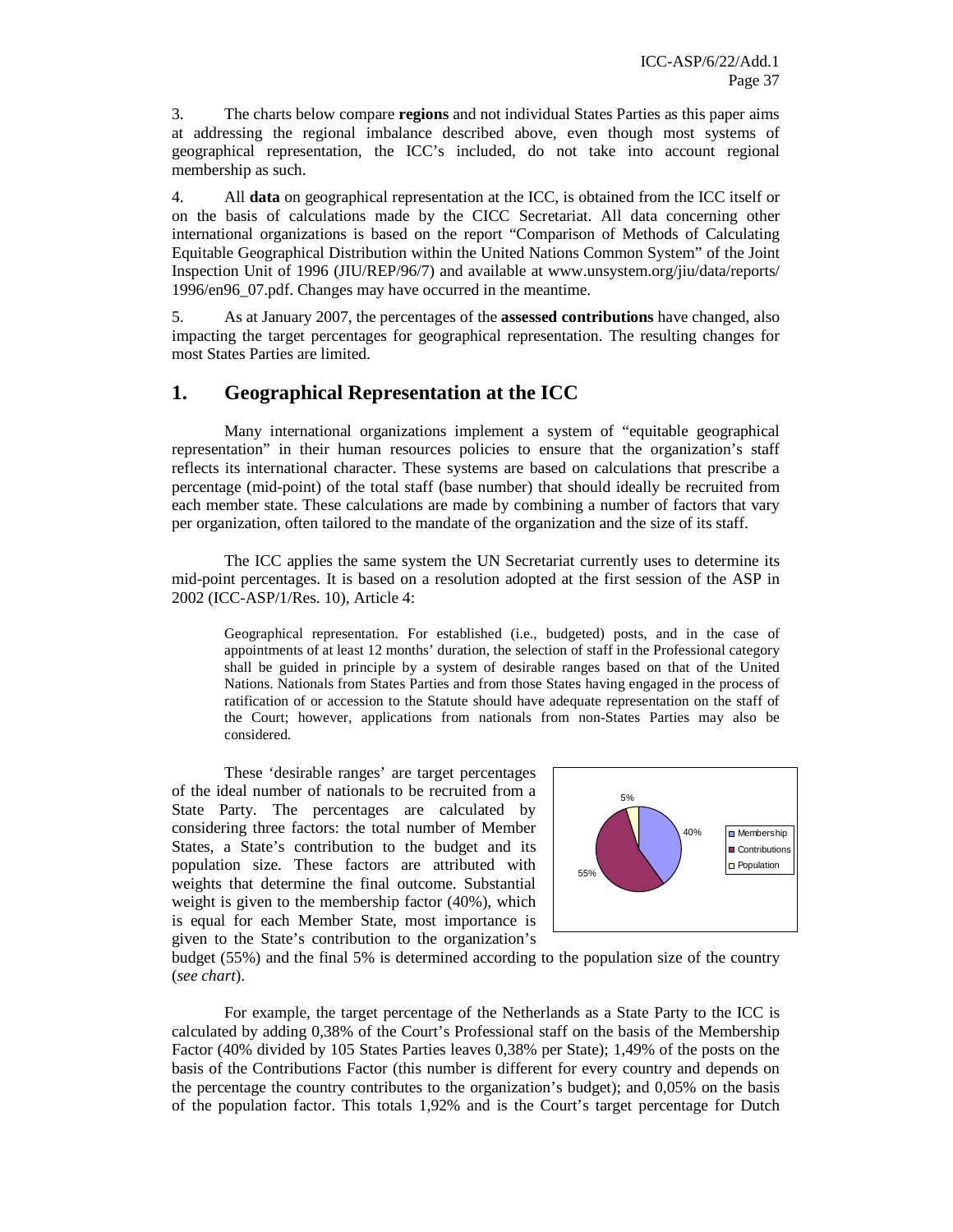nationals. If we do the same calculation for Benin, the result is 0,40% (Benin's assessed contribution to the budget is low), for Japan, it would be 13,99% ([to be] the largest contributor to the ICC's budget – a budgetary cap of 22% has been taken into account).

Many organizations and also the ICC apply a certain degree of flexibility. To ensure equitable geographical representation of Dutch nationals, the Court can deviate 15% from the 1,92% as explained above. This "desirable range" of Dutch nationals at the Court is between 1,63% and 2,21%. As the Court currently employs approximately 200 permanent Professional staff, this results in a target of a minimum of three Dutch employees and a maximum of four.

This system applies only to permanent (minimum one-year contracts) professional (jobs that require an academic background) positions. Linguists, as translators and interpreters, are generally excluded from geographical distribution. As a result, only a small percentage of for example the UN's staff is recruited under a policy of geographical representation. For the ICC, about one third of its staff is subject to the policy.

For reasons of comparison, the following three charts show what geographical distribution at the ICC would look like if only one of the three factors described above is applied.

**Chart 1** shows geographical distribution when only the membership factor is applied. All of the Court's staff is distributed equally over the States Parties, giving each almost 1%.



**Chart 2** shows geographical distribution when only the contributions factor is applied. These figures reflect the percentage of what all States Parties per region contribute to the ICC's budget.

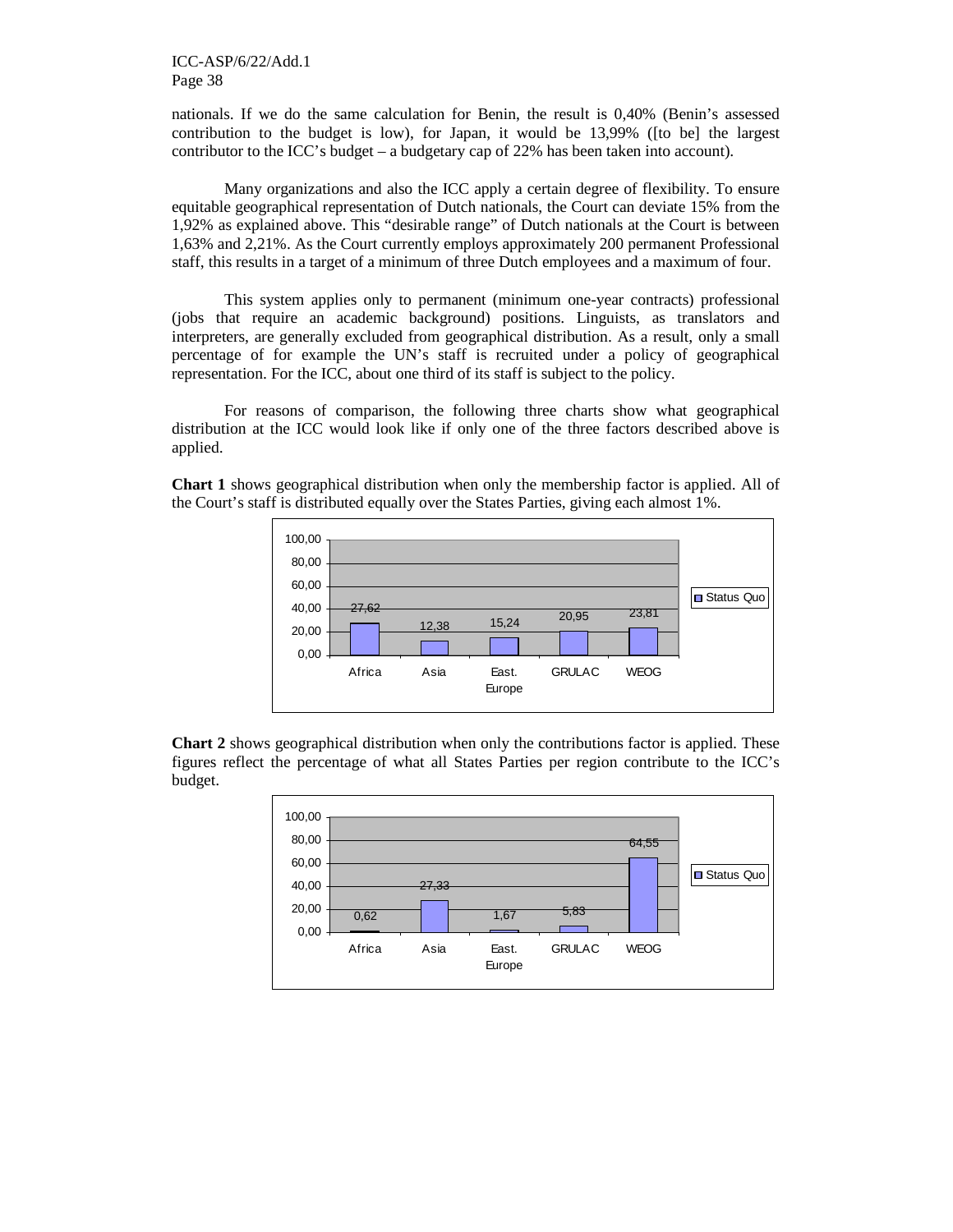**Chart 3** shows the geographical distribution when only the population factor is applied. The figures reflect the combined populations of the States Parties in the respective regions.



As shown above, the contributions factor makes the biggest difference in the ICC's system and the nationalities of large contributors are have more representation within the Court's staff. With an ICC membership of 105 States Parties, most of these States Parties are located in the WEOG regional group (Western European countries, Australia, Canada and New Zealand) and in Asia, i.e. Japan. This regional balance can change when other countries ratify.

# **2. Geographical Representation at Other Organizations**

To provide more context to this policy of geographical representation, different approaches at organizations of the UN family are compared below. Organizations often have different percentages for desirable ranges, varying from 0% to 25%.

Where relevant, the percentage ratios are inserted between brackets. The ICC's system of a **m**embership factor of 40%, a **c**ontributions factor of 55% and a **p**opulation factor of 5%, would become **[M40-C55-P5]**.

#### **Category 1**:

- The United Nations Secretariat,
- World Health Organization (WHO), and
- United Nations Industrial Development Organization (UNIDO)

Apply the same factors as the ICC **[M40-C55-P5]** as explained above.

#### **Category 2**:

- United Nations Development Program (UNDP),
- United Nations High Commissioner for the Refugees (UNHCR), and
- United Nations Children's Fund (UNICEF)

Do not implement a fixed policy of geographical representation, and only apply an empirical principle of geographical distribution.

#### **Category 3**:

- The International Telecommunication Union (ITU),
- World Meteorological Organization (WMO), and the
- International Maritime Organization (IMO)

Employ less staff members than they have member states and strive to recruit empirically equal numbers from regional groups, without applying set percentages.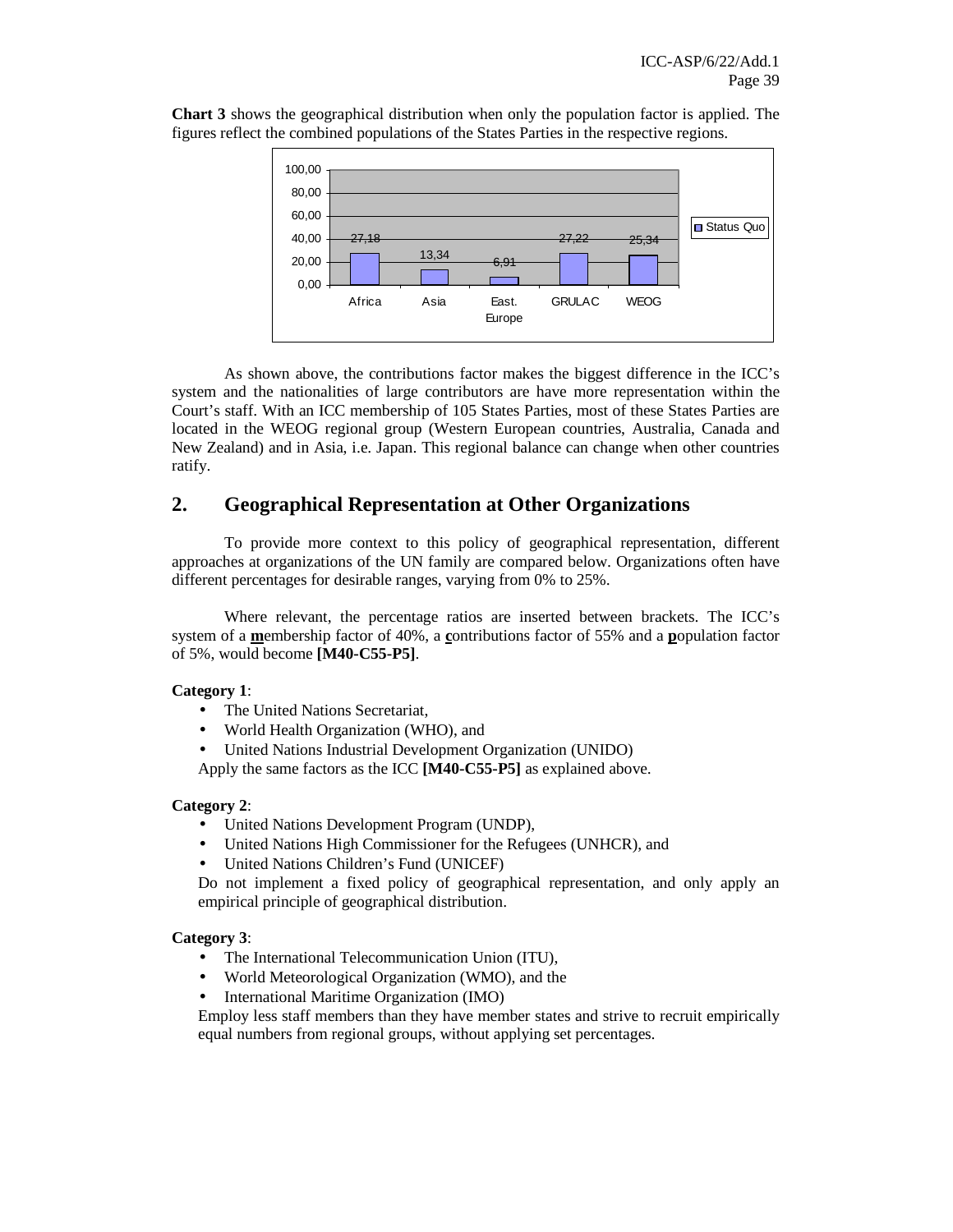## **Category 4**:

- The International Labour Organization (ILO), **[M26-C74]**
- Food and Agriculture Organization (FAO), **[M19-C81]**
- United Nations Educational, Scientific and Cultural Organization (UNESCO), **[M70-C30]**
- International Civil Aviation Organization (ICAO), and the **[M46.6-C53.4]**
- World Intellectual Property Organization (WIPO) **[M25-C75]**

Apply only the membership factor and the contribution factor. The ILO, FAO and ICAO apply the contribution factor a posteriori, meaning that the percentages as stated in the brackets vary depending on membership and number of staff. WIPO's membership factor is applied to seven constituent regions as its number of employees is smaller than the number of member states.

#### **Category 5**:

#### • The Universal Postal Union (UPU) **[M100]**

Has a very small staff in comparison with the number of member states and only applies a *regional* membership factor

#### **Category 6**:

• The International Atomic Energy Agency (IAEA) **[C100]**

Applies an informal principle of geographical distribution solely based on member states' contributions.

# **3. Alternative Calculations of Geographical Representation**

Three suggestions for alternative calculations of geographical representation are introduced below, partly using the methods that other organizations apply. The final model is specifically tailored to the mandate of the Court.

## **Alternative 1 [M80-C20]** (see category 4 above):

Only the membership and contributions factors are applied. The chart shows the regional breakdown when the ICC would apply a membership factor of 80% and a contributions factor of 20%. As a result, regions with large contributors as Asia and WEOG lose to the other regions.



Advantage: States Parties are more equally represented.

Disadvantage: Balance can change when more countries join the Court.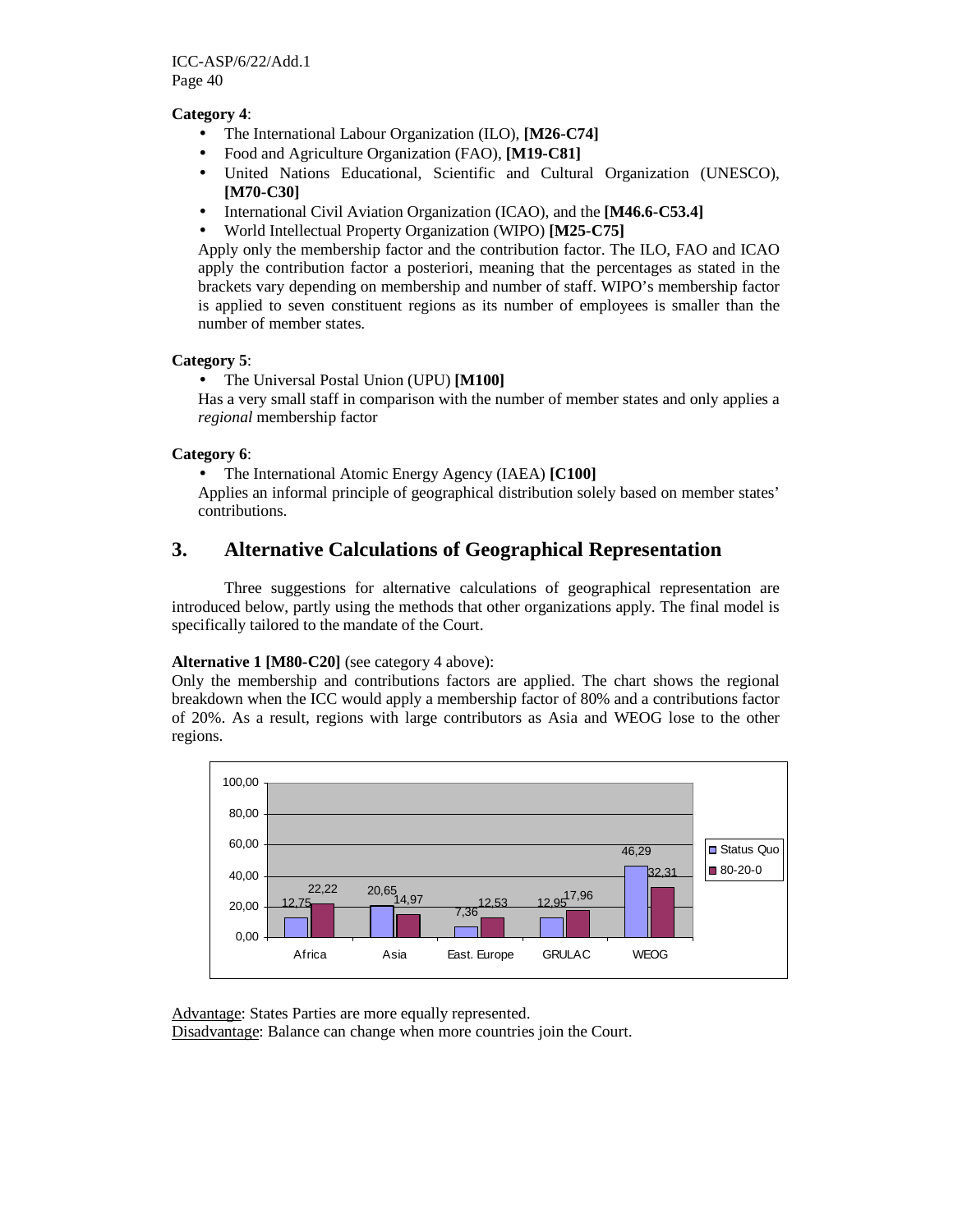#### **Alternative 2 [M40-C20-***RM40***]** (see category 5 above):

The chart shows geographical distribution with a membership factor of 40%, a contributions factor of 20% and an additional *regional* **membership factor** of 40%. The national membership factor divides 40% equally over all States Parties (i.e. 0,38% per state) and the regional membership divides 40% equally over all regions (i.e. 8% per region) and *then* over all States Parties in that region.



Advantage: regions with fewer States Parties are better proportioned.

Disadvantage: States Parties in regions with many *potential* States Parties might lose in the long term.

#### **Alternative 3 [M40-C40-***S20***]**:

The ICC has a mandate that is very different from other existing international organizations. The Court runs potentially sensitive investigations in countries that are not necessarily a State Party or represented within the Court's staff. This can be the justification for introducing a new factor based on the region where, for example, the ICC is running investigations. The chart shows geographical representation with a membership factor of 40%, a contributions factor of 40% and a *situations* factor of 20% for the **region(s)** where the Court is running investigations. As currently, all situations are located in Africa, this 20% is entirely divided among the African States Parties.



Advantage: reflects Court's work.

Disadvantage: possible poses a large burden on the Court's human resources division: investigations might come and go quicker than staff is recruited.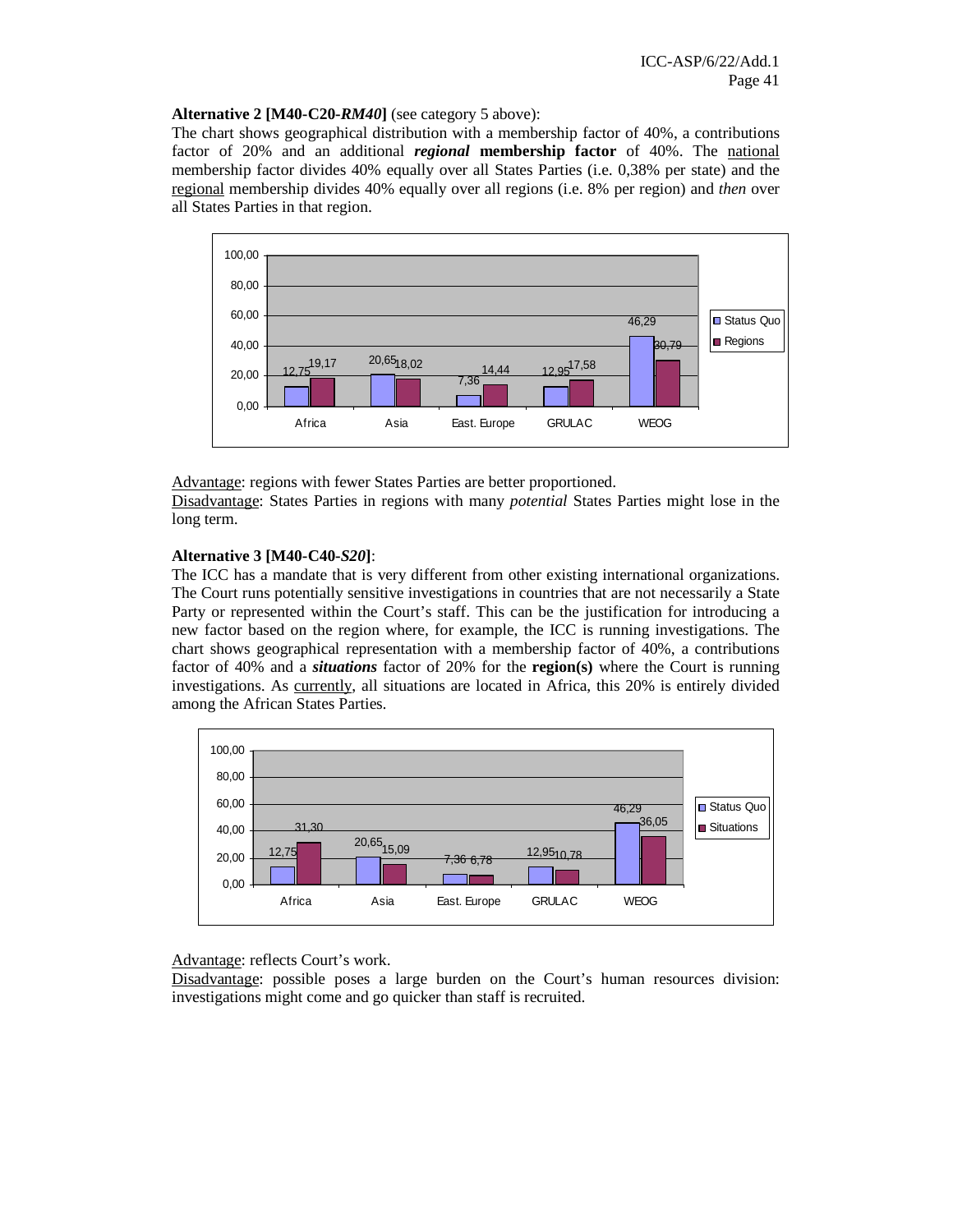# **Appendix I Scenario status quo**

| Scenario status quo      |            |               |               |             |            |                    |                         |  |                    |  |  |
|--------------------------|------------|---------------|---------------|-------------|------------|--------------------|-------------------------|--|--------------------|--|--|
|                          | 100        |               |               |             |            |                    |                         |  | ICC-ASP/6/22/Add.1 |  |  |
| <b>States Parties</b>    | Membership | Contribution  | Contributions | Population  | Population | <b>Target</b><br>% | Actual<br>#             |  |                    |  |  |
|                          | Factor     | corr. ICC/cap | Factor        |             | Factor     | <b>CICC</b>        |                         |  |                    |  |  |
|                          | 40.00%     |               | 55.00%        |             | 5.00%      |                    |                         |  |                    |  |  |
| Afghanistan              | 0.38       | 0.00103       | 0.00          | 29,929,000  | 0.08       | 0.47               | $\mathbf 0$             |  |                    |  |  |
| Albania                  | 0.38       | 0.00616       | 0.00          | 3,563,000   | 0.01       | 0.40               | $\mathbf 0$             |  |                    |  |  |
| Andorra                  | 0.38       | 0.00822       | 0.01          | 71,000      | 0.00       | 0.39               | $\mathbf 0$             |  |                    |  |  |
| Antigua & Barbuda        | 0.38       | 0.00205       | 0.00          | 69,000      | 0.00       | 0.38               | $\mathbf 0$             |  |                    |  |  |
| Argentina                | 0.38       | 0.33393       | 0.26          | 39,538,000  | 0.11       | 0.75               | $\overline{2}$          |  |                    |  |  |
| Australia                | 0.38       | 1.83612       | 1.42          | 20,090,000  | 0.06       | 1.86               | 6                       |  |                    |  |  |
| Austria                  | 0.38       | 0.91138       | 0.71          | 8,185,000   | 0.02       | 1.11               | $\overline{2}$          |  |                    |  |  |
| <b>Barbados</b>          | 0.38       | 0.00925       | 0.01          | 279,000     | 0.00       | 0.39               | $\mathbf 0$             |  |                    |  |  |
| Belgium                  | 0.38       | 1.13229       | 0.88          | 10,364,000  | 0.03       | 1.29               | $\overline{\mathbf{5}}$ |  |                    |  |  |
| Belize                   | 0.38       | 0.00103       | 0.00          | 280,000     | 0.00       | 0.38               | $\mathbf{0}$            |  |                    |  |  |
| Benin                    | 0.38       | 0.00103       | 0.00          | 7,460,000   | 0.02       | 0.40               | $\overline{2}$          |  |                    |  |  |
| <b>Bolivia</b>           | 0.38       | 0.00616       | 0.00          | 8,860,000   | 0.02       | 0.41               | $\mathbf 0$             |  |                    |  |  |
| Bosnia and Herzegovina   | 0.38       | 0.00616       | 0.00          | 4,026,000   | 0.01       | 0.40               | $\mathbf 0$             |  |                    |  |  |
| Botswana                 | 0.38       | 0.01438       | 0.01          | 1,640,000   | 0.00       | 0.40               | $\mathbf 0$             |  |                    |  |  |
| <b>Brazil</b>            | 0.38       | 0.90008       | 0.70          | 186,113,000 | 0.52       | 1.60               | $\mathbf{3}$            |  |                    |  |  |
| Bulgaria                 | 0.38       | 0.02055       | 0.02          | 7,450,000   | 0.02       | 0.42               | $\mathbf 0$             |  |                    |  |  |
| <b>Burkina Faso</b>      | 0.38       | 0.00205       | 0.00          | 13,925,000  | 0.04       | 0.42               | $\mathbf 0$             |  |                    |  |  |
| Burundi                  | 0.38       | 0.00103       | 0.00          | 6,371,000   | 0.02       | 0.40               | $\mathbf 0$             |  |                    |  |  |
| Cambodia                 | 0.38       | 0.00103       | 0.00          | 13,607,000  | 0.04       | 0.42               | $\mathbf 0$             |  |                    |  |  |
| Canada                   | 0.38       | 3.05884       | 2.37          | 32,805,000  | 0.09       | 2.85               | 11 <sub>1</sub>         |  |                    |  |  |
| Central African Republic | 0.38       | 0.00103       | 0.00          | 3,800,000   | 0.01       | 0.39               | $\mathbf{0}$            |  |                    |  |  |
| Chad                     | 0.38       | 0.00103       | 0.00          | 9,944,000   | 0.03       | 0.41               | $\mathbf 0$             |  |                    |  |  |
| Colombia                 | 0.38       | 0.10789       | 0.08          | 42,954,000  | 0.12       | 0.58               | 6                       |  |                    |  |  |
| Comoros                  | 0.38       | 0.00103       | 0.00          | 691,000     | 0.00       | 0.38               | $\mathbf 0$             |  |                    |  |  |
| Congo                    | 0.38       | 0.00103       | 0.00          | 3,039,000   | 0.01       | 0.39               | $\mathbf 0$             |  |                    |  |  |
| Costa Rica               | 0.38       | 0.03288       | 0.03          | 4,016,000   | 0.01       | 0.42               | $\overline{2}$          |  |                    |  |  |
| Croatia                  | 0.38       | 0.05137       | 0.04          | 4,496,000   | 0.01       | 0.43               | $\boldsymbol{\Delta}$   |  |                    |  |  |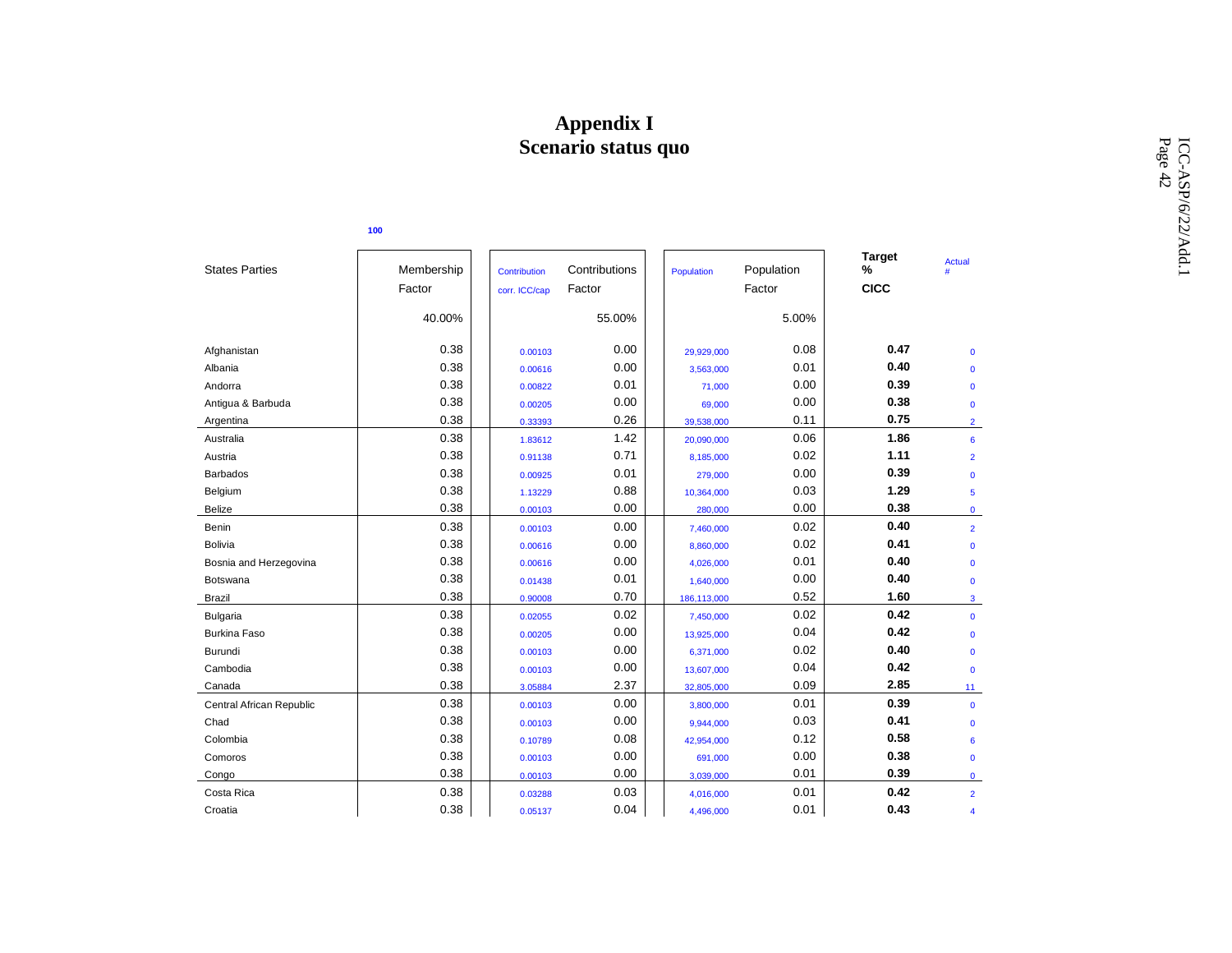| Cyprus             | 0.38 | 0.04521  | 0.04  | 780,000     | 0.00 | 0.42  | $\mathbf{0}$         |
|--------------------|------|----------|-------|-------------|------|-------|----------------------|
| Dem. Rep. of Congo | 0.38 | 0.00308  | 0.00  | 60,086,000  | 0.17 | 0.55  | $\overline{2}$       |
| Denmark            | 0.38 | 0.75931  | 0.59  | 5,432,000   | 0.02 | 0.99  | $\blacktriangleleft$ |
| Djibouti           | 0.38 | 0.00103  | 0.00  | 477,000     | 0.00 | 0.38  | $\mathbf 0$          |
| Dominica           | 0.38 | 0.00103  | 0.00  | 69,000      | 0.00 | 0.38  | $\mathbf{0}$         |
| Dominican Republic | 0.38 | 0.02466  | 0.02  | 8,950,000   | 0.03 | 0.43  | $\mathbf{0}$         |
| Ecuador            | 0.38 | 0.02158  | 0.02  | 13,364,000  | 0.04 | 0.44  | $\overline{2}$       |
| Estonia            | 0.38 | 0.01644  | 0.01  | 1,333,000   | 0.00 | 0.40  | $\mathbf{1}$         |
| Fiji               | 0.38 | 0.00308  | 0.00  | 893,000     | 0.00 | 0.39  | $\mathbf{0}$         |
| Finland            | 0.38 | 0.57950  | 0.45  | 5,223,000   | 0.01 | 0.85  | $\overline{4}$       |
| France             | 0.38 | 6.47421  | 5.02  | 60,656,000  | 0.17 | 5.57  | 16                   |
| Gabon              | 0.38 | 0.00822  | 0.01  | 1,389,000   | 0.00 | 0.39  | $\mathbf 0$          |
| Gambia             | 0.38 | 0.00103  | 0.00  | 1,593,000   | 0.00 | 0.39  | $\overline{2}$       |
| Georgia            | 0.38 | 0.00308  | 0.00  | 4,677,000   | 0.01 | 0.40  | $\mathbf{1}$         |
| Germany            | 0.38 | 8.81278  | 6.84  | 82,431,000  | 0.23 | 7.45  | 17                   |
| Ghana              | 0.38 | 0.00411  | 0.00  | 21,030,000  | 0.06 | 0.44  | $\mathbf 0$          |
| Greece             | 0.38 | 0.61238  | 0.47  | 10,668,000  | 0.03 | 0.89  | $\mathbf 0$          |
| Guinea             | 0.38 | 0.00103  | 0.00  | 9,468,000   | 0.03 | 0.41  | $\mathbf{1}$         |
| Guyana             | 0.38 | 0.00103  | 0.00  | 765,000     | 0.00 | 0.38  | $\mathbf{0}$         |
| Honduras           | 0.38 | 0.00514  | 0.00  | 6,975,000   | 0.02 | 0.40  | $\mathbf{0}$         |
| Hungary            | 0.38 | 0.25071  | 0.19  | 10,007,000  | 0.03 | 0.60  | $\mathbf{0}$         |
| Iceland            | 0.38 | 0.03802  | 0.03  | 297,000     | 0.00 | 0.41  | $\mathbf{0}$         |
| Ireland            | 0.38 | 0.45723  | 0.35  | 4,016,000   | 0.01 | 0.75  | 4                    |
| Italy              | 0.38 | 5.21862  | 4.05  | 58,103,000  | 0.16 | 4.59  | 8                    |
| <b>JAPAN</b>       | 0.38 | 15.18374 | 13.25 | 127,464,000 | 0.36 | 13.99 | $\mathbf{0}$         |
| Jordan             | 0.38 | 0.01233  | 0.01  | 5,760,000   | 0.02 | 0.41  | 3                    |
| Kenya              | 0.38 | 0.01027  | 0.01  | 33,830,000  | 0.09 | 0.48  | $\mathbf{1}$         |
| Latvia             | 0.38 | 0.01849  | 0.01  | 2,290,000   | 0.01 | 0.40  | $\mathbf 0$          |
| Lesotho            | 0.38 | 0.00103  | 0.00  | 1,867,000   | 0.01 | 0.39  | $\mathbf{1}$         |
| Liberia            | 0.38 | 0.00103  | 0.00  | 3,482,000   | 0.01 | 0.39  | $\mathbf{0}$         |
| Liechtenstein      | 0.38 | 0.01027  | 0.01  | 34,000      | 0.00 | 0.39  | $\mathbf 0$          |
| Lithuania          | 0.38 | 0.03185  | 0.02  | 3,597,000   | 0.01 | 0.42  | $\mathbf{0}$         |
| Luxembourg         | 0.38 | 0.08734  | 0.07  | 467,000     | 0.00 | 0.45  | $\mathbf 0$          |
| Malawi             | 0.38 | 0.00103  | 0.00  | 12,159,000  | 0.03 | 0.42  | $\mathbf 0$          |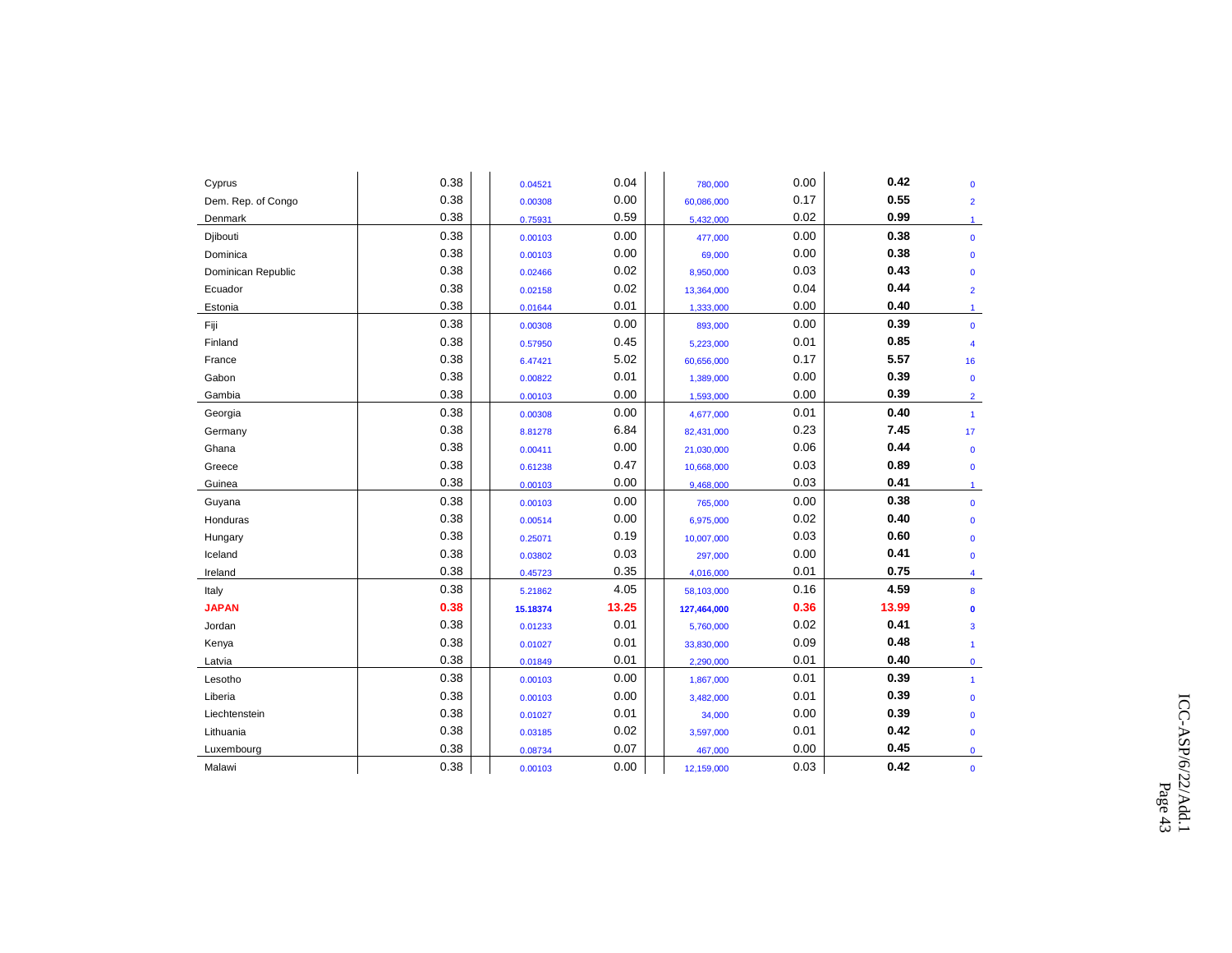|                            |      |         |      |             |      |      |                        | Page 44<br>ICC-ASP/6/22/Add.1 |
|----------------------------|------|---------|------|-------------|------|------|------------------------|-------------------------------|
| Mali                       | 0.38 | 0.00205 | 0.00 | 12,292,000  | 0.03 | 0.42 | $\overline{2}$         |                               |
| Malta                      | 0.38 | 0.01747 | 0.01 | 399,000     | 0.00 | 0.40 | $\mathbf{0}$           |                               |
| Marshall Islands           | 0.38 | 0.00103 | 0.00 | 59,000      | 0.00 | 0.38 | $\mathbf{0}$           |                               |
| Mauritius                  | 0.38 | 0.01130 | 0.01 | 1,231,000   | 0.00 | 0.39 | $\mathbf 0$            |                               |
| Mexico                     | 0.38 | 2.31904 | 1.80 | 106,203,000 | 0.30 | 2.48 | $\overline{2}$         |                               |
| Mongolia                   | 0.38 | 0.00103 | 0.00 | 2,791,000   | 0.01 | 0.39 |                        |                               |
| Montenegro                 | 0.38 | 0.00103 | 0.00 | 631,000     | 0.00 | 0.38 | $\mathbf 0$            |                               |
| Namibia                    | 0.38 | 0.00616 | 0.00 | 2,031,000   | 0.01 | 0.39 | $\mathbf 0$            |                               |
| Nauru                      | 0.38 | 0.00103 | 0.00 | 13,000      | 0.00 | 0.38 | $\mathbf 0$            |                               |
| Netherlands                | 0.38 | 1.92449 | 1.49 | 16,408,000  | 0.05 | 1.92 | 8                      |                               |
| New Zealand                | 0.38 | 0.26304 | 0.20 | 4,036,000   | 0.01 | 0.60 | $\boldsymbol{\Delta}$  |                               |
| Niger                      | 0.38 | 0.00103 | 0.00 | 11,666,000  | 0.03 | 0.41 |                        |                               |
| Nigeria                    | 0.38 | 0.04932 | 0.04 | 128,772,000 | 0.36 | 0.78 | $\overline{7}$         |                               |
| Norway                     | 0.38 | 0.80350 | 0.62 | 4,593,000   | 0.01 | 1.02 | $\mathbf{0}$           |                               |
| Panama                     | 0.38 | 0.02363 | 0.02 | 3,039,000   | 0.01 | 0.41 | $\mathbf 0$            |                               |
| Paraguay                   | 0.38 | 0.00514 | 0.00 | 6,348,000   | 0.02 | 0.40 | $\mathbf 0$            |                               |
| Peru                       | 0.38 | 0.08014 | 0.06 | 27,926,000  | 0.08 | 0.52 |                        |                               |
| Poland                     | 0.38 | 0.51477 | 0.40 | 38,635,000  | 0.11 | 0.89 | $\mathbf 0$            |                               |
| Portugal                   | 0.38 | 0.54149 | 0.42 | 10,566,000  | 0.03 | 0.83 | $\blacktriangleleft$   |                               |
| Republic of Korea          | 0.38 | 2.23273 | 1.73 | 48,423,000  | 0.14 | 2.25 | $\overline{3}$         |                               |
| Romania                    | 0.38 | 0.07192 | 0.06 | 22,330,000  | 0.06 | 0.50 | $\boldsymbol{\Lambda}$ |                               |
| Saint Kitts & Nevis        | 0.38 | 0.00103 | 0.00 | 40,000      | 0.00 | 0.38 | $\mathbf{0}$           |                               |
| Saint Vincent & Grenadines | 0.38 | 0.00103 | 0.00 | 118,000     | 0.00 | 0.38 | $\blacktriangleleft$   |                               |
| Samoa                      | 0.38 | 0.00103 | 0.00 | 177,000     | 0.00 | 0.38 | $\mathbf{0}$           |                               |
| San Marino                 | 0.38 | 0.00308 | 0.00 | 29,000      | 0.00 | 0.38 | $\mathbf 0$            |                               |
| Senegal                    | 0.38 | 0.00411 | 0.00 | 11,127,000  | 0.03 | 0.42 | $\blacktriangleleft$   |                               |
| Serbia                     | 0.38 | 0.02158 | 0.02 | 10,829,000  | 0.03 | 0.43 | 3                      |                               |
| Sierra Leone               | 0.38 | 0.00103 | 0.00 | 6,018,000   | 0.02 | 0.40 | $\overline{4}$         |                               |
| Slovakia                   | 0.38 | 0.06473 | 0.05 | 5,431,000   | 0.02 | 0.45 | $\blacktriangleleft$   |                               |
| Slovenia                   | 0.38 | 0.09864 | 0.08 | 2,011,000   | 0.01 | 0.46 | $\mathbf 0$            |                               |
| South Africa               | 0.38 | 0.29797 | 0.23 | 44,344,000  | 0.12 | 0.74 | 6                      |                               |
| Spain                      | 0.38 | 3.04959 | 2.37 | 40,342,000  | 0.11 | 2.86 | 8                      |                               |
| Sweden                     | 0.38 | 1.10044 | 0.85 | 9,002,000   | 0.03 | 1.26 |                        |                               |
| Switzerland                | 0.38 | 1.24943 | 0.97 | 7,489,000   | 0.02 | 1.37 | 3                      |                               |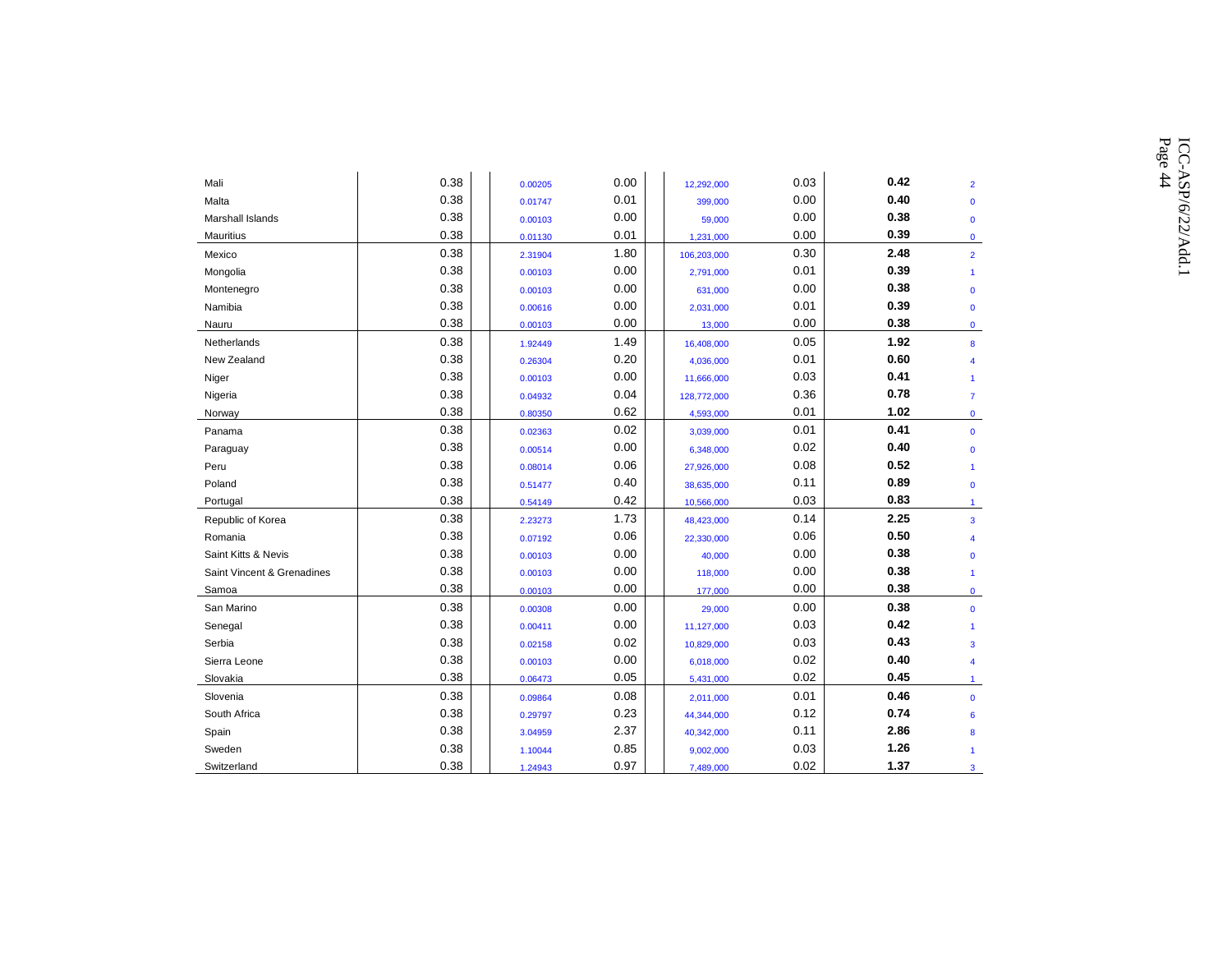| Tajikistan                  |                       | 0.38  | 0.00103                                               | 0.00  | 7,164,000     | 0.02                |           | 0.40  | $\mathbf{0}$                    |
|-----------------------------|-----------------------|-------|-------------------------------------------------------|-------|---------------|---------------------|-----------|-------|---------------------------------|
| The FYR of Macedonia        |                       | 0.38  | 0.00514                                               | 0.00  | 2,045,000     | 0.01                |           | 0.39  | $\mathbf 0$                     |
| Timor-Leste                 |                       | 0.38  | 0.00103                                               | 0.00  | 1,041,000     | 0.00                |           | 0.38  | $\mathbf 0$                     |
| Trinidad & Tobago           |                       | 0.38  | 0.02774                                               | 0.02  | 1,089,000     | 0.00                |           | 0.41  | $\overline{2}$                  |
| Uganda                      |                       | 0.38  | 0.00308                                               | 0.00  | 27,270,000    | 0.08                |           | 0.46  | $\mathbf{0}$                    |
| United Kingdom              |                       | 0.38  | 6.82459                                               | 5.29  | 60,442,000    | 0.17                |           | 5.84  | 13                              |
| United Republic of Tanzania |                       | 0.38  | 0.00616                                               | 0.00  | 36,766,000    | 0.10                |           | 0.49  | $\blacktriangleleft$            |
| Uruguay                     |                       | 0.38  | 0.02774                                               | 0.02  | 3,416,000     | 0.01                |           | 0.41  | $\mathbf{0}$                    |
| Venezuela                   |                       | 0.38  | 0.20550                                               | 0.16  | 25,375,000    | 0.07                |           | 0.61  | $\mathbf{1}$                    |
| Zambia                      |                       | 0.38  | 0.00103                                               | 0.00  | 11,262,000    | 0.03                |           | 0.41  | $\overline{1}$                  |
| Total                       | 105                   | 40.00 | 69                                                    | 55.00 | 1,784,416,000 | 5.00                |           | 100   | 187                             |
| <b>Regional Groups</b>      |                       |       |                                                       |       |               |                     |           |       |                                 |
| Africa                      | 29                    |       |                                                       |       |               |                     | Af        | 12.75 | 32 <sup>°</sup>                 |
| Asia                        | 13                    |       |                                                       |       |               |                     | As        | 20.65 | $\overline{7}$                  |
| East. Europe                | 16                    |       |                                                       |       |               |                     | <b>EE</b> | 7.36  | 14                              |
| <b>GRULAC</b>               | 22                    |       |                                                       |       |               |                     | LA        | 12.95 | 22                              |
| WEOG                        | 25                    |       |                                                       |       |               |                     | WE        | 46.29 | 112                             |
| Total                       |                       |       |                                                       |       |               |                     | T.        | 100   | 187                             |
|                             | Source:<br><b>ASP</b> |       | Source:<br><b>UN A/RES/61/237</b><br>of February 2007 |       | Source:       | <b>CIA Factbook</b> |           |       | Source:<br><b>ICC</b><br>may-07 |

| Non-States Parties |  |
|--------------------|--|
|--------------------|--|

| Algeria        |                      |
|----------------|----------------------|
| <b>Belarus</b> | $\overline{A}$       |
| Chile          |                      |
| Egypt          |                      |
| India          | $\blacktriangleleft$ |
| Iran           | $\overline{2}$       |
| Iraq           | $\overline{1}$       |
| Mauritania     |                      |
|                |                      |

 $\overline{1}$ 

 $\overline{1}$ 

 $\overline{1}$ 

 $\overline{2}$ 

 $\overline{1}$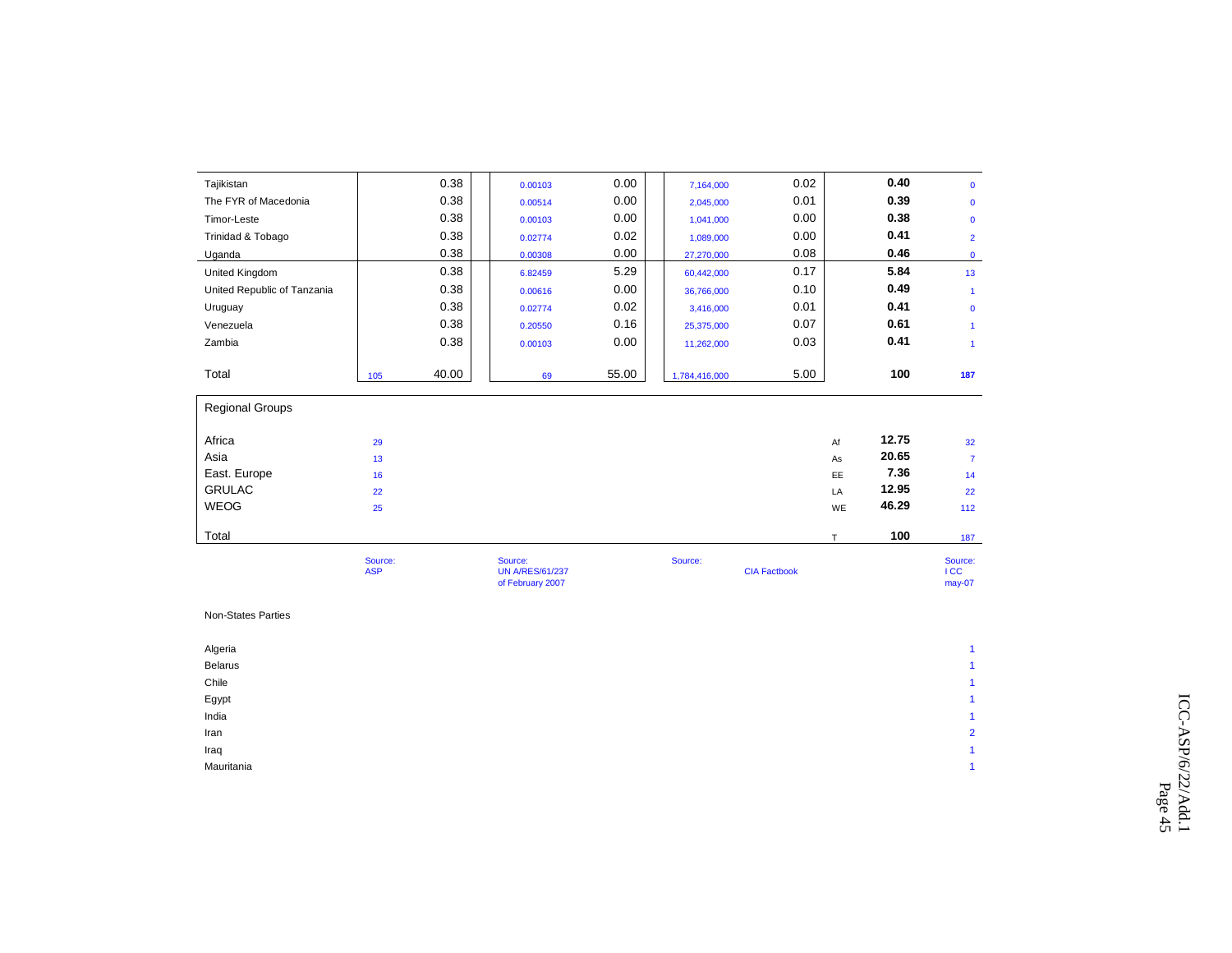|                                    |    | ᢣ<br>_<br>-<br>age<br>∽<br>( ) |
|------------------------------------|----|--------------------------------|
| Palestinian Territory,<br>Occupied |    | ┶<br>$\circ$<br>∽              |
| Philippines                        |    | ⊙                              |
| Sudan                              |    | ∾<br>N                         |
| Ukraine                            |    |                                |
| <b>USA</b>                         | -3 |                                |
|                                    |    |                                |

Total 203





Last updated: 10 May 2007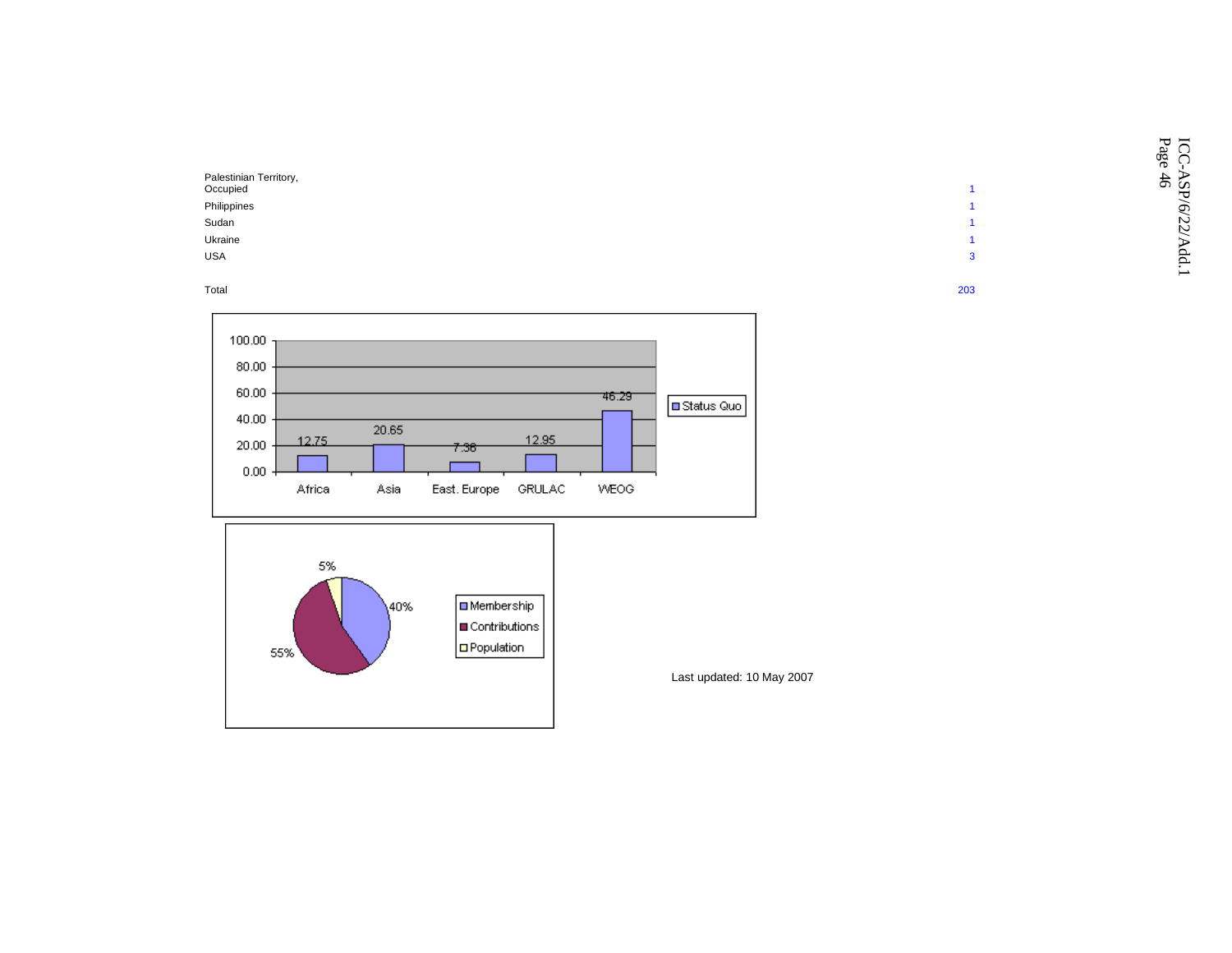# **Appendix II Scenario 1**

|                          |            |                       |               |             |            |               | <b>Actual</b> |                |
|--------------------------|------------|-----------------------|---------------|-------------|------------|---------------|---------------|----------------|
| <b>States Parties</b>    | Membership | Contribution<br>corr. | Contributions | Population  | Population | <b>Target</b> | %             | Actual #       |
|                          | Factor     | ICC/cap               | Factor        |             | Factor     |               |               |                |
|                          |            |                       |               |             |            |               |               |                |
|                          | 80.00%     |                       | 20.00%        |             | 0.00%      |               |               |                |
| Afghanistan              | 0.76       | 0.00103               | 0.00          | 29,929,000  | 0.00       | 0.76          | 0.47          | $\mathbf 0$    |
| Albania                  | 0.76       | 0.00616               | 0.00          | 3,563,000   | 0.00       | 0.76          | 0.40          | $\mathbf 0$    |
| Andorra                  | 0.76       | 0.00822               | 0.00          | 71,000      | 0.00       | 0.76          | 0.39          | $\mathbf 0$    |
| Antigua & Barbuda        | 0.76       | 0.00205               | 0.00          | 69,000      | 0.00       | 0.76          | 0.38          | $\mathbf{0}$   |
| Argentina                | 0.76       | 0.33393               | 0.10          | 39,538,000  | 0.00       | 0.86          | 0.75          | $\overline{2}$ |
| Australia                | 0.76       | 1.83612               | 0.53          | 20,090,000  | 0.00       | 1.29          | 1.86          | 6              |
| Austria                  | 0.76       | 0.91138               | 0.26          | 8,185,000   | 0.00       | 1.03          | 1.11          | $\overline{2}$ |
| <b>Barbados</b>          | 0.76       | 0.00925               | 0.00          | 279,000     | 0.00       | 0.76          | 0.39          | $\mathbf 0$    |
| Belgium                  | 0.76       | 1.13229               | 0.33          | 10,364,000  | 0.00       | 1.09          | 1.29          | 5              |
| <b>Belize</b>            | 0.76       | 0.00103               | 0.00          | 280,000     | 0.00       | 0.76          | 0.38          | 0              |
| Benin                    | 0.76       | 0.00103               | 0.00          | 7,460,000   | 0.00       | 0.76          | 0.40          | $\overline{2}$ |
| <b>Bolivia</b>           | 0.76       | 0.00616               | 0.00          | 8,860,000   | 0.00       | 0.76          | 0.41          | $\mathbf 0$    |
| Bosnia and Herzegovina   | 0.76       | 0.00616               | 0.00          | 4,026,000   | 0.00       | 0.76          | 0.40          | $\mathbf 0$    |
| Botswana                 | 0.76       | 0.01438               | 0.00          | 1,640,000   | 0.00       | 0.77          | 0.40          | $\mathbf{0}$   |
| Brazil                   | 0.76       | 0.90008               | 0.26          | 186,113,000 | 0.00       | 1.02          | 1.60          | 3              |
| <b>Bulgaria</b>          | 0.76       | 0.02055               | 0.01          | 7,450,000   | 0.00       | 0.77          | 0.42          | $\mathbf 0$    |
| <b>Burkina Faso</b>      | 0.76       | 0.00205               | 0.00          | 13,925,000  | 0.00       | 0.76          | 0.42          | $\mathbf 0$    |
| Burundi                  | 0.76       | 0.00103               | 0.00          | 6,371,000   | 0.00       | 0.76          | 0.40          | $\mathbf 0$    |
| Cambodia                 | 0.76       | 0.00103               | 0.00          | 13,607,000  | 0.00       | 0.76          | 0.42          | $\mathbf{0}$   |
| Canada                   | 0.76       | 3.05884               | 0.89          | 32,805,000  | 0.00       | 1.65          | 2.85          | 11             |
| Central African Republic | 0.76       | 0.00103               | 0.00          | 3,800,000   | 0.00       | 0.76          | 0.39          | $\mathbf 0$    |
| Chad                     | 0.76       | 0.00103               | 0.00          | 9,944,000   | 0.00       | 0.76          | 0.41          | $\mathbf 0$    |
| Colombia                 | 0.76       | 0.10789               | 0.03          | 42,954,000  | 0.00       | 0.79          | 0.58          | 6              |
| Comoros                  | 0.76       | 0.00103               | 0.00          | 691,000     | 0.00       | 0.76          | 0.38          | $\mathbf 0$    |
| Congo                    | 0.76       | 0.00103               | 0.00          | 3,039,000   | 0.00       | 0.76          | 0.39          | 0              |
| Costa Rica               | 0.76       | 0.03288               | 0.01          | 4,016,000   | 0.00       | 0.77          | 0.42          | $\overline{2}$ |
| Croatia                  | 0.76       | 0.05137               | 0.01          | 4,496,000   | 0.00       | 0.78          | 0.43          | 4              |
| Cyprus                   | 0.76       | 0.04521               | 0.01          | 780,000     | 0.00       | 0.78          | 0.42          | $\mathbf{0}$   |

**100**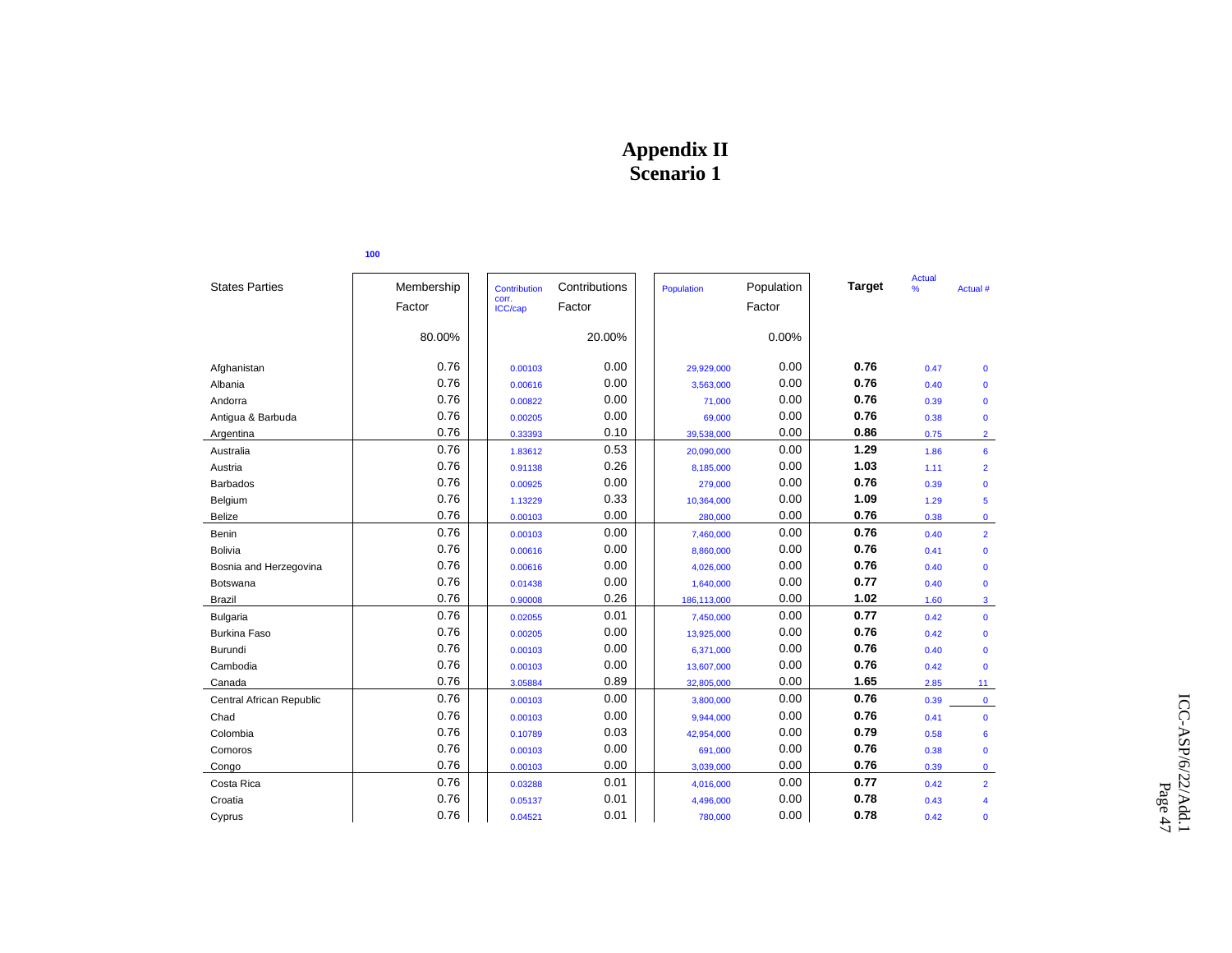| Dem. Rep. of Congo | 0.76 | 0.00308  | 0.00 | 60,086,000  | 0.00 | 0.76 | 0.55  | $\overline{2}$       |
|--------------------|------|----------|------|-------------|------|------|-------|----------------------|
| Denmark            | 0.76 | 0.75931  | 0.22 | 5.432.000   | 0.00 | 0.98 | 0.99  | $\blacktriangleleft$ |
| Djibouti           | 0.76 | 0.00103  | 0.00 | 477,000     | 0.00 | 0.76 | 0.38  | $\mathbf{0}$         |
| Dominica           | 0.76 | 0.00103  | 0.00 | 69,000      | 0.00 | 0.76 | 0.38  | $\mathbf{0}$         |
| Dominican Republic | 0.76 | 0.02466  | 0.01 | 8,950,000   | 0.00 | 0.77 | 0.43  | $\mathbf{0}$         |
| Ecuador            | 0.76 | 0.02158  | 0.01 | 13,364,000  | 0.00 | 0.77 | 0.44  | $\overline{2}$       |
| Estonia            | 0.76 | 0.01644  | 0.00 | 1,333,000   | 0.00 | 0.77 | 0.40  | $\mathbf{1}$         |
| Fiji               | 0.76 | 0.00308  | 0.00 | 893,000     | 0.00 | 0.76 | 0.39  | $\mathbf{0}$         |
| Finland            | 0.76 | 0.57950  | 0.17 | 5.223.000   | 0.00 | 0.93 | 0.85  | $\overline{4}$       |
| France             | 0.76 | 6.47421  | 1.88 | 60,656,000  | 0.00 | 2.64 | 5.57  | 16                   |
| Gabon              | 0.76 | 0.00822  | 0.00 | 1,389,000   | 0.00 | 0.76 | 0.39  | $\mathbf{0}$         |
| Gambia             | 0.76 | 0.00103  | 0.00 | 1,593,000   | 0.00 | 0.76 | 0.39  | $\overline{2}$       |
| Georgia            | 0.76 | 0.00308  | 0.00 | 4,677,000   | 0.00 | 0.76 | 0.40  | $\blacktriangleleft$ |
| Germany            | 0.76 | 8.81278  | 2.55 | 82,431,000  | 0.00 | 3.32 | 7.45  | 17                   |
| Ghana              | 0.76 | 0.00411  | 0.00 | 21,030,000  | 0.00 | 0.76 | 0.44  | $\mathbf 0$          |
| Greece             | 0.76 | 0.61238  | 0.18 | 10,668,000  | 0.00 | 0.94 | 0.89  | $\mathbf{0}$         |
| Guinea             | 0.76 | 0.00103  | 0.00 | 9,468,000   | 0.00 | 0.76 | 0.41  | $\mathbf{1}$         |
| Guyana             | 0.76 | 0.00103  | 0.00 | 765,000     | 0.00 | 0.76 | 0.38  | $\mathbf 0$          |
| Honduras           | 0.76 | 0.00514  | 0.00 | 6,975,000   | 0.00 | 0.76 | 0.40  | $\Omega$             |
| Hungary            | 0.76 | 0.25071  | 0.07 | 10,007,000  | 0.00 | 0.83 | 0.60  | $\mathbf 0$          |
| Iceland            | 0.76 | 0.03802  | 0.01 | 297,000     | 0.00 | 0.77 | 0.41  | $\Omega$             |
| Ireland            | 0.76 | 0.45723  | 0.13 | 4,016,000   | 0.00 | 0.89 | 0.75  | $\overline{4}$       |
| Italy              | 0.76 | 5.21862  | 1.51 | 58,103,000  | 0.00 | 2.27 | 4.59  | 8                    |
| <b>JAPAN</b>       | 0.76 | 15.18374 | 4.40 | 127,464,000 | 0.00 | 5.16 | 13.99 | $\mathbf{0}$         |
| Jordan             | 0.76 | 0.01233  | 0.00 | 5,760,000   | 0.00 | 0.77 | 0.41  | $\mathbf{3}$         |
| Kenya              | 0.76 | 0.01027  | 0.00 | 33,830,000  | 0.00 | 0.76 | 0.48  | $\overline{1}$       |
| Latvia             | 0.76 | 0.01849  | 0.01 | 2,290,000   | 0.00 | 0.77 | 0.40  | $\mathbf{0}$         |
| Lesotho            | 0.76 | 0.00103  | 0.00 | 1,867,000   | 0.00 | 0.76 | 0.39  | $\blacktriangleleft$ |
| Liberia            | 0.76 | 0.00103  | 0.00 | 3,482,000   | 0.00 | 0.76 | 0.39  | $\mathbf 0$          |
| Liechtenstein      | 0.76 | 0.01027  | 0.00 | 34,000      | 0.00 | 0.76 | 0.39  | $\mathbf 0$          |
| Lithuania          | 0.76 | 0.03185  | 0.01 | 3,597,000   | 0.00 | 0.77 | 0.42  | $\mathbf{0}$         |
| Luxembourg         | 0.76 | 0.08734  | 0.03 | 467,000     | 0.00 | 0.79 | 0.45  | $\mathbf{0}$         |
| Malawi             | 0.76 | 0.00103  | 0.00 | 12,159,000  | 0.00 | 0.76 | 0.42  | $\mathbf{0}$         |
| Mali               | 0.76 | 0.00205  | 0.00 | 12,292,000  | 0.00 | 0.76 | 0.42  | $\overline{2}$       |
| Malta              | 0.76 | 0.01747  | 0.01 | 399,000     | 0.00 | 0.77 | 0.40  | $\mathbf 0$          |
| Marshall Islands   | 0.76 | 0.00103  | 0.00 | 59,000      | 0.00 | 0.76 | 0.38  | $\Omega$             |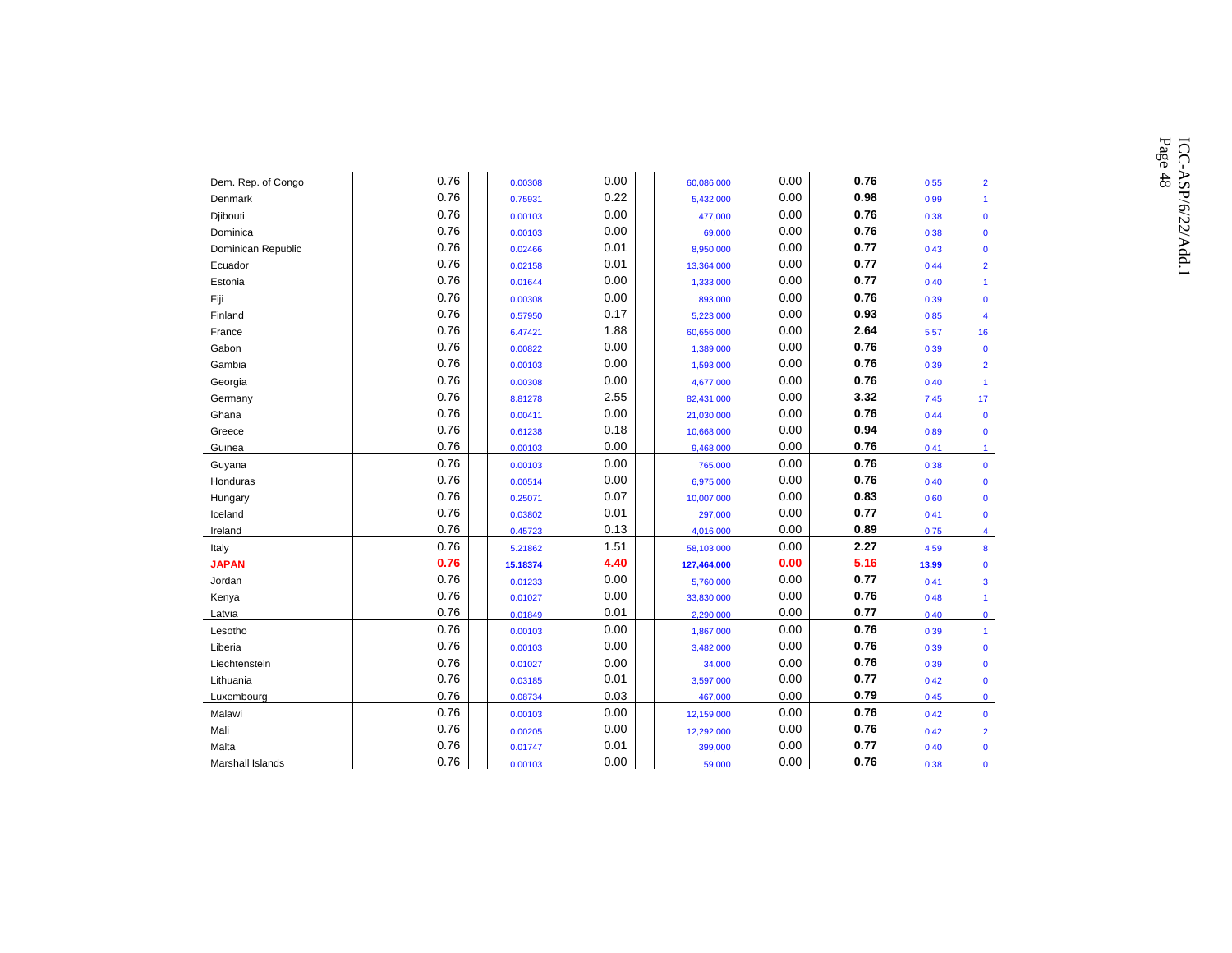| Mauritius                  | 0.76 | 0.01130 | 0.00 | 1,231,000   | 0.00 | 0.77 | 0.39 | $\mathbf 0$          |
|----------------------------|------|---------|------|-------------|------|------|------|----------------------|
| Mexico                     | 0.76 | 2.31904 | 0.67 | 106,203,000 | 0.00 | 1.43 | 2.48 | $\overline{2}$       |
| Mongolia                   | 0.76 | 0.00103 | 0.00 | 2,791,000   | 0.00 | 0.76 | 0.39 | $\mathbf{1}$         |
| Montenegro                 | 0.76 | 0.00103 | 0.00 | 631,000     | 0.00 | 0.76 | 0.38 | $\mathbf{0}$         |
| Namibia                    | 0.76 | 0.00616 | 0.00 | 2,031,000   | 0.00 | 0.76 | 0.39 | $\mathbf{0}$         |
| Nauru                      | 0.76 | 0.00103 | 0.00 | 13,000      | 0.00 | 0.76 | 0.38 | $\mathbf 0$          |
| Netherlands                | 0.76 | 1.92449 | 0.56 | 16,408,000  | 0.00 | 1.32 | 1.92 | 8                    |
| New Zealand                | 0.76 | 0.26304 | 0.08 | 4,036,000   | 0.00 | 0.84 | 0.60 | 4                    |
| Niger                      | 0.76 | 0.00103 | 0.00 | 11,666,000  | 0.00 | 0.76 | 0.41 | $\mathbf{1}$         |
| Nigeria                    | 0.76 | 0.04932 | 0.01 | 128,772,000 | 0.00 | 0.78 | 0.78 | $\overline{7}$       |
| Norway                     | 0.76 | 0.80350 | 0.23 | 4,593,000   | 0.00 | 0.99 | 1.02 | $\mathbf 0$          |
| Panama                     | 0.76 | 0.02363 | 0.01 | 3,039,000   | 0.00 | 0.77 | 0.41 | $\mathbf{0}$         |
| Paraguay                   | 0.76 | 0.00514 | 0.00 | 6,348,000   | 0.00 | 0.76 | 0.40 | $\mathbf{0}$         |
| Peru                       | 0.76 | 0.08014 | 0.02 | 27,926,000  | 0.00 | 0.79 | 0.52 | $\blacktriangleleft$ |
| Poland                     | 0.76 | 0.51477 | 0.15 | 38,635,000  | 0.00 | 0.91 | 0.89 | $\mathbf{0}$         |
| Portugal                   | 0.76 | 0.54149 | 0.16 | 10,566,000  | 0.00 | 0.92 | 0.83 | $\blacktriangleleft$ |
| Republic of Korea          | 0.76 | 2.23273 | 0.65 | 48,423,000  | 0.00 | 1.41 | 2.25 | $\overline{3}$       |
| Romania                    | 0.76 | 0.07192 | 0.02 | 22,330,000  | 0.00 | 0.78 | 0.50 | 4                    |
| Saint Kitts & Nevis        | 0.76 | 0.00103 | 0.00 | 40,000      | 0.00 | 0.76 | 0.38 | $\mathbf{0}$         |
| Saint Vincent & Grenadines | 0.76 | 0.00103 | 0.00 | 118,000     | 0.00 | 0.76 | 0.38 | $\mathbf{1}$         |
| Samoa                      | 0.76 | 0.00103 | 0.00 | 177,000     | 0.00 | 0.76 | 0.38 | $\mathbf 0$          |
| San Marino                 | 0.76 | 0.00308 | 0.00 | 29,000      | 0.00 | 0.76 | 0.38 | $\mathbf{0}$         |
| Senegal                    | 0.76 | 0.00411 | 0.00 | 11,127,000  | 0.00 | 0.76 | 0.42 | $\mathbf{1}$         |
| Serbia                     | 0.76 | 0.02158 | 0.01 | 10,829,000  | 0.00 | 0.77 | 0.43 | 3                    |
| Sierra Leone               | 0.76 | 0.00103 | 0.00 | 6,018,000   | 0.00 | 0.76 | 0.40 | 4                    |
| Slovakia                   | 0.76 | 0.06473 | 0.02 | 5,431,000   | 0.00 | 0.78 | 0.45 | $\mathbf{1}$         |
| Slovenia                   | 0.76 | 0.09864 | 0.03 | 2,011,000   | 0.00 | 0.79 | 0.46 | $\mathbf{0}$         |
| South Africa               | 0.76 | 0.29797 | 0.09 | 44,344,000  | 0.00 | 0.85 | 0.74 | 6                    |
| Spain                      | 0.76 | 3.04959 | 0.88 | 40,342,000  | 0.00 | 1.65 | 2.86 | 8                    |
| Sweden                     | 0.76 | 1.10044 | 0.32 | 9,002,000   | 0.00 | 1.08 | 1.26 | $\mathbf{1}$         |
| Switzerland                | 0.76 | 1.24943 | 0.36 | 7,489,000   | 0.00 | 1.12 | 1.37 | 3                    |
| Tajikistan                 | 0.76 | 0.00103 | 0.00 | 7,164,000   | 0.00 | 0.76 | 0.40 | $\mathbf{0}$         |
| The FYR of Macedonia       | 0.76 | 0.00514 | 0.00 | 2,045,000   | 0.00 | 0.76 | 0.39 | $\mathbf{0}$         |
| Timor-Leste                | 0.76 | 0.00103 | 0.00 | 1,041,000   | 0.00 | 0.76 | 0.38 | $\mathbf{0}$         |
| Trinidad & Tobago          | 0.76 | 0.02774 | 0.01 | 1,089,000   | 0.00 | 0.77 | 0.41 | $\overline{2}$       |
| Uganda                     | 0.76 | 0.00308 | 0.00 | 27,270,000  | 0.00 | 0.76 | 0.46 | 0                    |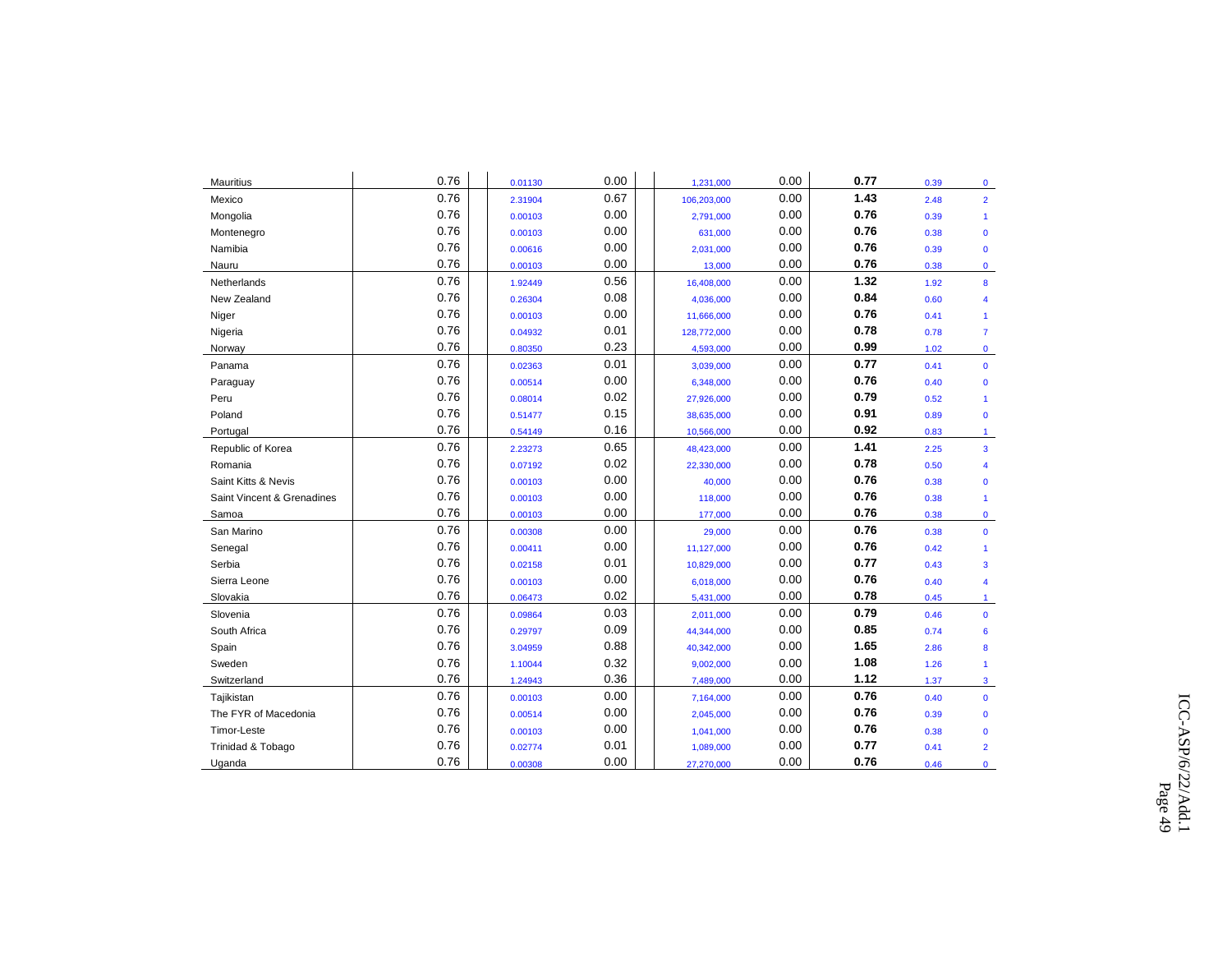|                             |         |       |         |       |               |      |       |         |                | Page |
|-----------------------------|---------|-------|---------|-------|---------------|------|-------|---------|----------------|------|
| United Kingdom              |         | 0.76  | 6.82459 | 1.98  | 60,442,000    | 0.00 | 2.74  | 5.84    | 13             |      |
| United Republic of Tanzania |         | 0.76  | 0.00616 | 0.00  | 36,766,000    | 0.00 | 0.76  | 0.49    |                |      |
| Uruguay                     |         | 0.76  | 0.02774 | 0.01  | 3,416,000     | 0.00 | 0.77  | 0.41    | $\mathbf{0}$   |      |
| Venezuela                   |         | 0.76  | 0.20550 | 0.06  | 25,375,000    | 0.00 | 0.82  | 0.61    |                |      |
| Zambia                      |         | 0.76  | 0.00103 | 0.00  | 11,262,000    | 0.00 | 0.76  | 0.41    |                |      |
| Total                       | 105     | 80.00 | 69      | 20.00 | 1,784,416,000 | 0.00 | 100   | 100.00  | 187            |      |
| <b>Regional Groups</b>      |         |       |         |       |               |      |       |         |                |      |
| Africa                      | 29      |       |         |       |               | Af   | 22.22 | 12.75   | 32             |      |
| Asia                        | 13      |       |         |       |               | As   | 14.97 | 20.65   | $\overline{7}$ |      |
| East. Europe                | 16      |       |         |       |               | EE   | 12.53 | 7.36    | 14             |      |
| <b>GRULAC</b>               | 22      |       |         |       |               | LA   | 17.96 | 12.95   | 22             |      |
| WEOG                        | 25      |       |         |       |               | WE   | 32.31 | 46.29   | 112            |      |
| Total                       |         |       |         |       |               |      | 100   | 100     | 187            |      |
|                             | Source: |       | Source: |       | Source:       |      |       | Source: | Source:        |      |

|                        | Source:<br><b>ASP</b> | Source:                | Source:             | Source:<br>Source:    |  |
|------------------------|-----------------------|------------------------|---------------------|-----------------------|--|
|                        |                       | <b>UN A/RES/61/237</b> | <b>CIA Factbook</b> | Sheet 1<br><b>ICC</b> |  |
|                        |                       | of February 2007       |                     | may-07                |  |
| Non-States Parties     |                       |                        |                     |                       |  |
| Algeria                |                       |                        |                     |                       |  |
| <b>Belarus</b>         |                       |                        |                     |                       |  |
| Chile                  |                       |                        |                     |                       |  |
| Egypt                  |                       |                        |                     |                       |  |
| India                  |                       |                        |                     |                       |  |
| Iran                   |                       |                        |                     | $\overline{2}$        |  |
| Iraq                   |                       |                        |                     |                       |  |
| Mauritania             |                       |                        |                     |                       |  |
| Palestinian Territory, |                       |                        |                     |                       |  |
| Occupied               |                       |                        |                     |                       |  |
| Philippines            |                       |                        |                     |                       |  |
| Sudan                  |                       |                        |                     |                       |  |

Total 203

Ukraine and the contract of the contract of the contract of the contract of the contract of the contract of the contract of the contract of the contract of the contract of the contract of the contract of the contract of th

USA 3

 $\overline{1}$ 

 $\overline{\mathbf{3}}$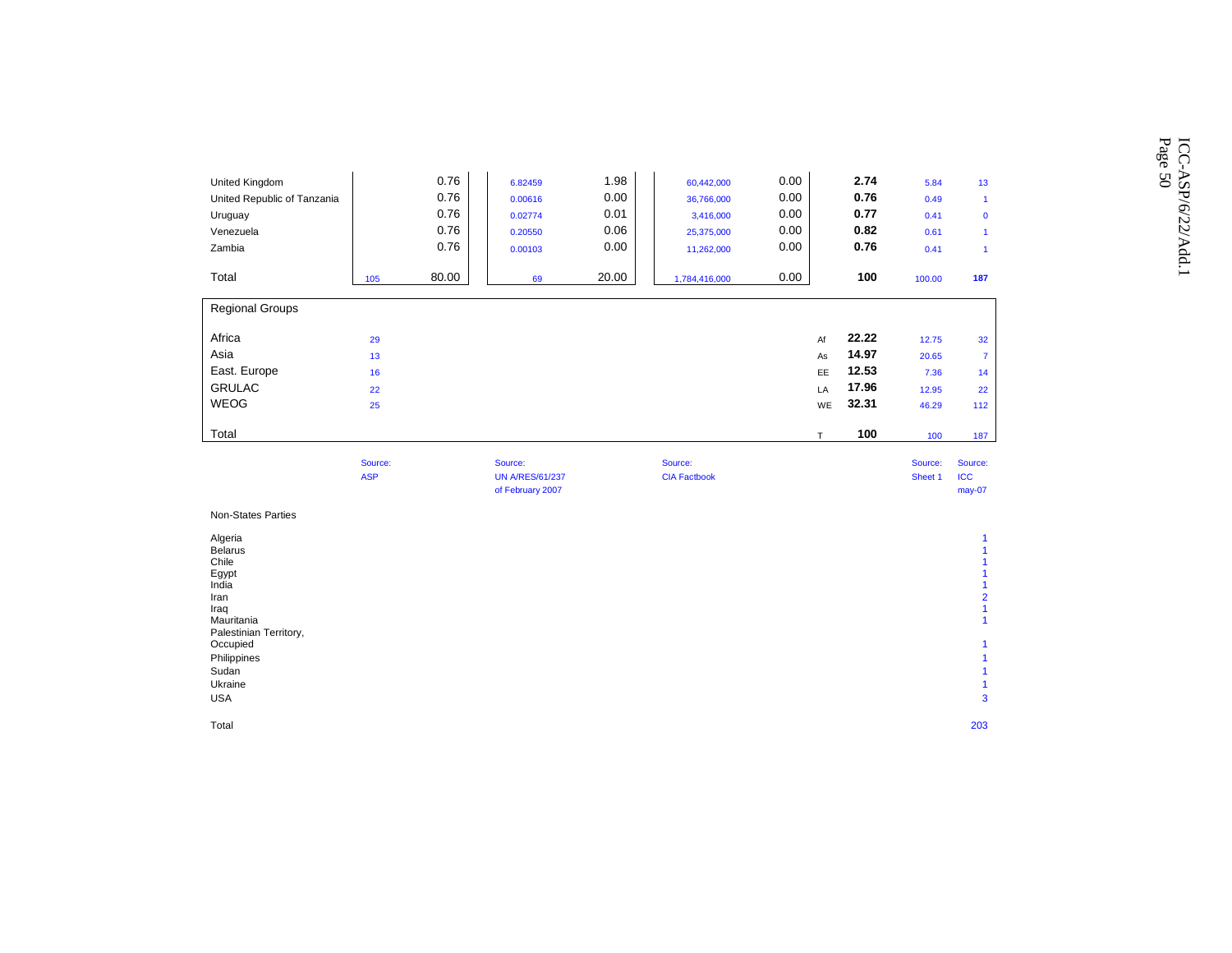

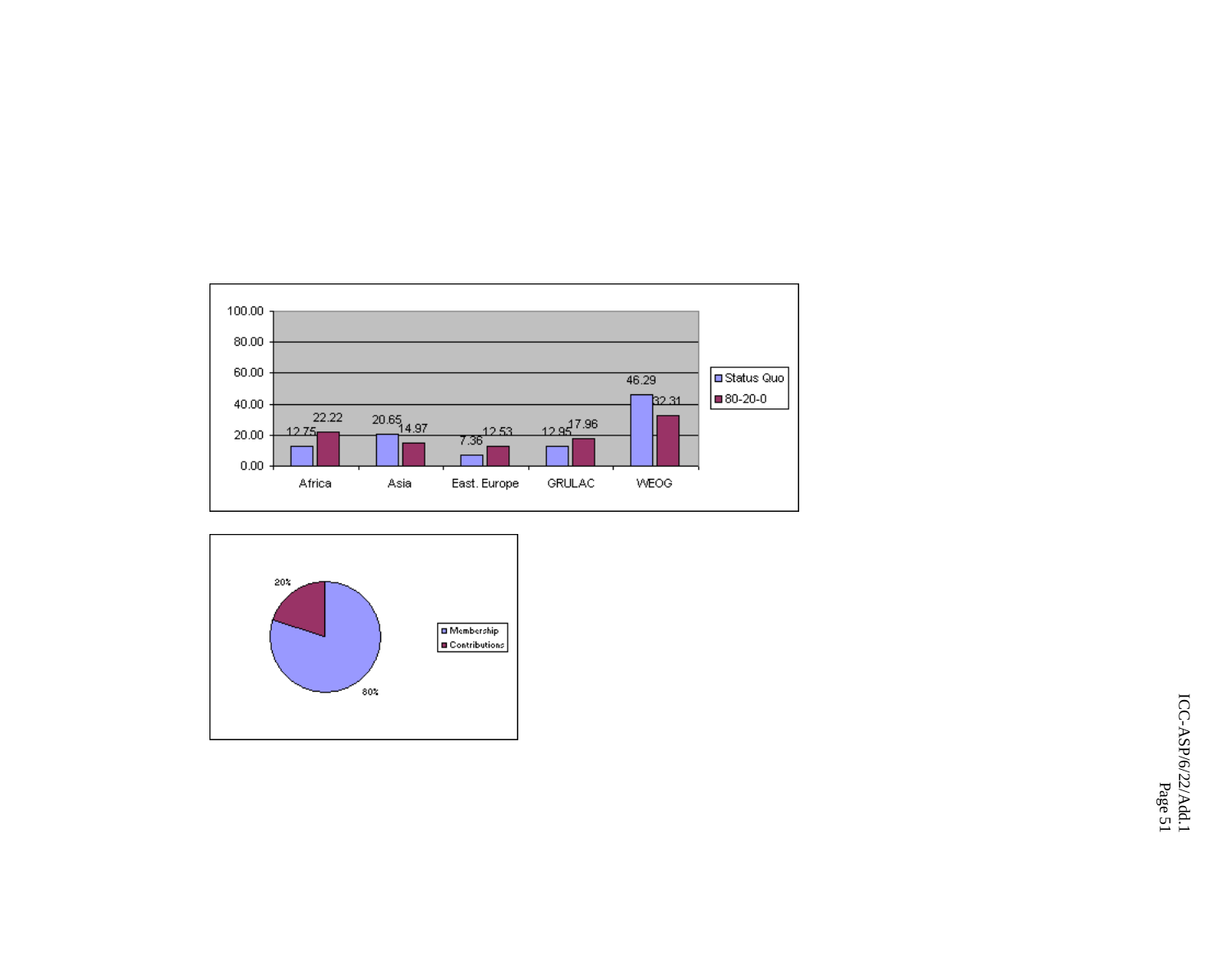|                          |            |                     |               | дррения пі<br><b>Scenario 2</b> |            |            |          |               |               |                | Page 52<br>ICC-ASP/6/22/Add.1 |
|--------------------------|------------|---------------------|---------------|---------------------------------|------------|------------|----------|---------------|---------------|----------------|-------------------------------|
|                          | 100        |                     |               |                                 |            |            |          |               |               |                |                               |
| <b>States Parties</b>    | Membership | <b>Contribution</b> | Contributions | Population                      | Population | Regional   | Regional | <b>Target</b> | <b>Actual</b> | <b>Actual</b>  |                               |
|                          | Factor     | corr.<br>ICC/cap    | Factor        |                                 | Factor     | Membership | Factor   |               | %             | #              |                               |
|                          | 40.00%     |                     | 20.00%        |                                 | 0.00%      |            | 40.00%   |               |               |                |                               |
| Afghanistan              | 0.38       | 0.00103             | 0.00          | 29,929,000                      | 0.00       | 0.08       | 0.62     | 1.00          | 0.47          | $\mathbf 0$    |                               |
| Albania                  | 0.38       | 0.00616             | 0.00          | 3,563,000                       | 0.00       | 0.06       | 0.50     | 0.88          | 0.40          | $\mathbf 0$    |                               |
| Andorra                  | 0.38       | 0.00822             | 0.00          | 71,000                          | 0.00       | 0.04       | 0.32     | 0.70          | 0.39          | $\mathbf 0$    |                               |
| Antigua & Barbuda        | 0.38       | 0.00205             | 0.00          | 69,000                          | 0.00       | 0.05       | 0.36     | 0.75          | 0.38          | $\mathbf 0$    |                               |
| Argentina                | 0.38       | 0.33393             | 0.10          | 39,538,000                      | 0.00       | 0.05       | 0.36     | 0.84          | 0.75          | $\overline{2}$ |                               |
| Australia                | 0.38       | 1.83612             | 0.53          | 20,090,000                      | 0.00       | 0.04       | 0.32     | 1.23          | 1.86          | $6\phantom{a}$ |                               |
| Austria                  | 0.38       | 0.91138             | 0.26          | 8,185,000                       | 0.00       | 0.04       | 0.32     | 0.97          | 1.11          | $\overline{2}$ |                               |
| Barbados                 | 0.38       | 0.00925             | 0.00          | 279,000                         | 0.00       | 0.05       | 0.36     | 0.75          | 0.39          | $\mathbf 0$    |                               |
| Belgium                  | 0.38       | 1.13229             | 0.33          | 10,364,000                      | 0.00       | 0.04       | 0.32     | 1.03          | 1.29          | $\overline{5}$ |                               |
| Belize                   | 0.38       | 0.00103             | 0.00          | 280,000                         | 0.00       | 0.05       | 0.36     | 0.74          | 0.38          | $\mathbf 0$    |                               |
| Benin                    | 0.38       | 0.00103             | 0.00          | 7,460,000                       | 0.00       | 0.03       | 0.28     | 0.66          | 0.40          | $\overline{2}$ |                               |
| <b>Bolivia</b>           | 0.38       | 0.00616             | 0.00          | 8,860,000                       | 0.00       | 0.05       | 0.36     | 0.75          | 0.41          | $\mathbf 0$    |                               |
| Bosnia and Herzegovina   | 0.38       | 0.00616             | 0.00          | 4,026,000                       | 0.00       | 0.06       | 0.50     | 0.88          | 0.40          | $\mathbf 0$    |                               |
| Botswana                 | 0.38       | 0.01438             | 0.00          | 1,640,000                       | 0.00       | 0.03       | 0.28     | 0.66          | 0.40          | $\mathbf 0$    |                               |
| Brazil                   | 0.38       | 0.90008             | 0.26          | 186,113,000                     | 0.00       | 0.05       | 0.36     | 1.01          | 1.60          | $\mathbf{3}$   |                               |
| <b>Bulgaria</b>          | 0.38       | 0.02055             | 0.01          | 7,450,000                       | 0.00       | 0.06       | 0.50     | 0.89          | 0.42          | $\mathbf 0$    |                               |
| <b>Burkina Faso</b>      | 0.38       | 0.00205             | 0.00          | 13,925,000                      | 0.00       | 0.03       | 0.28     | 0.66          | 0.42          | $\mathbf 0$    |                               |
| Burundi                  | 0.38       | 0.00103             | 0.00          | 6,371,000                       | 0.00       | 0.03       | 0.28     | 0.66          | 0.40          | $\mathbf 0$    |                               |
| Cambodia                 | 0.38       | 0.00103             | 0.00          | 13,607,000                      | 0.00       | 0.08       | 0.62     | 1.00          | 0.42          | $\mathbf 0$    |                               |
| Canada                   | 0.38       | 3.05884             | 0.89          | 32,805,000                      | 0.00       | 0.04       | 0.32     | 1.59          | 2.85          | 11             |                               |
| Central African Republic | 0.38       | 0.00103             | 0.00          | 3,800,000                       | 0.00       | 0.03       | 0.28     | 0.66          | 0.39          | $\mathbf{0}$   |                               |
| Chad                     | 0.38       | 0.00103             | 0.00          | 9,944,000                       | 0.00       | 0.03       | 0.28     | 0.66          | 0.41          | $\mathbf 0$    |                               |
| Colombia                 | 0.38       | 0.10789             | 0.03          | 42,954,000                      | 0.00       | 0.05       | 0.36     | 0.78          | 0.58          | 6              |                               |
| Comoros                  | 0.38       | 0.00103             | 0.00          | 691,000                         | 0.00       | 0.03       | 0.28     | 0.66          | 0.38          | $\mathbf 0$    |                               |
| Congo                    | 0.38       | 0.00103             | 0.00          | 3,039,000                       | 0.00       | 0.03       | 0.28     | 0.66          | 0.39          | $\mathbf 0$    |                               |
| Costa Rica               | 0.38       | 0.03288             | 0.01          | 4,016,000                       | 0.00       | 0.05       | 0.36     | 0.75          | 0.42          | $\overline{2}$ |                               |
| Croatia                  | 0.38       | 0.05137             | 0.01          | 4,496,000                       | 0.00       | 0.06       | 0.50     | 0.90          | 0.43          | $\overline{4}$ |                               |
| Cyprus                   | 0.38       | 0.04521             | 0.01          | 780,000                         | 0.00       | 0.08       | 0.62     | 1.01          | 0.42          | $\Omega$       |                               |
| Dem. Rep. of Congo       | 0.38       | 0.00308             | 0.00          | 60,086,000                      | 0.00       | 0.03       | 0.28     | 0.66          | 0.55          | $\overline{2}$ |                               |
|                          |            |                     |               |                                 |            |            |          |               |               |                |                               |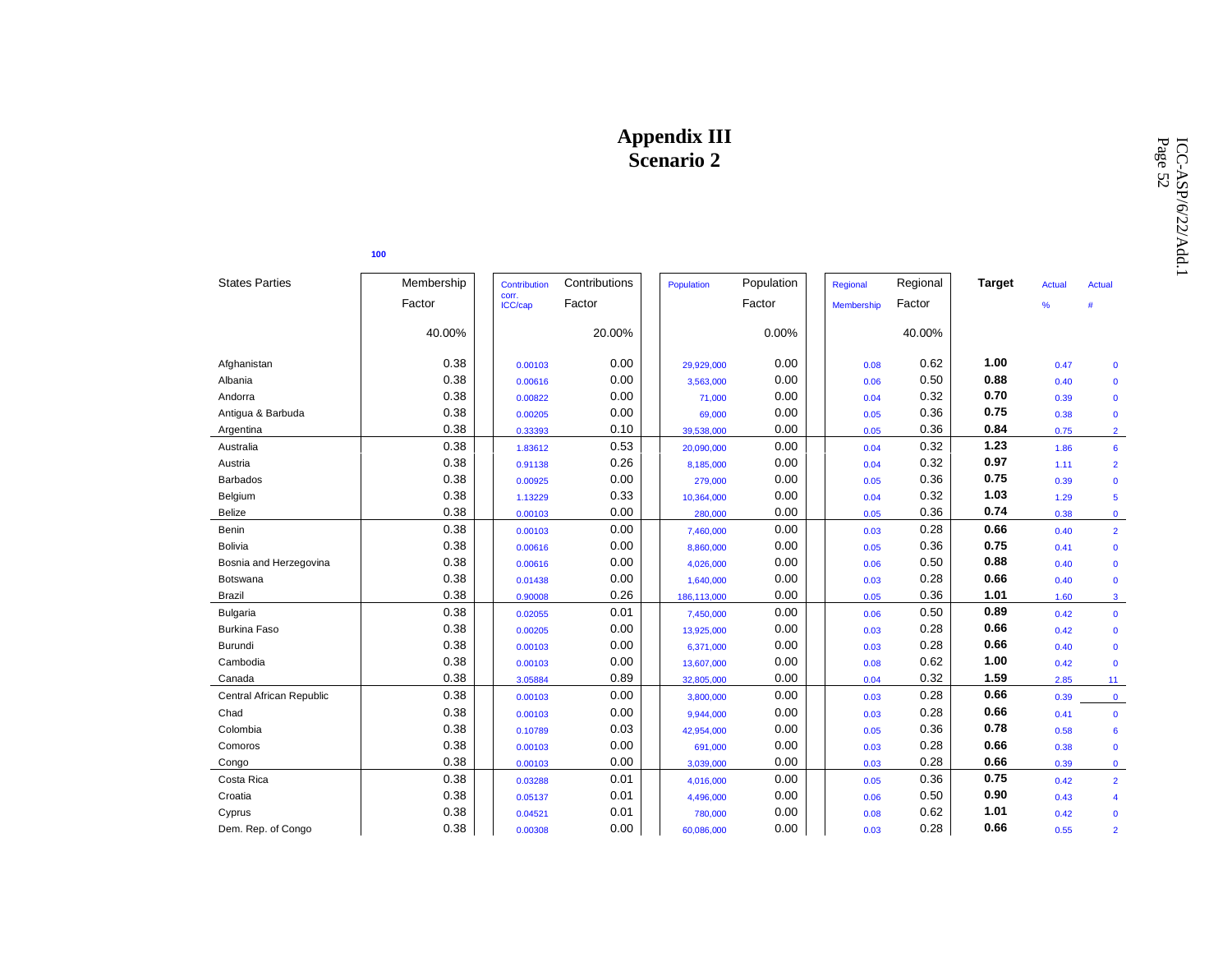| Denmark            | 0.38 | 0.75931  | 0.22 | 5,432,000   | 0.00 | 0.04 | 0.32 | 0.92 | 0.99  | 1              |
|--------------------|------|----------|------|-------------|------|------|------|------|-------|----------------|
| Djibouti           | 0.38 | 0.00103  | 0.00 | 477,000     | 0.00 | 0.03 | 0.28 | 0.66 | 0.38  | $\mathbf{0}$   |
| Dominica           | 0.38 | 0.00103  | 0.00 | 69,000      | 0.00 | 0.05 | 0.36 | 0.74 | 0.38  | $\mathbf{0}$   |
| Dominican Republic | 0.38 | 0.02466  | 0.01 | 8,950,000   | 0.00 | 0.05 | 0.36 | 0.75 | 0.43  | $\mathbf 0$    |
| Ecuador            | 0.38 | 0.02158  | 0.01 | 13,364,000  | 0.00 | 0.05 | 0.36 | 0.75 | 0.44  | $\overline{2}$ |
| Estonia            | 0.38 | 0.01644  | 0.00 | 1,333,000   | 0.00 | 0.06 | 0.50 | 0.89 | 0.40  | $\overline{1}$ |
| Fiji               | 0.38 | 0.00308  | 0.00 | 893,000     | 0.00 | 0.08 | 0.62 | 1.00 | 0.39  | $\mathbf 0$    |
| Finland            | 0.38 | 0.57950  | 0.17 | 5,223,000   | 0.00 | 0.04 | 0.32 | 0.87 | 0.85  | 4              |
| France             | 0.38 | 6.47421  | 1.88 | 60,656,000  | 0.00 | 0.04 | 0.32 | 2.58 | 5.57  | 16             |
| Gabon              | 0.38 | 0.00822  | 0.00 | 1,389,000   | 0.00 | 0.03 | 0.28 | 0.66 | 0.39  | $\mathbf 0$    |
| Gambia             | 0.38 | 0.00103  | 0.00 | 1,593,000   | 0.00 | 0.03 | 0.28 | 0.66 | 0.39  | $\overline{2}$ |
| Georgia            | 0.38 | 0.00308  | 0.00 | 4,677,000   | 0.00 | 0.06 | 0.50 | 0.88 | 0.40  | $\overline{1}$ |
| Germany            | 0.38 | 8.81278  | 2.55 | 82,431,000  | 0.00 | 0.04 | 0.32 | 3.25 | 7.45  | 17             |
| Ghana              | 0.38 | 0.00411  | 0.00 | 21,030,000  | 0.00 | 0.03 | 0.28 | 0.66 | 0.44  | $\mathbf 0$    |
| Greece             | 0.38 | 0.61238  | 0.18 | 10,668,000  | 0.00 | 0.04 | 0.32 | 0.88 | 0.89  | $\mathbf 0$    |
| Guinea             | 0.38 | 0.00103  | 0.00 | 9,468,000   | 0.00 | 0.03 | 0.28 | 0.66 | 0.41  | $\mathbf{1}$   |
| Guyana             | 0.38 | 0.00103  | 0.00 | 765,000     | 0.00 | 0.05 | 0.36 | 0.74 | 0.38  | $\mathbf{0}$   |
| Honduras           | 0.38 | 0.00514  | 0.00 | 6,975,000   | 0.00 | 0.05 | 0.36 | 0.75 | 0.40  | $\mathbf{0}$   |
| Hungary            | 0.38 | 0.25071  | 0.07 | 10,007,000  | 0.00 | 0.06 | 0.50 | 0.95 | 0.60  | $\mathbf 0$    |
| Iceland            | 0.38 | 0.03802  | 0.01 | 297,000     | 0.00 | 0.04 | 0.32 | 0.71 | 0.41  | $\mathbf{0}$   |
| Ireland            | 0.38 | 0.45723  | 0.13 | 4,016,000   | 0.00 | 0.04 | 0.32 | 0.83 | 0.75  | 4              |
| Italy              | 0.38 | 5.21862  | 1.51 | 58,103,000  | 0.00 | 0.04 | 0.32 | 2.21 | 4.59  | 8              |
| <b>JAPAN</b>       | 0.38 | 15.18374 | 4.40 | 127,464,000 | 0.00 | 0.08 | 0.62 | 5.40 | 13.99 | $\mathbf 0$    |
| Jordan             | 0.38 | 0.01233  | 0.00 | 5,760,000   | 0.00 | 0.08 | 0.62 | 1.00 | 0.41  | 3              |
| Kenya              | 0.38 | 0.01027  | 0.00 | 33,830,000  | 0.00 | 0.03 | 0.28 | 0.66 | 0.48  | $\mathbf{1}$   |
| Latvia             | 0.38 | 0.01849  | 0.01 | 2,290,000   | 0.00 | 0.06 | 0.50 | 0.89 | 0.40  | $\mathbf 0$    |
| Lesotho            | 0.38 | 0.00103  | 0.00 | 1,867,000   | 0.00 | 0.03 | 0.28 | 0.66 | 0.39  | $\mathbf{1}$   |
| Liberia            | 0.38 | 0.00103  | 0.00 | 3,482,000   | 0.00 | 0.03 | 0.28 | 0.66 | 0.39  | $\mathbf 0$    |
| Liechtenstein      | 0.38 | 0.01027  | 0.00 | 34,000      | 0.00 | 0.04 | 0.32 | 0.70 | 0.39  | $\mathbf 0$    |
| Lithuania          | 0.38 | 0.03185  | 0.01 | 3,597,000   | 0.00 | 0.06 | 0.50 | 0.89 | 0.42  | $\mathbf 0$    |
| Luxembourg         | 0.38 | 0.08734  | 0.03 | 467,000     | 0.00 | 0.04 | 0.32 | 0.73 | 0.45  | $\bf{0}$       |
| Malawi             | 0.38 | 0.00103  | 0.00 | 12,159,000  | 0.00 | 0.03 | 0.28 | 0.66 | 0.42  | $\mathbf 0$    |
| Mali               | 0.38 | 0.00205  | 0.00 | 12,292,000  | 0.00 | 0.03 | 0.28 | 0.66 | 0.42  | $\overline{2}$ |
| Malta              | 0.38 | 0.01747  | 0.01 | 399,000     | 0.00 | 0.04 | 0.32 | 0.71 | 0.40  | $\mathbf 0$    |
| Marshall Islands   | 0.38 | 0.00103  | 0.00 | 59,000      | 0.00 | 0.08 | 0.62 | 1.00 | 0.38  | $\mathbf 0$    |
| <b>Mauritius</b>   | 0.38 | 0.01130  | 0.00 | 1,231,000   | 0.00 | 0.03 | 0.28 | 0.66 | 0.39  | $\mathbf{0}$   |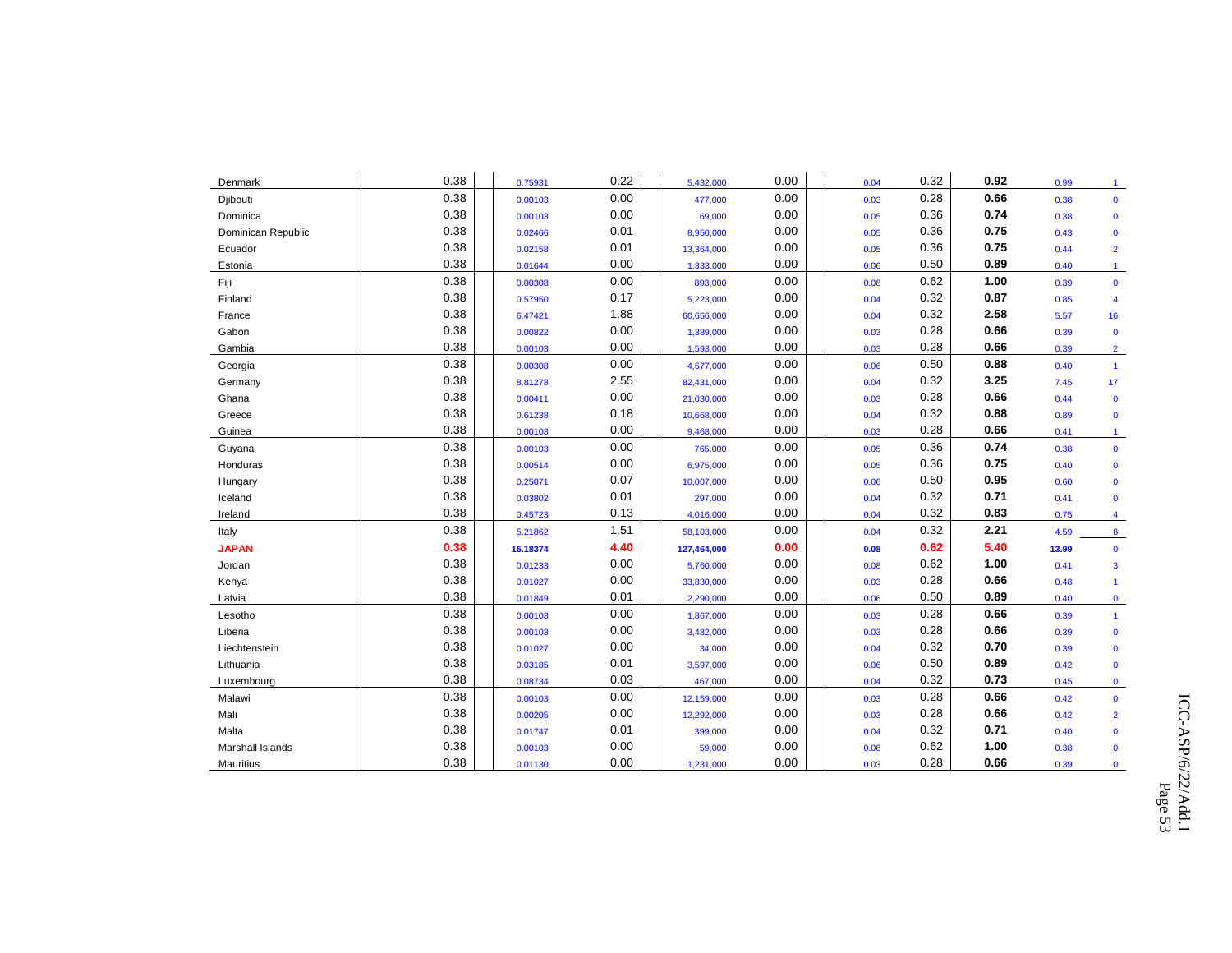Mexico 0.38 0.00103 0.06 0.07 0.00 0.06 0.36 1.42 2.48 2<br>Montenegro 0.38 0.00103 0.00 2.791,000 0.00 0.66 0.56 1.00 0.39 1<br>Mamibia<br>Namibia 0.38 0.00103 0.00 631,000 0.00 0.06 0.56 1.00 0.39 1<br>Namibia 0.38 0.00103 0.00 0.00 Niger 0.38 0.00103 0.00 11,666,000 0.00 0.03 0.28 **0.66** 0.41 1 Nigeria 0.38 0.04932 0.01 128,772,000 0.00 0.03 0.28 **0.67** 0.78 7 Norway 0.38 0.80350 0.23 4,593,000 0.00 0.04 0.32 **0.93** 1.02 0 Panama 0.38 0.02363 0.01 3,039,000 0.00 0.05 0.36 **0.75** 0.41 0 Paraguay 0.38 | | <sub>0.00514</sub> 0.00 | | <sub>6,348,000</sub> 0.00 | | <sub>0.05</sub> 0.36 | **0.75** <sub>0.40</sub> <sub>0</sub> Peru 0.38 0.08014 0.02 27,926,000 0.00 0.05 0.36 **0.77** 0.52 1 Poland 0.38 0.51477 0.15 38,635,000 0.00 0.06 0.50 **1.03** 0.89 0 Portugal 0.38 0.54149 0.16 10,566,000 0.00 0.04 0.32 **0.86** 0.83 1 Republic of Korea 0.38 2.23273 0.65 48,423,000 0.00 0.08 0.62 **1.64** 2.25 3 Romania 0.38 0.07192 0.02 22,330,000 0.00 0.06 0.50 **0.90** 0.50 4 Saint Kitts & Nevis 0.38 0.00103 0.00 40,000 0.00 0.05 0.36 **0.74** 0.38 0 Saint Vincent & Grenadines | 0.38 0.00103 0.00 | 118,000 0.00 | 0.05 0.36 **0.74** 0.38 1 Samoa 0.38 0.00103 0.00 177,000 0.00 0.08 0.62 **1.00** 0.38 0 San Marino 0.38 0.00308 0.00 29,000 0.00 0.04 0.32 **0.70** 0.38 0 Senegal 0.38 0.00411 0.00 11,127,000 0.00 0.03 0.28 **0.66** 0.42 1 Serbia 0.38 0.02158 0.01 10,829,000 0.00 0.06 0.50 **0.89** 0.43 3 Sierra Leone 0.38 0.00103 0.00 6,018,000 0.00 0.03 0.28 **0.66** 0.40 4 Slovakia 0.38 0.06473 0.02 5,431,000 0.00 0.06 0.50 **0.90** 0.45 1 Slovenia 0.38 0.09864 0.03 2,011,000 0.00 0.06 0.50 **0.91** 0.46 0 South Africa 0.38 0.29797 0.09 44,344,000 0.00 0.03 0.28 **0.74** 0.74 6 Spain 0.38 3.04959 0.88 40,342,000 0.00 0.04 0.32 **1.58** 2.86 8 Sweden 0.38 1.10044 0.32 9,002,000 0.00 0.04 0.32 **1.02** 1.26 1 Switzerland 0.38 1.24943 0.36 7,489,000 0.00 0.04 0.32 **1.06** 1.37 3 Tajikistan 0.38 0.00103 0.00 7,164,000 0.00 0.08 0.62 **1.00** 0.40 0 The FYR of Macedonia 0.38 0.00514 0.00 2,045,000 0.00 0.06 0.50 **0.88** 0.39 0 Timor-Leste 0.38 0.00103 0.00 1,041,000 0.00 0.08 0.62 **1.00** 0.38 0 Trinidad & Tobago 0.38 0.02774 0.01 1,089,000 0.00 0.05 0.36 **0.75** 0.41 2 Uganda 0.38 0.00308 0.00 27,270,000 0.00 0.03 0.28 **0.66** 0.46 0 United Kingdom 0.38 6.82459 1.98 60,442,000 0.00 0.04 0.32 **2.68** 5.84 13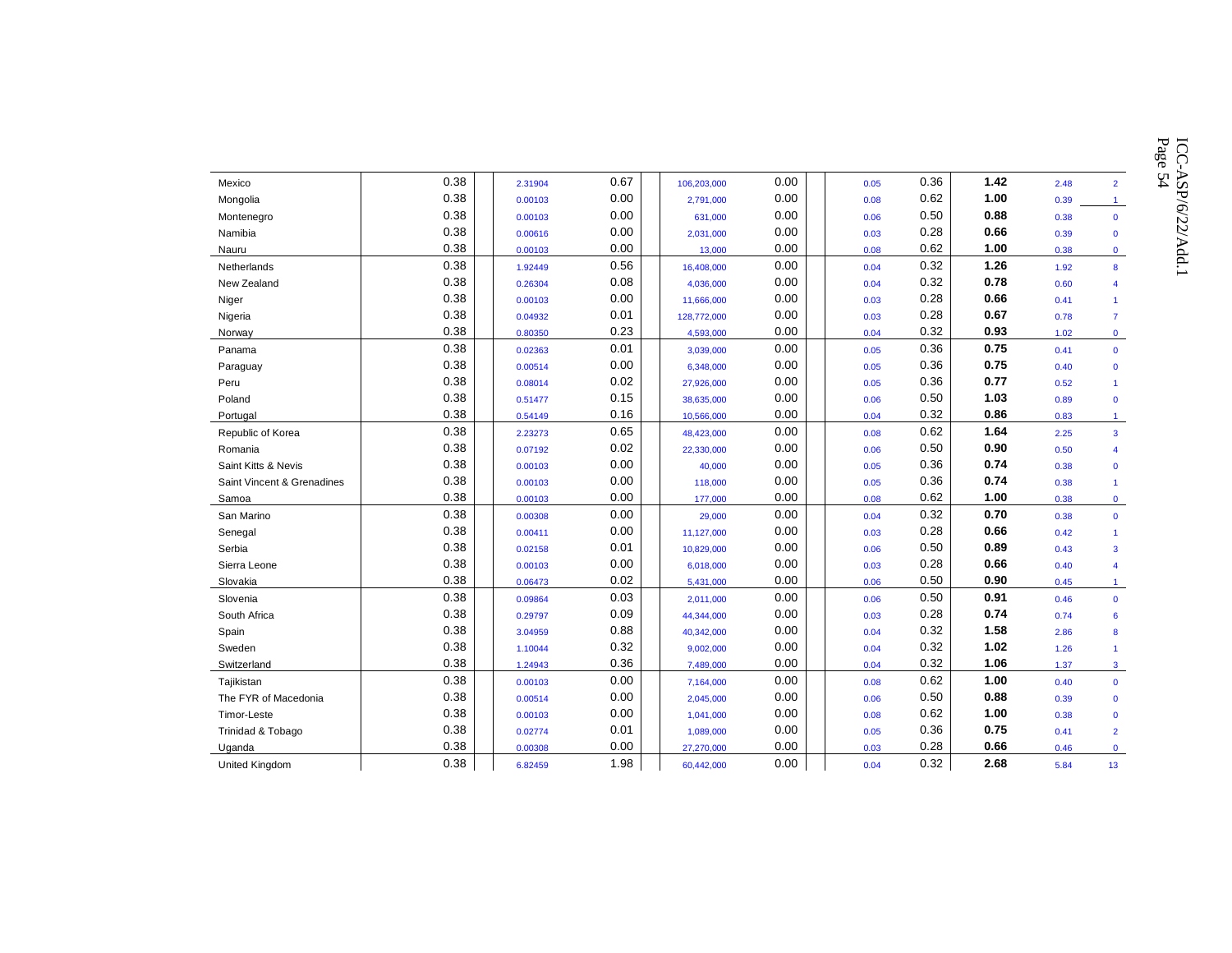| United Republic of Tanzania<br>Uruguay<br>Venezuela<br>Zambia |     | 0.38<br>0.38<br>0.38<br>0.38 | 0.00616<br>0.02774<br>0.20550<br>0.00103 | 0.00<br>0.01<br>0.06<br>0.00 | 36,766,000<br>3,416,000<br>25,375,000<br>11,262,000 | 0.00<br>0.00<br>0.00<br>0.00 | 0.03<br>0.05<br>0.05<br>0.03 | 0.28<br>0.36<br>0.36<br>0.28 | 0.66<br>0.75<br>0.80<br>0.66 | 0.49<br>0.41<br>0.61<br>0.41 | $\mathbf 0$    |
|---------------------------------------------------------------|-----|------------------------------|------------------------------------------|------------------------------|-----------------------------------------------------|------------------------------|------------------------------|------------------------------|------------------------------|------------------------------|----------------|
| Total                                                         | 105 | 40                           | 69                                       | 20.00                        | 1,784,416,000                                       | 0                            | 5                            | 40                           | 100                          | 100.00                       | 187            |
| <b>Regional Groups</b>                                        |     |                              |                                          |                              |                                                     |                              |                              |                              |                              |                              |                |
| Africa                                                        | 29  |                              |                                          |                              |                                                     |                              |                              |                              | 19.17                        | 12.75                        | 32             |
| Asia                                                          | 13  |                              |                                          |                              |                                                     |                              |                              |                              | 18.02                        | 20.65                        | $\overline{7}$ |
| East. Europe                                                  | 16  |                              |                                          |                              |                                                     |                              |                              |                              | 14.44                        | 7.36                         | 14             |
| <b>GRULAC</b>                                                 | 22  |                              |                                          |                              |                                                     |                              |                              |                              | 17.58                        | 12.95                        | 22             |
| <b>WEOG</b>                                                   | 25  |                              |                                          |                              |                                                     |                              |                              |                              | 30.79                        | 46.29                        | 112            |
| Total                                                         |     |                              |                                          |                              |                                                     |                              |                              |                              | 100                          | 100                          | 187            |

|                                                                                                                                                             | Source:<br><b>ASP</b> | Source:<br><b>UN A/RES/61/237</b><br>of February 2007 | Source:<br><b>CIA Factbook</b> | Source:<br><b>ASP</b> | Source:<br>Sheet 1 | Source:<br><b>ICC</b><br>may-07 |
|-------------------------------------------------------------------------------------------------------------------------------------------------------------|-----------------------|-------------------------------------------------------|--------------------------------|-----------------------|--------------------|---------------------------------|
| <b>Non-States Parties</b>                                                                                                                                   |                       |                                                       |                                |                       |                    |                                 |
| Algeria<br><b>Belarus</b><br>Chile<br>Egypt<br>India<br>Iran<br>Iraq<br>Mauritania<br>Palestinian Territory,<br>Occupied<br>Philippines<br>Sudan<br>Ukraine |                       |                                                       |                                |                       |                    | $\overline{2}$                  |
| <b>USA</b>                                                                                                                                                  |                       |                                                       |                                |                       |                    | $\mathbf{3}$                    |

Total 203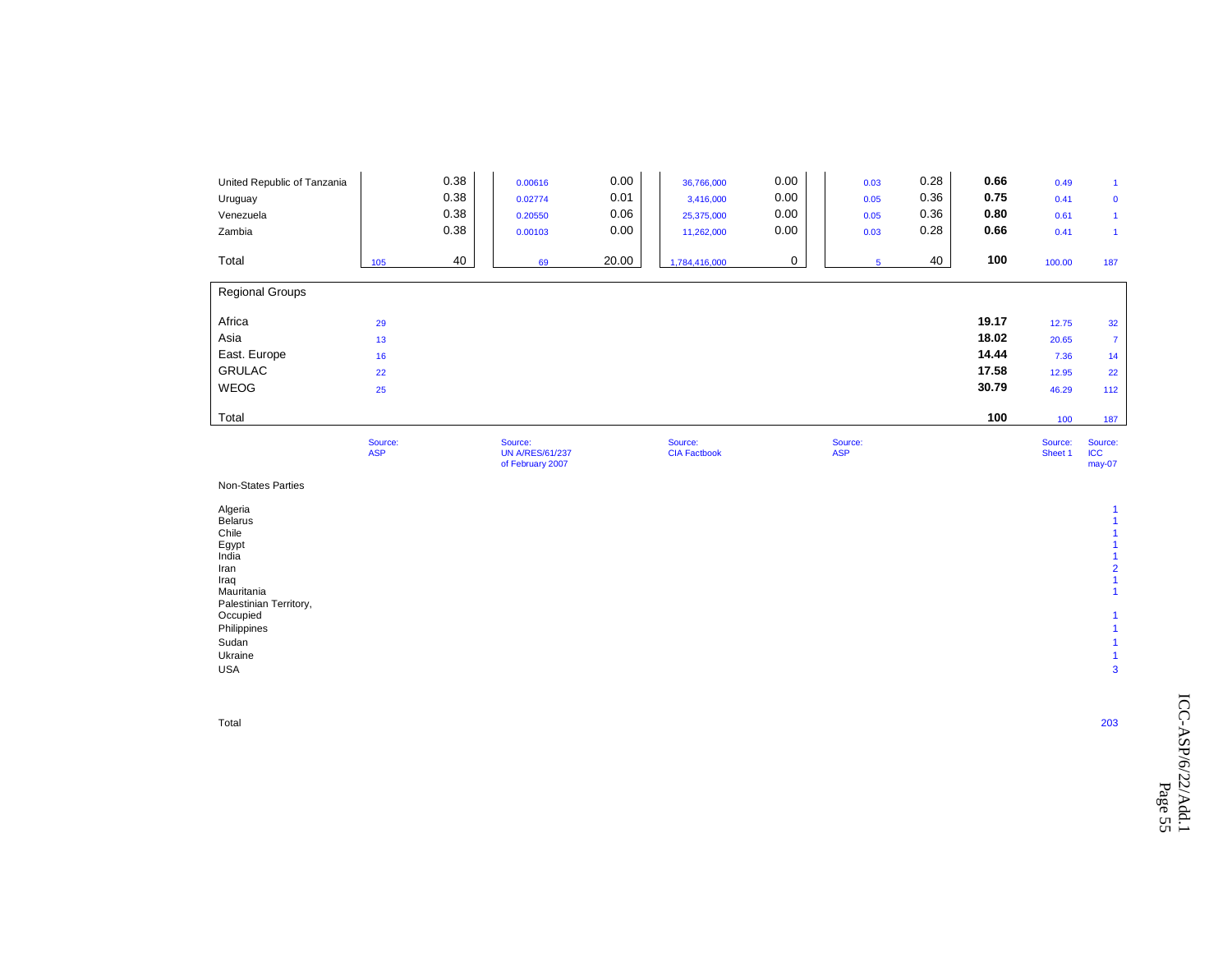

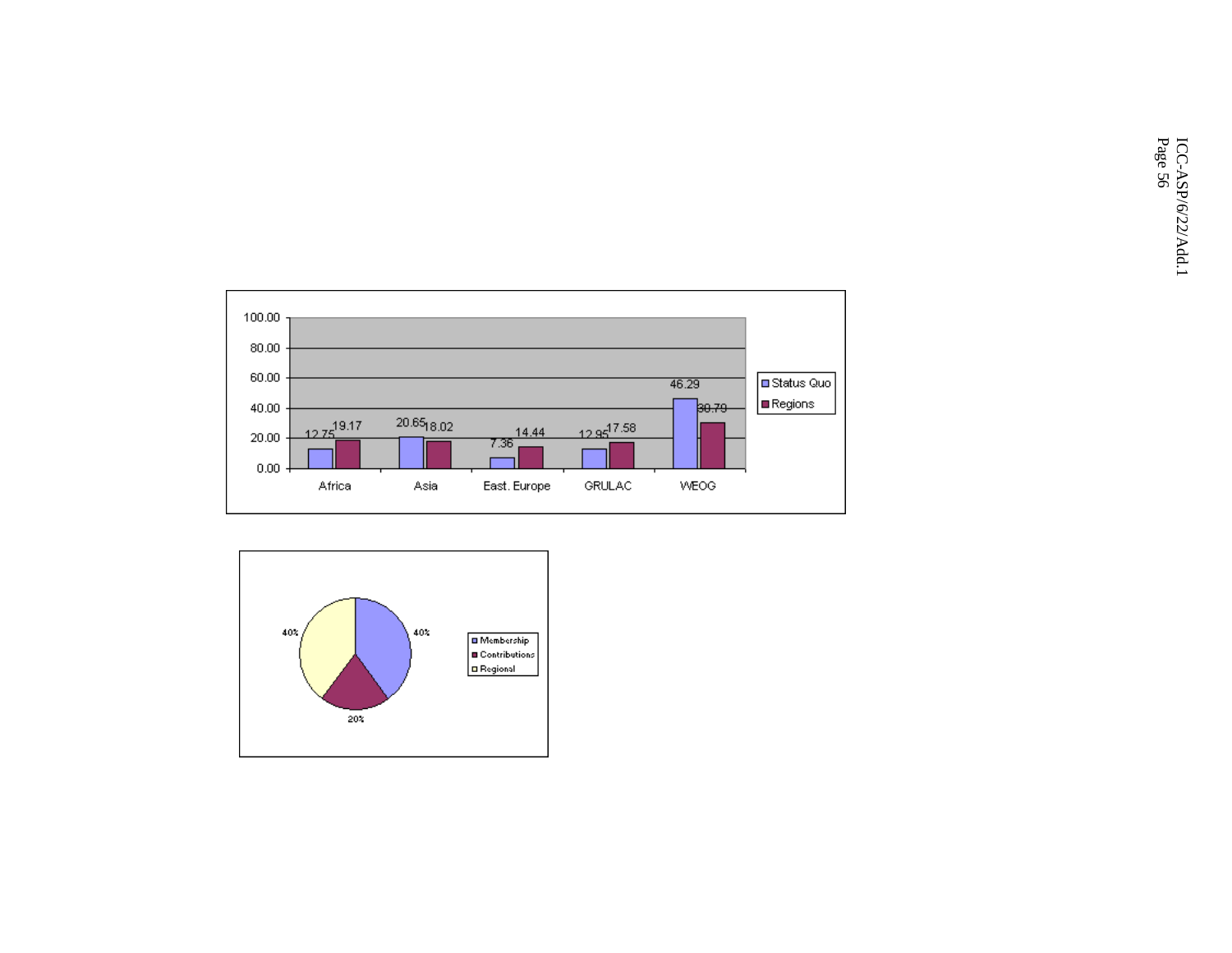# **Appendix IV Scenario 3**

|                          | 100        |                       |               |             |            |                   |                   |               |             |                |
|--------------------------|------------|-----------------------|---------------|-------------|------------|-------------------|-------------------|---------------|-------------|----------------|
| <b>States Parties</b>    | Membership | Contribution<br>corr. | Contributions | Population  | Population | <b>Situations</b> | <b>Situations</b> | <b>Target</b> | Actual<br>% | Actual         |
|                          | Factor     | ICC/cap               | Factor        |             | Factor     |                   | Factor            |               |             |                |
|                          | 40.00%     |                       | 40.00%        |             | 0.00%      |                   | 20.00%            |               |             |                |
| Afghanistan              | 0.38       | 0.00103               | 0.00          | 29,929,000  | 0.00       | 0.00              | 0.00              | 0.38          | 0.47        | $\mathbf 0$    |
| Albania                  | 0.38       | 0.00616               | 0.00          | 3.563.000   | 0.00       | 0.00              | 0.00              | 0.38          | 0.40        | $\mathbf 0$    |
| Andorra                  | 0.38       | 0.00822               | 0.00          | 71,000      | 0.00       | 0.00              | 0.00              | 0.39          | 0.39        | $\mathbf 0$    |
| Antigua & Barbuda        | 0.38       | 0.00205               | 0.00          | 69,000      | 0.00       | 0.00              | 0.00              | 0.38          | 0.38        | $\mathbf 0$    |
| Argentina                | 0.38       | 0.33393               | 0.19          | 39,538,000  | 0.00       | 0.00              | 0.00              | 0.57          | 0.75        | $\overline{2}$ |
| Australia                | 0.38       | 1.83612               | 1.06          | 20,090,000  | 0.00       | 0.00              | 0.00              | 1.45          | 1.86        | 6              |
| Austria                  | 0.38       | 0.91138               | 0.53          | 8,185,000   | 0.00       | 0.00              | 0.00              | 0.91          | 1.11        | $\overline{2}$ |
| <b>Barbados</b>          | 0.38       | 0.00925               | 0.01          | 279,000     | 0.00       | 0.00              | 0.00              | 0.39          | 0.39        | $\mathbf 0$    |
| Belgium                  | 0.38       | 1.13229               | 0.66          | 10,364,000  | 0.00       | 0.00              | 0.00              | 1.04          | 1.29        | 5              |
| <b>Belize</b>            | 0.38       | 0.00103               | 0.00          | 280,000     | 0.00       | 0.00              | 0.00              | 0.38          | 0.38        | $\mathbf 0$    |
| Benin                    | 0.38       | 0.00103               | 0.00          | 7,460,000   | 0.00       | 0.10              | 0.69              | 1.07          | 0.40        | $\overline{2}$ |
| <b>Bolivia</b>           | 0.38       | 0.00616               | 0.00          | 8,860,000   | 0.00       | 0.00              | 0.00              | 0.38          | 0.41        | $\mathbf 0$    |
| Bosnia and Herzegovina   | 0.38       | 0.00616               | 0.00          | 4.026.000   | 0.00       | 0.00              | 0.00              | 0.38          | 0.40        | $\mathbf 0$    |
| Botswana                 | 0.38       | 0.01438               | 0.01          | 1,640,000   | 0.00       | 0.10              | 0.69              | 1.08          | 0.40        | $\mathbf 0$    |
| <b>Brazil</b>            | 0.38       | 0.90008               | 0.52          | 186,113,000 | 0.00       | 0.00              | 0.00              | 0.90          | 1.60        | $\mathbf{3}$   |
| Bulgaria                 | 0.38       | 0.02055               | 0.01          | 7,450,000   | 0.00       | 0.00              | 0.00              | 0.39          | 0.42        | $\mathbf 0$    |
| <b>Burkina Faso</b>      | 0.38       | 0.00205               | 0.00          | 13,925,000  | 0.00       | 0.10              | 0.69              | 1.07          | 0.42        | $\mathbf 0$    |
| Burundi                  | 0.38       | 0.00103               | 0.00          | 6,371,000   | 0.00       | 0.10              | 0.69              | 1.07          | 0.40        | $\mathbf 0$    |
| Cambodia                 | 0.38       | 0.00103               | 0.00          | 13,607,000  | 0.00       | 0.00              | 0.00              | 0.38          | 0.42        | $\mathbf 0$    |
| Canada                   | 0.38       | 3.05884               | 1.77          | 32,805,000  | 0.00       | 0.00              | 0.00              | 2.15          | 2.85        | 11             |
| Central African Republic | 0.38       | 0.00103               | 0.00          | 3,800,000   | 0.00       | 0.10              | 0.69              | 1.07          | 0.39        | $\mathbf 0$    |
| Chad                     | 0.38       | 0.00103               | 0.00          | 9,944,000   | 0.00       | 0.10              | 0.69              | 1.07          | 0.41        | $\mathbf{0}$   |
| Colombia                 | 0.38       | 0.10789               | 0.06          | 42,954,000  | 0.00       | 0.00              | 0.00              | 0.44          | 0.58        | 6              |
| Comoros                  | 0.38       | 0.00103               | 0.00          | 691,000     | 0.00       | 0.10              | 0.69              | 1.07          | 0.38        | $\mathbf 0$    |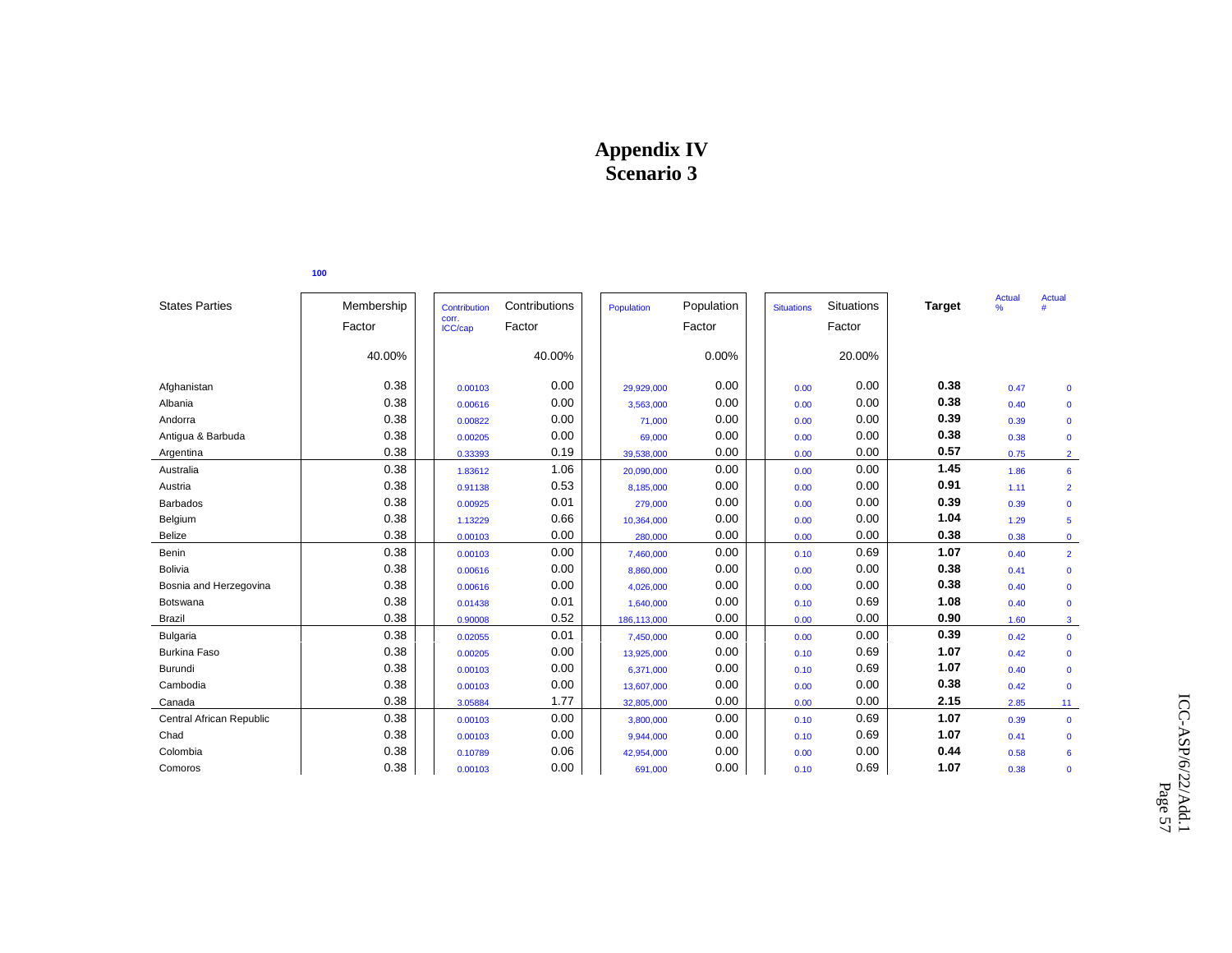| Congo              | 0.38 | 0.00103  | 0.00 | 3,039,000   | 0.00 | 0.10 | 0.69 | 1.07 | 0.39  | $\mathbf{0}$   |
|--------------------|------|----------|------|-------------|------|------|------|------|-------|----------------|
| Costa Rica         | 0.38 | 0.03288  | 0.02 | 4,016,000   | 0.00 | 0.00 | 0.00 | 0.40 | 0.42  | $\overline{2}$ |
| Croatia            | 0.38 | 0.05137  | 0.03 | 4,496,000   | 0.00 | 0.00 | 0.00 | 0.41 | 0.43  | $\overline{4}$ |
| Cyprus             | 0.38 | 0.04521  | 0.03 | 780,000     | 0.00 | 0.00 | 0.00 | 0.41 | 0.42  | $\mathbf 0$    |
| Dem. Rep. of Congo | 0.38 | 0.00308  | 0.00 | 60,086,000  | 0.00 | 0.10 | 0.69 | 1.07 | 0.55  | $\overline{2}$ |
| Denmark            | 0.38 | 0.75931  | 0.44 | 5,432,000   | 0.00 | 0.00 | 0.00 | 0.82 | 0.99  | $\mathbf{1}$   |
| Djibouti           | 0.38 | 0.00103  | 0.00 | 477,000     | 0.00 | 0.10 | 0.69 | 1.07 | 0.38  | $\mathbf 0$    |
| Dominica           | 0.38 | 0.00103  | 0.00 | 69,000      | 0.00 | 0.00 | 0.00 | 0.38 | 0.38  | $\mathbf 0$    |
| Dominican Republic | 0.38 | 0.02466  | 0.01 | 8,950,000   | 0.00 | 0.00 | 0.00 | 0.40 | 0.43  | $\mathbf 0$    |
| Ecuador            | 0.38 | 0.02158  | 0.01 | 13,364,000  | 0.00 | 0.00 | 0.00 | 0.39 | 0.44  | $\overline{2}$ |
| Estonia            | 0.38 | 0.01644  | 0.01 | 1,333,000   | 0.00 | 0.00 | 0.00 | 0.39 | 0.40  | $\mathbf{1}$   |
| Fiji               | 0.38 | 0.00308  | 0.00 | 893,000     | 0.00 | 0.00 | 0.00 | 0.38 | 0.39  | $\mathbf 0$    |
| Finland            | 0.38 | 0.57950  | 0.34 | 5,223,000   | 0.00 | 0.00 | 0.00 | 0.72 | 0.85  | 4              |
| France             | 0.38 | 6.47421  | 3.75 | 60,656,000  | 0.00 | 0.00 | 0.00 | 4.13 | 5.57  | 16             |
| Gabon              | 0.38 | 0.00822  | 0.00 | 1,389,000   | 0.00 | 0.10 | 0.69 | 1.08 | 0.39  | $\mathbf 0$    |
| Gambia             | 0.38 | 0.00103  | 0.00 | 1,593,000   | 0.00 | 0.10 | 0.69 | 1.07 | 0.39  | $\overline{2}$ |
| Georgia            | 0.38 | 0.00308  | 0.00 | 4,677,000   | 0.00 | 0.00 | 0.00 | 0.38 | 0.40  | $\mathbf{1}$   |
| Germany            | 0.38 | 8.81278  | 5.11 | 82,431,000  | 0.00 | 0.00 | 0.00 | 5.49 | 7.45  | 17             |
| Ghana              | 0.38 | 0.00411  | 0.00 | 21,030,000  | 0.00 | 0.10 | 0.69 | 1.07 | 0.44  | $\bf{0}$       |
| Greece             | 0.38 | 0.61238  | 0.35 | 10,668,000  | 0.00 | 0.00 | 0.00 | 0.74 | 0.89  | $\mathbf 0$    |
| Guinea             | 0.38 | 0.00103  | 0.00 | 9,468,000   | 0.00 | 0.10 | 0.69 | 1.07 | 0.41  | $\mathbf{1}$   |
| Guyana             | 0.38 | 0.00103  | 0.00 | 765,000     | 0.00 | 0.00 | 0.00 | 0.38 | 0.38  | $\mathbf 0$    |
| Honduras           | 0.38 | 0.00514  | 0.00 | 6,975,000   | 0.00 | 0.00 | 0.00 | 0.38 | 0.40  | $\mathbf 0$    |
| Hungary            | 0.38 | 0.25071  | 0.15 | 10,007,000  | 0.00 | 0.00 | 0.00 | 0.53 | 0.60  | $\mathbf 0$    |
| Iceland            | 0.38 | 0.03802  | 0.02 | 297,000     | 0.00 | 0.00 | 0.00 | 0.40 | 0.41  | $\mathbf 0$    |
| Ireland            | 0.38 | 0.45723  | 0.26 | 4,016,000   | 0.00 | 0.00 | 0.00 | 0.65 | 0.75  | $\overline{4}$ |
| Italy              | 0.38 | 5.21862  | 3.02 | 58,103,000  | 0.00 | 0.00 | 0.00 | 3.41 | 4.59  | 8              |
| <b>JAPAN</b>       | 0.38 | 15.18374 | 8.80 | 127,464,000 | 0.00 | 0.00 | 0.00 | 9.18 | 13.99 | $\mathbf 0$    |
| Jordan             | 0.38 | 0.01233  | 0.01 | 5,760,000   | 0.00 | 0.00 | 0.00 | 0.39 | 0.41  | 3              |
| Kenya              | 0.38 | 0.01027  | 0.01 | 33,830,000  | 0.00 | 0.10 | 0.69 | 1.08 | 0.48  | $\mathbf{1}$   |
| Latvia             | 0.38 | 0.01849  | 0.01 | 2,290,000   | 0.00 | 0.00 | 0.00 | 0.39 | 0.40  | $\mathbf 0$    |
| Lesotho            | 0.38 | 0.00103  | 0.00 | 1,867,000   | 0.00 | 0.10 | 0.69 | 1.07 | 0.39  | $\mathbf{1}$   |
| Liberia            | 0.38 | 0.00103  | 0.00 | 3,482,000   | 0.00 | 0.10 | 0.69 | 1.07 | 0.39  | $\mathbf 0$    |
| Liechtenstein      | 0.38 | 0.01027  | 0.01 | 34,000      | 0.00 | 0.00 | 0.00 | 0.39 | 0.39  | $\Omega$       |
| Lithuania          | 0.38 | 0.03185  | 0.02 | 3,597,000   | 0.00 | 0.00 | 0.00 | 0.40 | 0.42  | $\mathbf 0$    |
|                    |      |          |      |             |      |      |      |      |       |                |

Luxembourg 0.38 0.08734 0.05 467,000 0.00 0.00 0.00 **0.43** 0.45 0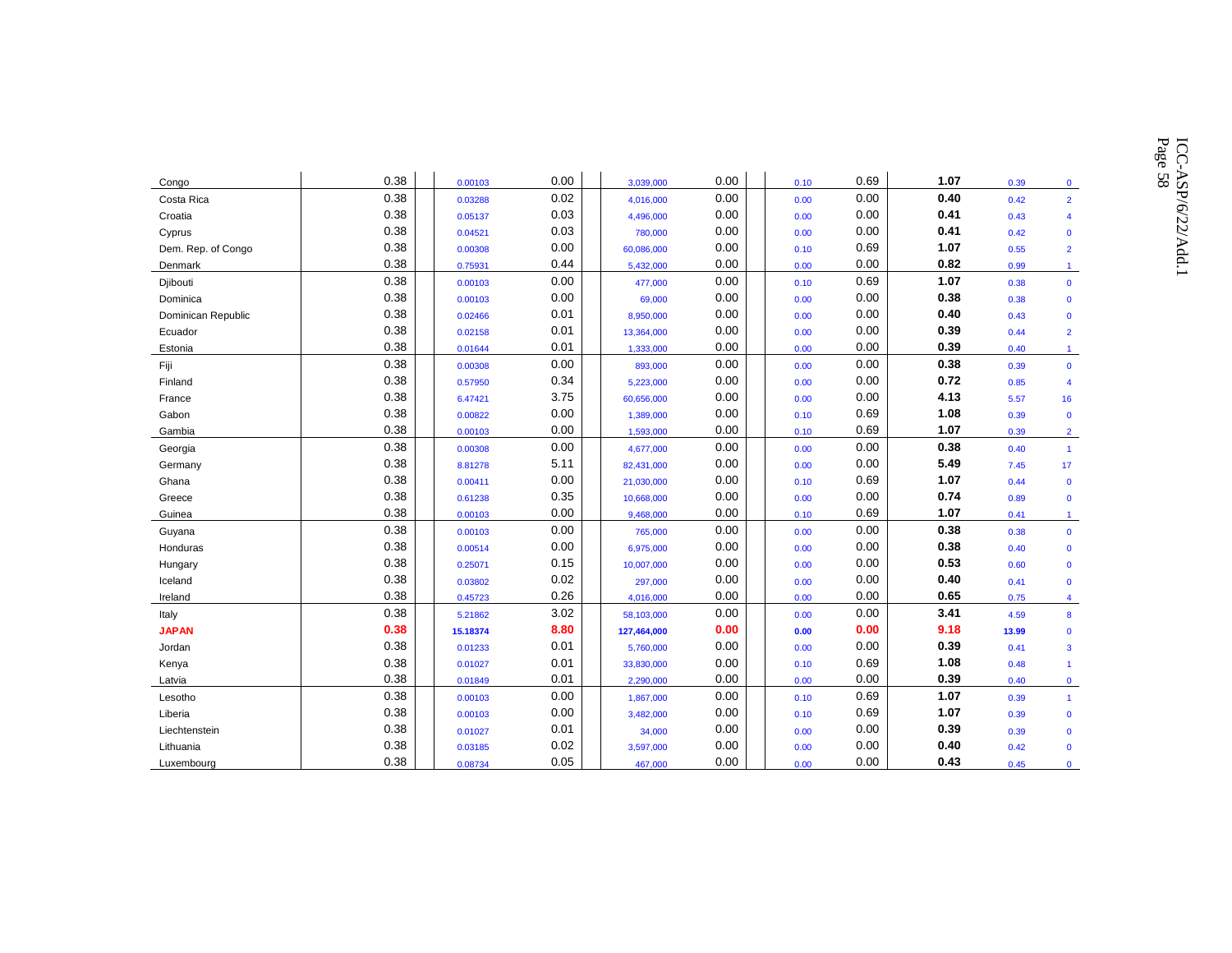| Malawi                     | 0.38 | 0.00103 | 0.00 | 12,159,000  | 0.00 | 0.10 | 0.69 | 1.07 | 0.42 | $\mathbf{0}$            |
|----------------------------|------|---------|------|-------------|------|------|------|------|------|-------------------------|
| Mali                       | 0.38 | 0.00205 | 0.00 | 12,292,000  | 0.00 | 0.10 | 0.69 | 1.07 | 0.42 | $\overline{2}$          |
| Malta                      | 0.38 | 0.01747 | 0.01 | 399,000     | 0.00 | 0.00 | 0.00 | 0.39 | 0.40 | $\mathbf 0$             |
| Marshall Islands           | 0.38 | 0.00103 | 0.00 | 59,000      | 0.00 | 0.00 | 0.00 | 0.38 | 0.38 | $\mathbf 0$             |
| Mauritius                  | 0.38 | 0.01130 | 0.01 | 1,231,000   | 0.00 | 0.10 | 0.69 | 1.08 | 0.39 | $\mathbf 0$             |
| Mexico                     | 0.38 | 2.31904 | 1.34 | 106,203,000 | 0.00 | 0.00 | 0.00 | 1.72 | 2.48 | $\overline{2}$          |
| Mongolia                   | 0.38 | 0.00103 | 0.00 | 2,791,000   | 0.00 | 0.00 | 0.00 | 0.38 | 0.39 | $\mathbf{1}$            |
| Montenegro                 | 0.38 | 0.00103 | 0.00 | 631,000     | 0.00 | 0.00 | 0.00 | 0.38 | 0.38 | $\mathbf 0$             |
| Namibia                    | 0.38 | 0.00616 | 0.00 | 2,031,000   | 0.00 | 0.10 | 0.69 | 1.07 | 0.39 | $\mathbf 0$             |
| Nauru                      | 0.38 | 0.00103 | 0.00 | 13,000      | 0.00 | 0.00 | 0.00 | 0.38 | 0.38 | $\mathbf 0$             |
| Netherlands                | 0.38 | 1.92449 | 1.12 | 16,408,000  | 0.00 | 0.00 | 0.00 | 1.50 | 1.92 | 8                       |
| New Zealand                | 0.38 | 0.26304 | 0.15 | 4,036,000   | 0.00 | 0.00 | 0.00 | 0.53 | 0.60 | 4                       |
| Niger                      | 0.38 | 0.00103 | 0.00 | 11,666,000  | 0.00 | 0.10 | 0.69 | 1.07 | 0.41 | $\mathbf{1}$            |
| Nigeria                    | 0.38 | 0.04932 | 0.03 | 128,772,000 | 0.00 | 0.10 | 0.69 | 1.10 | 0.78 | $\overline{7}$          |
| Norway                     | 0.38 | 0.80350 | 0.47 | 4,593,000   | 0.00 | 0.00 | 0.00 | 0.85 | 1.02 | $\mathbf 0$             |
| Panama                     | 0.38 | 0.02363 | 0.01 | 3,039,000   | 0.00 | 0.00 | 0.00 | 0.39 | 0.41 | $\mathbf 0$             |
| Paraguay                   | 0.38 | 0.00514 | 0.00 | 6,348,000   | 0.00 | 0.00 | 0.00 | 0.38 | 0.40 | $\mathbf 0$             |
| Peru                       | 0.38 | 0.08014 | 0.05 | 27,926,000  | 0.00 | 0.00 | 0.00 | 0.43 | 0.52 | $\mathbf{1}$            |
| Poland                     | 0.38 | 0.51477 | 0.30 | 38,635,000  | 0.00 | 0.00 | 0.00 | 0.68 | 0.89 | $\mathbf 0$             |
| Portugal                   | 0.38 | 0.54149 | 0.31 | 10,566,000  | 0.00 | 0.00 | 0.00 | 0.69 | 0.83 | $\mathbf{1}$            |
| Republic of Korea          | 0.38 | 2.23273 | 1.29 | 48,423,000  | 0.00 | 0.00 | 0.00 | 1.67 | 2.25 | $\mathbf{3}$            |
| Romania                    | 0.38 | 0.07192 | 0.04 | 22,330,000  | 0.00 | 0.00 | 0.00 | 0.42 | 0.50 | $\overline{\mathbf{4}}$ |
| Saint Kitts & Nevis        | 0.38 | 0.00103 | 0.00 | 40,000      | 0.00 | 0.00 | 0.00 | 0.38 | 0.38 | $\mathbf 0$             |
| Saint Vincent & Grenadines | 0.38 | 0.00103 | 0.00 | 118,000     | 0.00 | 0.00 | 0.00 | 0.38 | 0.38 | $\overline{1}$          |
| Samoa                      | 0.38 | 0.00103 | 0.00 | 177,000     | 0.00 | 0.00 | 0.00 | 0.38 | 0.38 | $\mathbf{0}$            |
| San Marino                 | 0.38 | 0.00308 | 0.00 | 29,000      | 0.00 | 0.00 | 0.00 | 0.38 | 0.38 | $\mathbf 0$             |
| Senegal                    | 0.38 | 0.00411 | 0.00 | 11,127,000  | 0.00 | 0.10 | 0.69 | 1.07 | 0.42 | $\mathbf{1}$            |
| Serbia                     | 0.38 | 0.02158 | 0.01 | 10,829,000  | 0.00 | 0.00 | 0.00 | 0.39 | 0.43 | $\overline{\mathbf{3}}$ |
| Sierra Leone               | 0.38 | 0.00103 | 0.00 | 6,018,000   | 0.00 | 0.10 | 0.69 | 1.07 | 0.40 | 4                       |
| Slovakia                   | 0.38 | 0.06473 | 0.04 | 5,431,000   | 0.00 | 0.00 | 0.00 | 0.42 | 0.45 | $\mathbf{1}$            |
| Slovenia                   | 0.38 | 0.09864 | 0.06 | 2,011,000   | 0.00 | 0.00 | 0.00 | 0.44 | 0.46 | $\mathbf{0}$            |
| South Africa               | 0.38 | 0.29797 | 0.17 | 44,344,000  | 0.00 | 0.10 | 0.69 | 1.24 | 0.74 | 6                       |
| Spain                      | 0.38 | 3.04959 | 1.77 | 40,342,000  | 0.00 | 0.00 | 0.00 | 2.15 | 2.86 | 8                       |
| Sweden                     | 0.38 | 1.10044 | 0.64 | 9,002,000   | 0.00 | 0.00 | 0.00 | 1.02 | 1.26 | $\overline{1}$          |
| Switzerland                | 0.38 | 1.24943 | 0.72 | 7,489,000   | 0.00 | 0.00 | 0.00 | 1.11 | 1.37 | 3                       |
| Tajikistan                 | 0.38 | 0.00103 | 0.00 | 7,164,000   | 0.00 | 0.00 | 0.00 | 0.38 | 0.40 | $\mathbf{0}$            |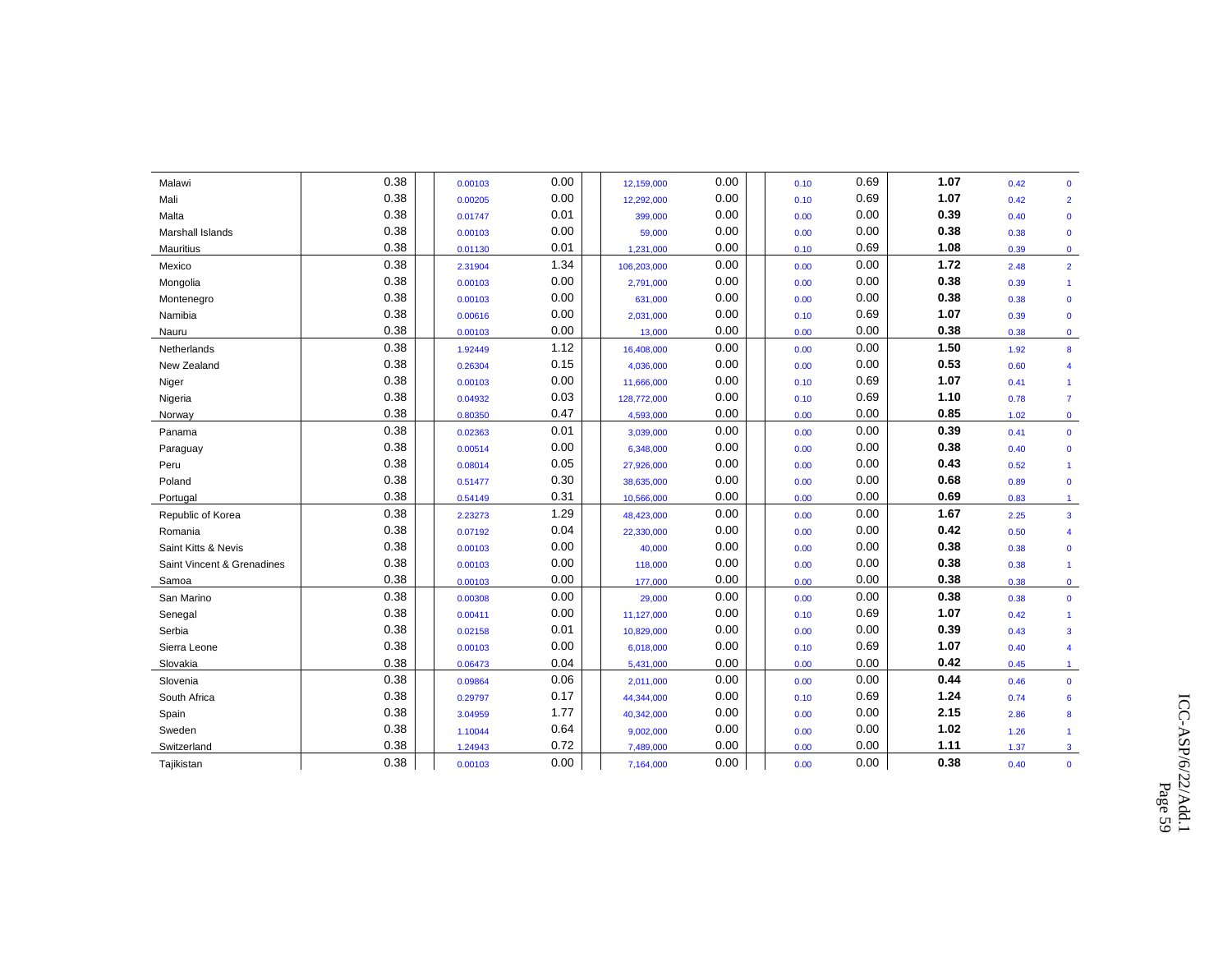|                             | Source:<br><b>ASP</b> |       | Source:<br><b>UN A/RES/61/237</b> |       | Source:<br><b>CIA Factbook</b> |      | Source:<br><b>ICC</b> |      |       | Source:<br>Sheet 1 | Source:<br>ICC. |
|-----------------------------|-----------------------|-------|-----------------------------------|-------|--------------------------------|------|-----------------------|------|-------|--------------------|-----------------|
| Total                       |                       |       |                                   |       |                                |      |                       | T.   | 100   | 100                | 187             |
| <b>WEOG</b>                 | 25                    |       |                                   |       |                                |      | $\mathbf{0}$          | WE   | 36.05 | 46.29              | 112             |
| <b>GRULAC</b>               | 22                    |       |                                   |       |                                |      | $\mathbf{0}$          | LA   | 10.78 | 12.95              | 22              |
| East. Europe                | 16                    |       |                                   |       |                                |      | $\Omega$              | EE   | 6.78  | 7.36               | 14              |
| Asia                        | 13                    |       |                                   |       |                                |      | $\mathbf{0}$          | As   | 15.09 | 20.65              | $\overline{7}$  |
| Africa                      | 29                    |       |                                   |       |                                |      | $\mathbf{3}$          | Af   | 31.30 | 12.75              | 32              |
| <b>Regional Groups</b>      |                       |       |                                   |       |                                |      |                       |      |       |                    |                 |
| Total                       | 105                   | 40.00 | 69                                | 40.00 | 1,784,416,000                  | 0.00 | $\overline{3}$        | 20   | 100   | 100.00             | 187             |
| Zambia                      |                       | 0.38  | 0.00103                           | 0.00  | 11,262,000                     | 0.00 | 0.10                  | 0.69 | 1.07  | 0.41               | $\overline{1}$  |
| Venezuela                   |                       | 0.38  | 0.20550                           | 0.12  | 25,375,000                     | 0.00 | 0.00                  | 0.00 | 0.50  | 0.61               | $\overline{1}$  |
| Uruguay                     |                       | 0.38  | 0.02774                           | 0.02  | 3,416,000                      | 0.00 | 0.00                  | 0.00 | 0.40  | 0.41               | $\mathbf 0$     |
| United Republic of Tanzania |                       | 0.38  | 0.00616                           | 0.00  | 36,766,000                     | 0.00 | 0.10                  | 0.69 | 1.07  | 0.49               | $\overline{1}$  |
| United Kingdom              |                       | 0.38  | 6.82459                           | 3.96  | 60,442,000                     | 0.00 | 0.00                  | 0.00 | 4.34  | 5.84               | 13              |
| Uganda                      |                       | 0.38  | 0.00308                           | 0.00  | 27,270,000                     | 0.00 | 0.10                  | 0.69 | 1.07  | 0.46               | $\mathbf{0}$    |
| Trinidad & Tobago           |                       | 0.38  | 0.02774                           | 0.02  | 1,089,000                      | 0.00 | 0.00                  | 0.00 | 0.40  | 0.41               | $\overline{2}$  |
| Timor-Leste                 |                       | 0.38  | 0.00103                           | 0.00  | 1,041,000                      | 0.00 | 0.00                  | 0.00 | 0.38  | 0.38               | $\mathbf 0$     |
| The FYR of Macedonia        |                       | 0.38  | 0.00514                           | 0.00  | 2,045,000                      | 0.00 | 0.00                  | 0.00 | 0.38  | 0.39               | $\mathbf 0$     |

| <b>UN A/RES/61/237</b> | <b>CIA Factbook</b> | <b>ICC</b> | Sheet 1 ICC |          |
|------------------------|---------------------|------------|-------------|----------|
| of February 2007       |                     |            |             | $may-07$ |

Non-States Parties

| Algeria                |     |
|------------------------|-----|
| <b>Belarus</b>         |     |
| Chile                  |     |
| Egypt<br>India         |     |
|                        |     |
| Iran                   | 2   |
| Iraq                   |     |
| Mauritania             |     |
| Palestinian Territory, |     |
| Occupied               |     |
| Philippines            |     |
| Sudan                  |     |
| Ukraine                |     |
| <b>USA</b>             | 3   |
| Total                  | 203 |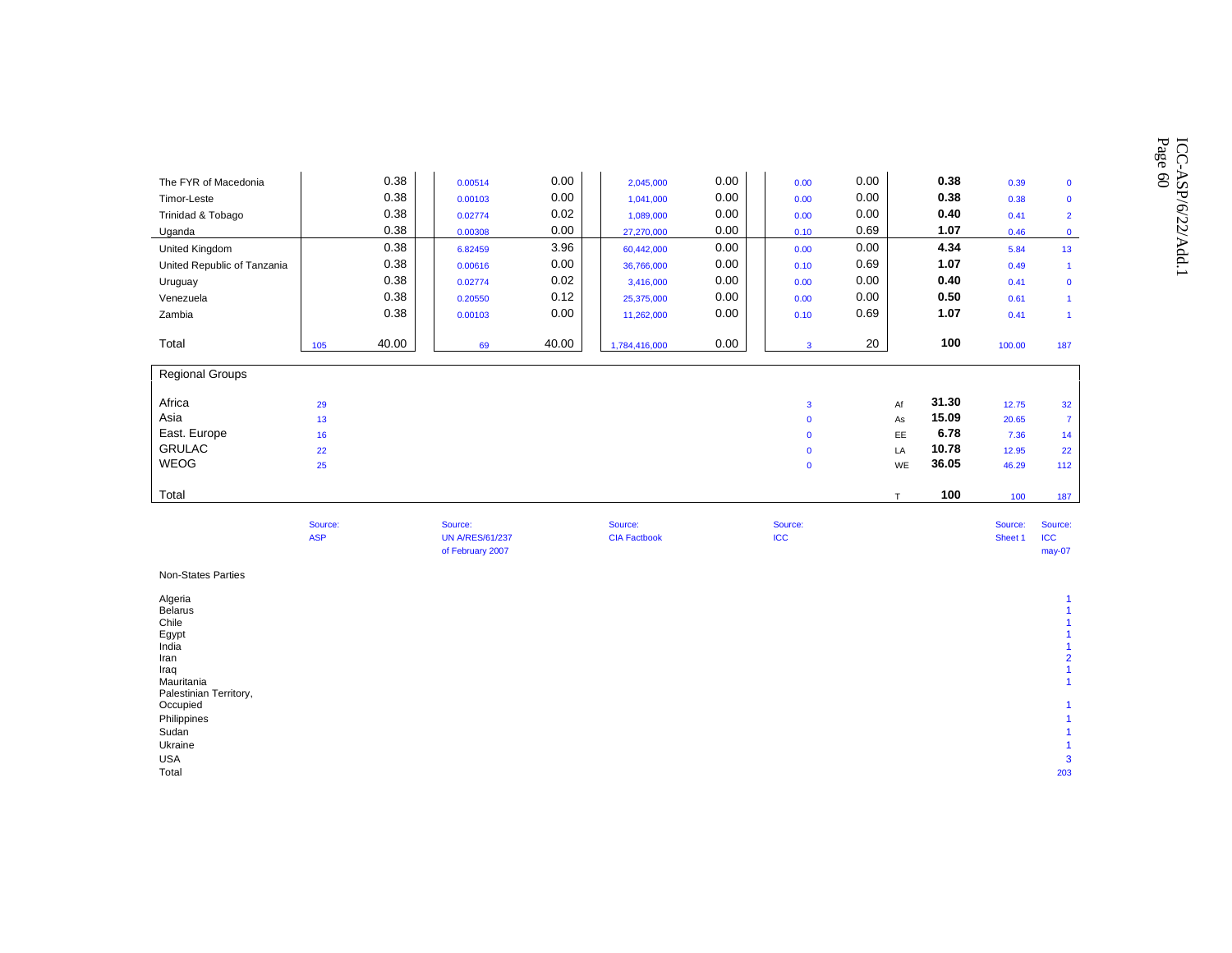

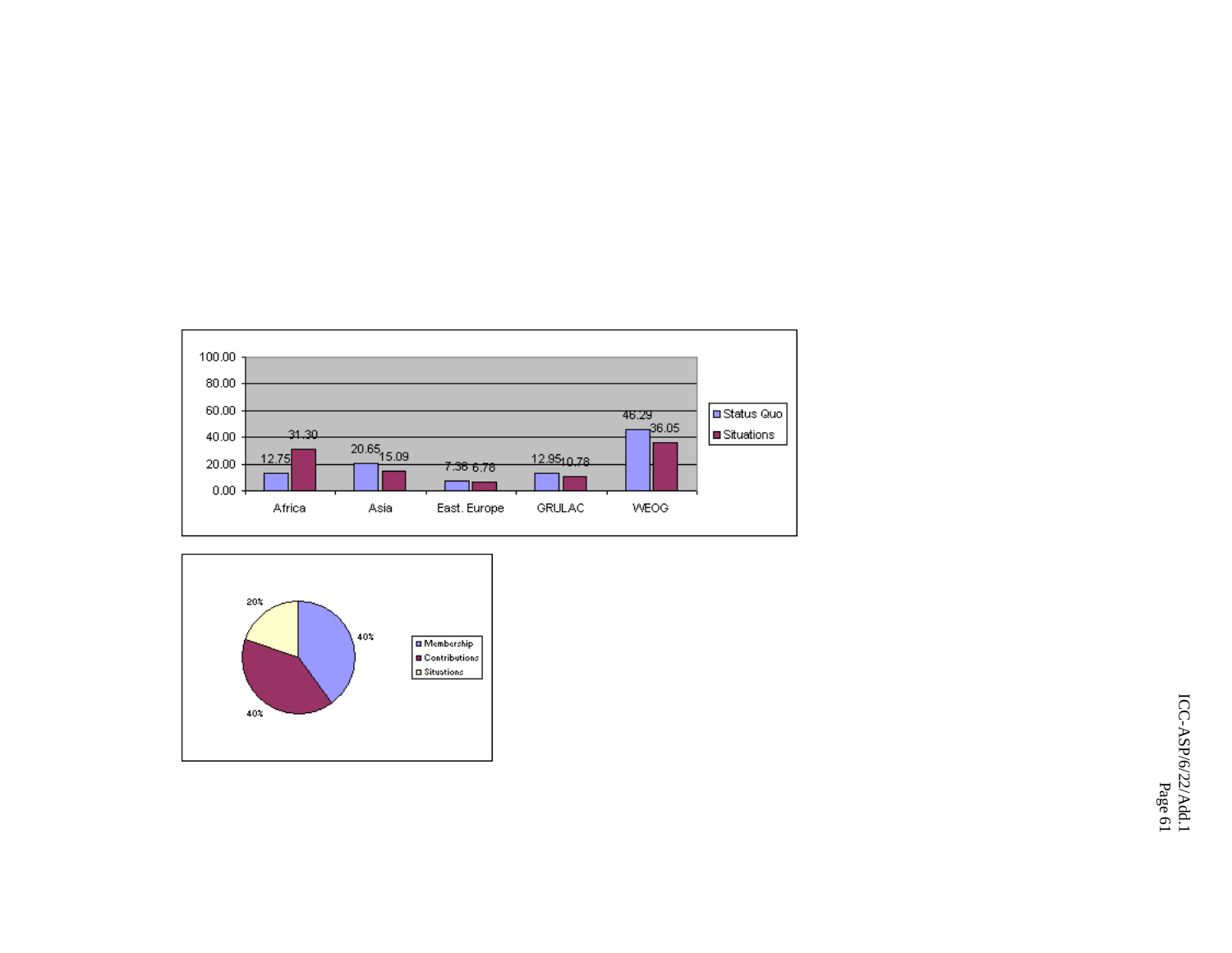## **Annex XIII**

# **Communications received from a State Party not represented in The Hague Working Group**

 **(1) Text of a message, sent via e-mail on 20 February 2007, from the Permanent Mission of Namibia to the United Nations to the Coordinator of The Hague Working Group** 

Your Excellency Ambassador Fuentes-Berain,

EQUITABLE GEOGRAPHICAL REPRESENTATION AND GENDER BALANCE IN THE RECRUITMENT OF STAFF MEMBERS OF THE INTERNATIONAL CRIMINAL COURT (ICC)

Thank you for your e-mail of 14 February 2007 telling me how things work regarding the above-mentioned and sharing the related "statistics"/chart and explanation provided by the Court. I would have preferred to further discuss this very pertinent issue at meetings of The Hague Working Group (THWG), but Namibia not being represented in The Hague, like many developing States Parties, including most African States Parties, I am physically restrained from doing so and compelled to respond to you in this way.

I also reiterate my personally expressed and previously e-mailed appreciation of your and the Secretariat's dissemination of my e-mail of 15 January 2007, which was addressed to the Secretariat in response to the latter's distribution of the agenda for the first 2007 meeting of THWG.

While copying this e-mail to the recipients of your e-mail as well as to African colleagues of mine here in New York, let me also take this opportunity to publicly share my congratulations on the permanent appointment of the Director of the Secretariat of the Assembly of States Parties (ASP).

I am, of course, delighted that H.E. Ambassador Blaak from Uganda will be facilitating the topical item and she can be assured of my strong support towards "the proper assessment of the current situation".

Let me now come to proportional and/or equitable geographical representation, or the lack thereof, in the Court in its entirety, which is what matters, not only that of the staff contingent.

I agree with your interpretation of paragraph 22 of resolution ICC-ASP/5/Res.3 regarding the mandate.

You would recall, however, subsequent to the African interventions at the closing session of the resumed 5th session of the ICC ASP in New York on 1 February 2007, the President pointed to the existence of the relevant facilitator in The Hague, then - according to the President - the Ambassador of Kenya, and invited the conveyance/submission of all raised concerns to her.

I shall certainly proceed in that vein, possibly requiring a retroactive and expanded enabling paragraph to be agreed upon at the 6th ASP here in New York later this year. Or the Bureau in the meantime might consider expanding the mandate, in the spirit of the President's above-mentioned referral.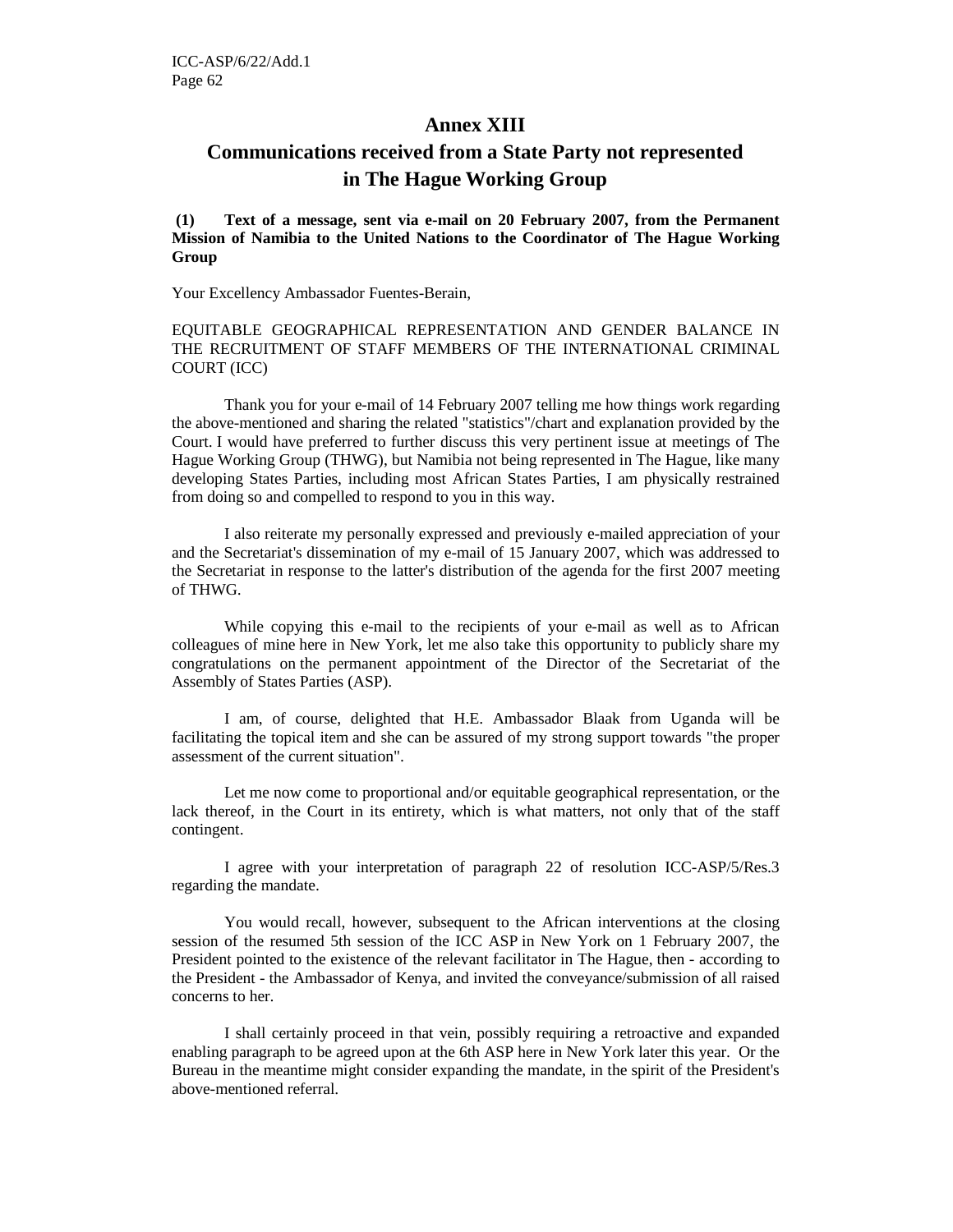Hence, as per the explicit invitation of the President, I have the honour to attach a spreadsheet respectively on the proportional geographical representation, or rather the current lack thereof, in the ICC Bench and the Bureau. It would be highly appreciated if this information could be shared with the entire THWG.

Unlike you do, at least implicitly, I cannot, for a variety of reasons, accept the premise on which the Court's "statistics"/chart is based, i.e. according to its current guidelines the Court targets to recruit no less than 57.74% of the ICC's staff from WEOG, while Africa, Asia, Eastern Europe and GRULAC share the rest, i.e. 42.26%. In this regard, I refer to a research paper entitled "ICC AND GEOGRAPHICAL REPRESENTATION AMONG STAFF: RESEARCH ON ALTERNATIVE SYSTEMS REGARDING 'DESIRABLE RANGES" prepared by the NGO Coalition for the ICC, which is useful and very much appreciated. Suffice for me to say at this point is that for justice to be done it must be seen; hence the importance of membership and population, particularly those of the situation countries, as variables/factors in determining equitable geographical representation or "desirable ranges".

Nevertheless, even if Africa is deemed by some, including - at least implicitly yourself, to be represented within or even beyond range in the staff contingent, I repeat my contention that Africa is distinctly underrepresented at the higher and top levels of the staff contingent and the Court as a whole, i.e. be it elected judges and officials (who should be subject to the principle of proportional geographical representation) or appointed staff members (subject to the principle of equitable geographical representation). And I repeat that, for example, none of the organs, nor the ASP Secretariat, nor the New York Liaison Office are headed by an African. And I emphasize that geographical representation must not only be proportional/ equitable in terms of numbers, but also in terms of levels.

The need for "the highest standards of efficiency, competency (sic) and integrity" and the fact that efficient and competent people with integrity are not confined to one or two geographic regions goes without saying.

The crux of this whole matter really is: to retain or increase its legitimacy, the ICC in its entirety must be representative of its whole membership and its primary constituency at all levels, including at the higher and top levels.

What would have been the reaction, for example, if neither the Prosecutor, nor the ASP Secretariat Director, nor the Head of the New York Liaison Office were from Latin America?

Trusting in your due consideration, Your Excellency, while reiterating my trust in, and appreciation of, your and THWG's spirited, exemplary and continual efforts - of course with the active and full and continual support of the whole infrastructure of the Court and the Secretariat - in the interest of all States Parties.

Sincerely, Jens Prothmann Counsellor (Legal Affairs) Permanent Mission of Namibia to the United Nations NEW YORK

P.S.: It would be highly appreciated if this communication and its attachment, as previously requested, could be shared with the whole THWG, especially in view of the second 2007 meeting of THWG tomorrow, Wednesday, 21 February 2007. (1 appendix)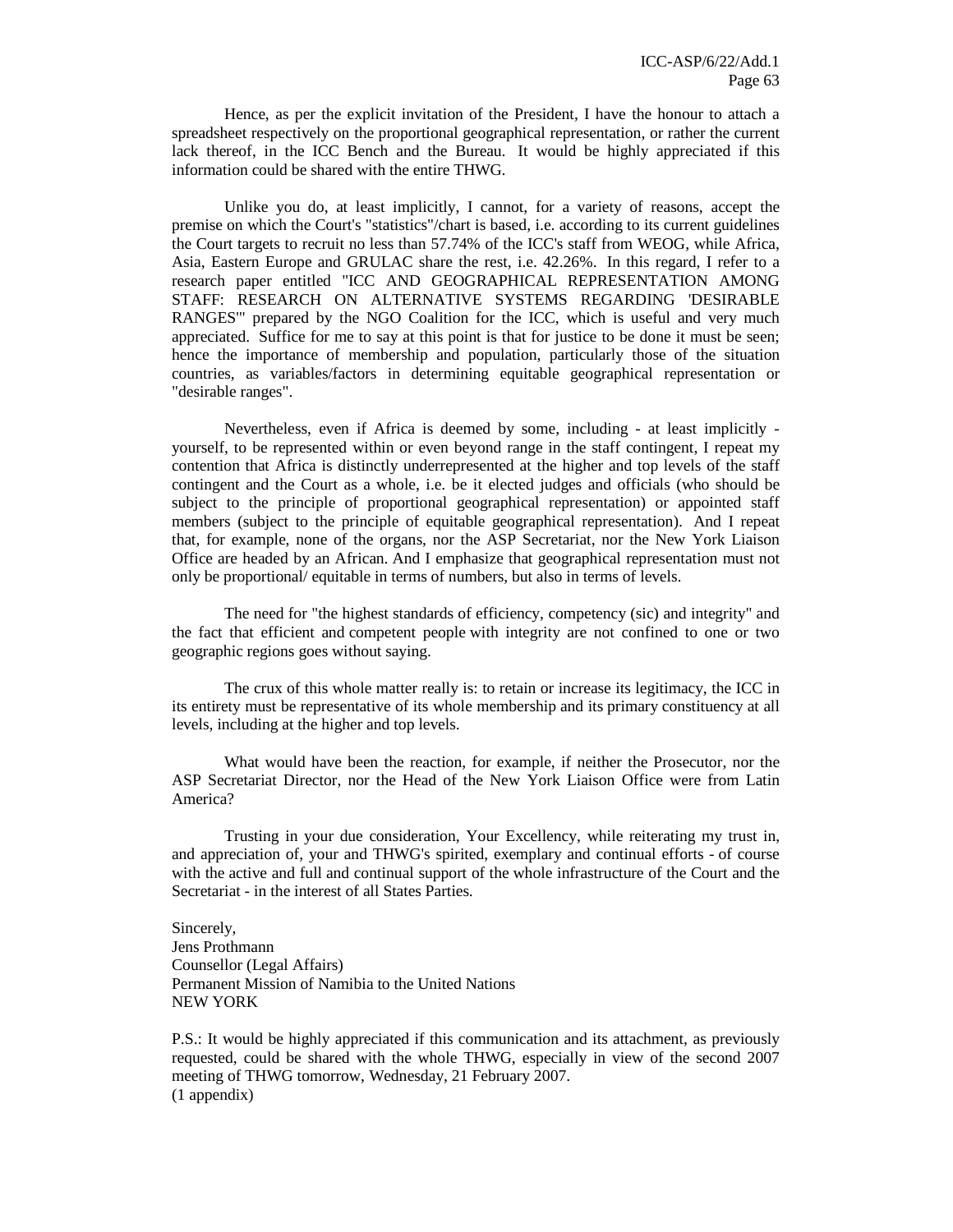#### **Appendix**

#### **A) Geographical Composition of ICC Bench (18 Judges, including recently resigned judge)**

1. Currently

| Africa         | $=$ 3 |
|----------------|-------|
| Asia           | $= 2$ |
| Eastern Europe | $= 2$ |
| <b>GRULAC</b>  | $=4$  |
| WEOG           | $=7$  |

#### 2. Balanced/Proportional Geographical Representation

| REGIONAL       | NO. OF STATES  | % OF STATES    | NO. OF        | ROUNDED NO. |
|----------------|----------------|----------------|---------------|-------------|
| <b>GROUPS</b>  | <b>PARTIES</b> | <b>PARTIES</b> | <b>JUDGES</b> | OF JUDGES   |
| Africa         | 29             | 27.88%         | 5.0184        |             |
| Asia           | 12             | 11.54%         | 2.0772        | 2           |
| Eastern Europe | 16             | 15.38%         | 2.7684        | 3           |
| <b>GRULAC</b>  | 22             | 21.15%         | 3.807         | 4           |
| <b>WEOG</b>    | 25             | 24.04%         | 4.3272        | 4           |

3. Thus, Africa is currently underrepresented with 2 judges, Asia is within range, Eastern Europe is underrepresented with 1 judge, GRULAC is within range and WEOG is overrepresented with 3 judges.

#### **B) Geographical Composition of ICC Bureau (21 Members)**

#### 1. Currently

| Africa         | $=5$  |
|----------------|-------|
| Asia           | $=$ 3 |
| Eastern Europe | $=4$  |
| <b>GRULAC</b>  | $=4$  |
| WEOG           | $= 5$ |

#### 2. Balanced/Proportional Geographical Representation

| <b>REGIONAL</b> | NO. OF STATES  | % OF STATES    | NO. OF         | ROUNDED NO.      |
|-----------------|----------------|----------------|----------------|------------------|
| <b>GROUPS</b>   | <b>PARTIES</b> | <b>PARTIES</b> | <b>BUREAU</b>  | <b>OF BUREAU</b> |
|                 |                |                | <b>MEMBERS</b> | <b>MEMBERS</b>   |
| Africa          | 29             | 27.88%         | 5.8548         | 6                |
| Asia            | 12             | 11.54%         | 2.4234         |                  |
| Eastern Europe  | 16             | 15.38%         | 3.2298         | 3                |
| <b>GRULAC</b>   | 22             | 21.15%         | 4.4415         | 4                |
| <b>WEOG</b>     | 25             | 24.04%         | 5.0484         |                  |

3. Thus, Africa is currently underrepresented with 1 member and Eastern Europe is overrepresented with 1 member.

Jens Prothmann, Namibia, February 2007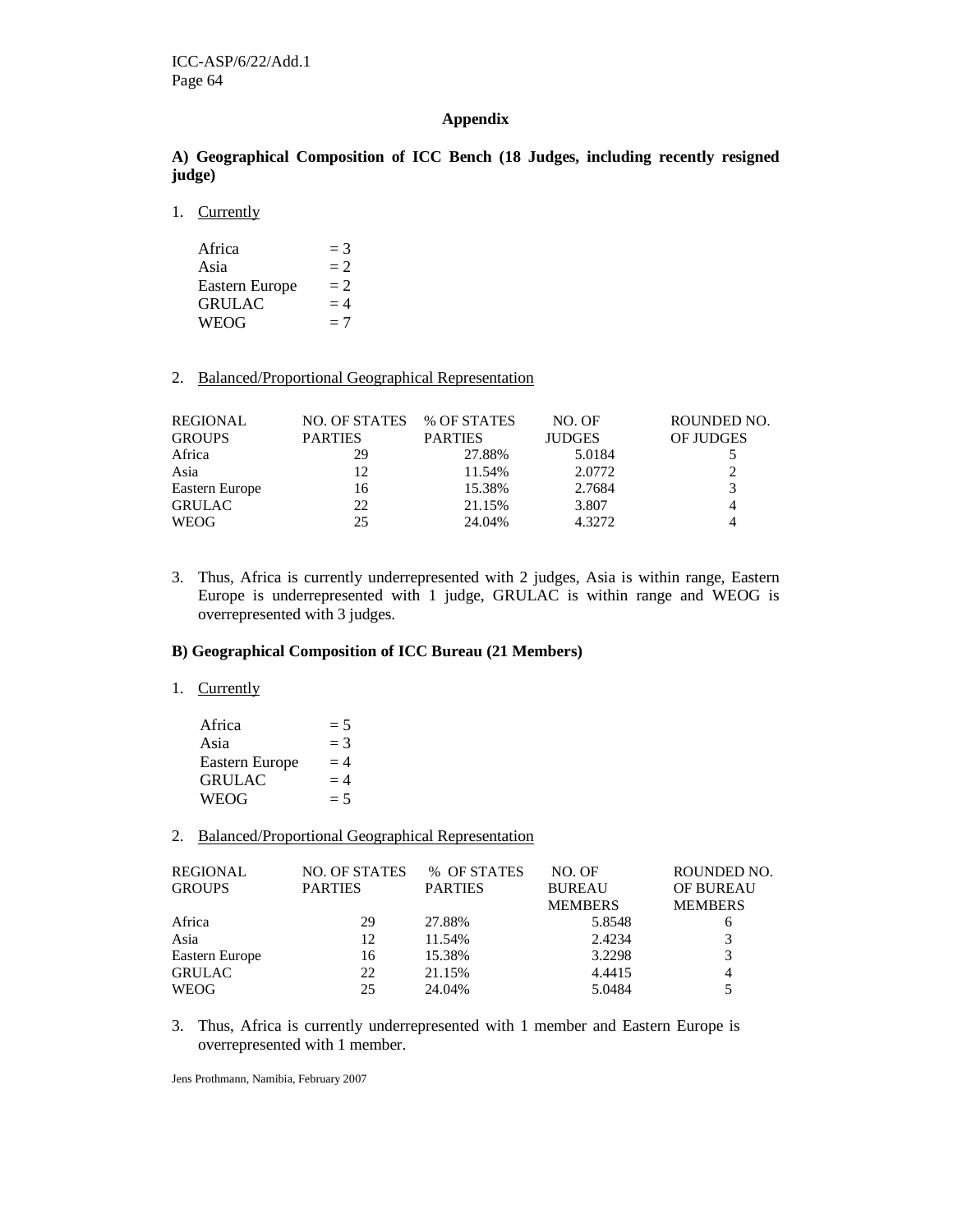#### **(2) Text of a note verbale ref. 6/2 from the Permanent Mission of Namibia to the United Nations, dated 19 March 2007**

 The Permanent Mission of the Republic of Namibia to the United Nations presents its compliments to the Liaison Office of the International Criminal Court (ICC) to the United Nations and has the honour, with reference to the currently topical issues of equitable geographical representation and gender balance, to propose the following:

1. that the new formula/desirable ranges for equitable geographical representation, which would be solely applicable to appointed Professional staff and not elected officials/bodies, be based on a 40% membership factor, 40% situation factor and 20% contributions factor [with reference to the related research papers prepared by the NGO Coalition for the International Criminal Court (CICC)], thereby effectively reflecting the nature of the ICC, its membership, its purpose and role, its activities and its primary constituency.

This revised, truly equitable geographical representation is proposed to be applied at all levels, including the higher and top levels, of the Professional staff through attrition over a to-be-determined reasonable time period; and

2. that gender balance also be achieved at all levels, including the higher and top levels, through attrition over a to-be-determined reasonable time period.

In this connection, the Permanent Mission further has the honour to suggest that the Bureau of the Assembly of the States Parties (ASP) consider expanding the mandate of the pending report on geographical representation and gender balance to also include proportional geographical representation (on the basis of sovereign equality) with regard to elected officials and bodies of the ICC, as already suggested and implicitly agreed to by the President of the ASP at the Resumed  $5<sup>th</sup>$  Session of the ASP and at the immediately subsequent Bureau meeting on 1 February 2007 [*vide* section (d) paragraph 24 of the Official Records of the Resumed  $5<sup>th</sup>$  ASP Session as well as the last paragraph of section 2 of the Agenda and Decisions of the Bureau of 1 February 2007].

Further, rather than THWG's current attempts (because many developing States Parries, including most African States Parties, are not represented in The Hague) to engage non-mandated and non-seized Embassies based in Brussels in/on issues which – by their very nature – require the participation of as many States Parties as possible, the Bureau might wish to consider to (also) allocate such issues, including the aforementioned equitable/proportional geographical representation and gender balance, to the obviously well-placed and suitable New York Working Group (NYWG), where all States Parties are represented through mandated and seized Missions (*vide* Article 112 paragraph 6 of the Rome Statute). This would be particularly feasible in the case of issues such as the to-be-achieved new formula/desirable ranges for equitable geographical representation and gender balance, which are policy matters within the mandate of the ASP requiring very little active input from the Court itself. If need be, the New York Liaison Office of the ICC could provide such input.

The Permanent Mission would highly appreciate it if this note, together with the two enclosures on the proportional geographical representation in the Bench and in the Bureau, could be conveyed forthwith to eth Bureau, the NYWG, and THWG, for their due dissemination and consideration, as well as for inclusion in the related to-be-presented "detailed report to the sixth session of the Assembly of States Parties on the status thereof, including, if necessary, any proposals to further improve geographical and gender balance in the recruitment process;" (*vide* operative paragraph 22 of resolution ICC-ASP/5/32).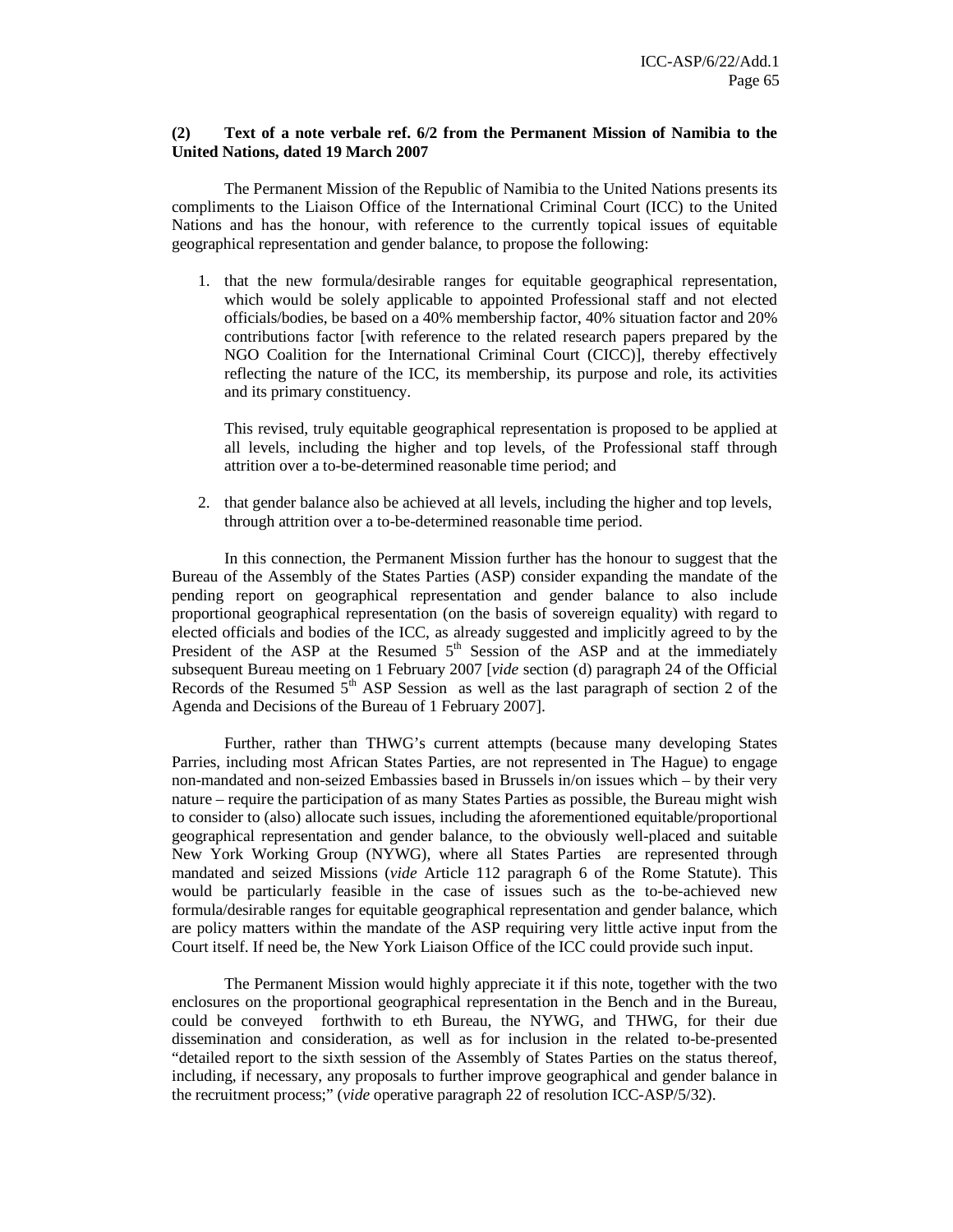ICC-ASP/6/22/Add.1 Page 66

While thanking in advance for the kind and speedy conveyances, the Permanent Mission of the Republic of Namibia to the United Nations avails itself of this opportunity to renew to the Liaison Office of the International Criminal Court to the United Nations the assurances of its highest consideration.

New York, 19 March 2007

The Liaison Office of the International Criminal Court to the United Nations NEW YORK

c.c.: The Permanent Missions of the United Nations of African States Parties to the Rome Statute of the International Criminal Court NEW YORK

(1 appendix)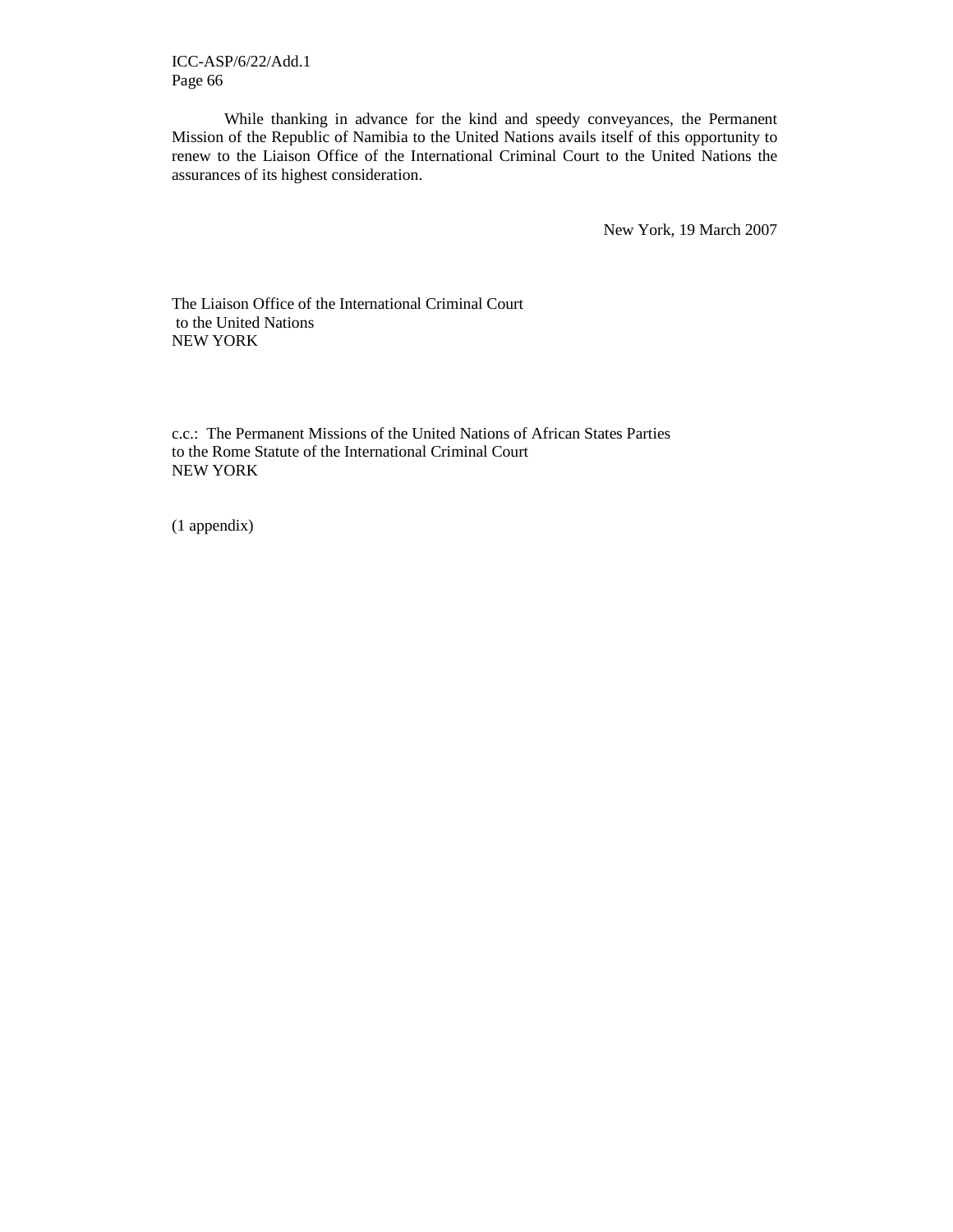#### **Appendix**

**A) Geographical composition of ICC Bench (18 Judges, including recently resigned judge)** 

**1. Currently**

| Africa         | $=$ 3 |
|----------------|-------|
| Asia           | $= 2$ |
| Eastern Europe | $= 2$ |
| <b>GRULAC</b>  | $=4$  |
| WEOG           | $=7$  |

#### **2. Balanced/Proportional geographical representation**

| REGIONAL       | <b>NO. OF STATES</b> | % OF STATES    | NO. OF        | ROUNDED NO. |
|----------------|----------------------|----------------|---------------|-------------|
| <b>GROUPS</b>  | <b>PARTIES</b>       | <b>PARTIES</b> | <b>JUDGES</b> | OF JUDGES   |
| Africa         | 29                   | 27.88%         | 5.0184        |             |
| Asia           | 12                   | 11.54%         | 2.0772        |             |
| Eastern Europe | 16                   | 15.38%         | 2.7684        |             |
| <b>GRULAC</b>  | 22                   | 21.15%         | 3.807         |             |
| <b>WEOG</b>    | 25                   | 24.04%         | 4.3272        |             |

3. Thus, Africa is currently underrepresented with 2 judges, Asia is within range, Eastern Europe is underrepresented with 1 judge, GRULAC is within range and WEOG is overrepresented with 3 judges.

#### **B) Geographical composition of ICC Bureau (21 Members)**

## **1. Currently**

Africa  $= 5$ <br>Asia  $= 3$ Asia Eastern Europe  $= 4$ GRULAC  $= 4$  $WEOG = 5$ 

#### **2. Balanced/Proportional geographical Representation**

| REGIONAL<br><b>GROUPS</b> | NO. OF<br><b>STATES</b><br><b>PARTIES</b> | % OF STATES<br><b>PARTIES</b> | NO. OF<br><b>BUREAU</b><br><b>MEMBERS</b> | ROUNDED NO.<br><b>OF BUREAU</b><br><b>MEMBERS</b> |
|---------------------------|-------------------------------------------|-------------------------------|-------------------------------------------|---------------------------------------------------|
| Africa                    | 29                                        | 27.88%                        | 5.8548                                    | h                                                 |
| Asia                      | 12                                        | 11.54%                        | 2.4234                                    |                                                   |
| Eastern Europe            | 16                                        | 15.38%                        | 3.2298                                    | 3                                                 |
| <b>GRULAC</b>             | 22                                        | 21.15%                        | 4.4415                                    | 4                                                 |
| <b>WEOG</b>               | 25                                        | 24.04%                        | 5.0484                                    |                                                   |

3. Thus, Africa is currently underrepresented with 1 member and Eastern Europe is overrepresented with 1 member.

Namibia, March 2007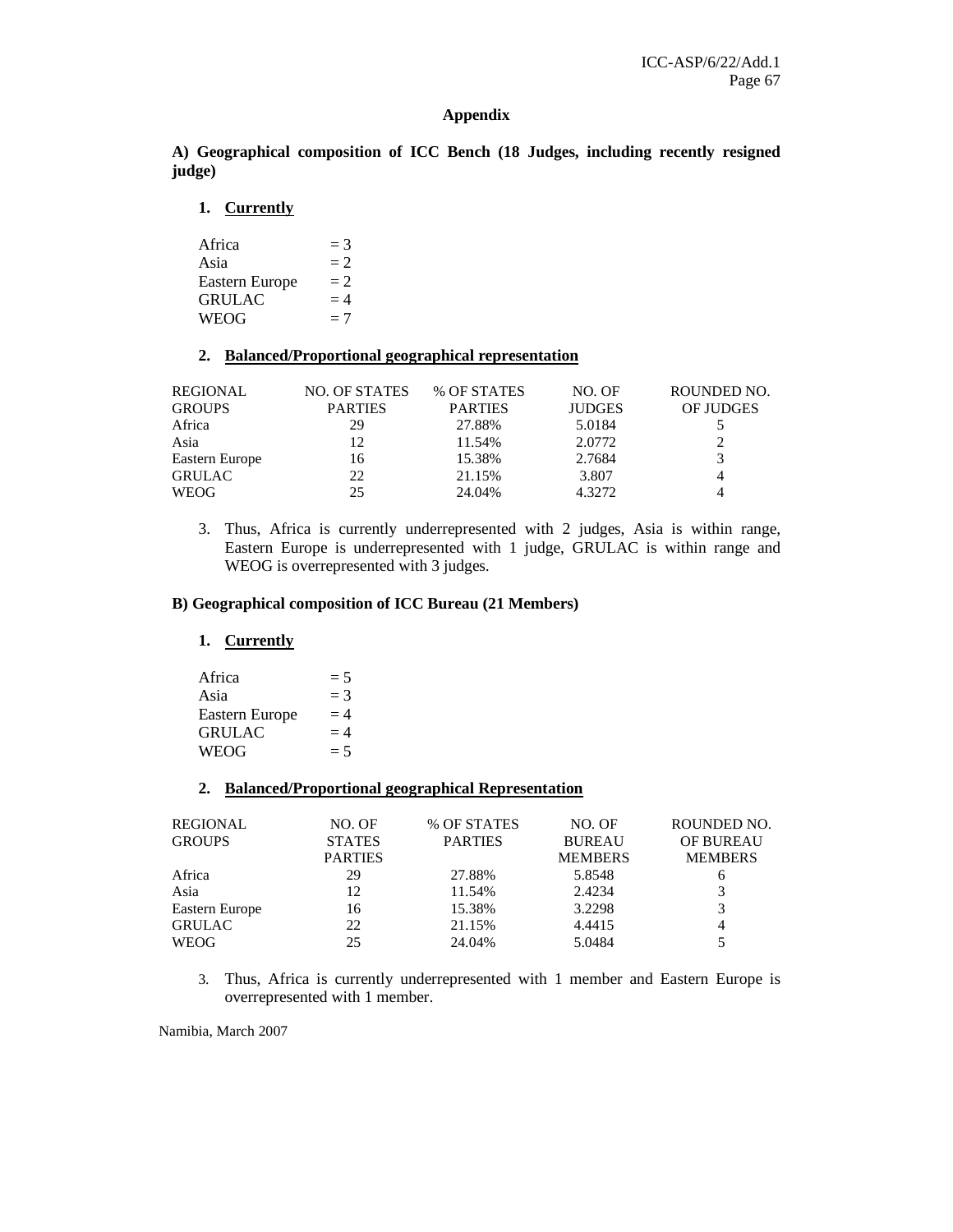#### **(3) Text of e-mails from the Permanent Mission of Namibia to the United Nations, sent to the Secretariat of the Assembly of States Parties**

#### (a) E-mail dated 30 April 2007

Dear Madam/Sir,

Thank you for your e-mail of Friday, 27 April 2007, forwarding the Agenda and "decisions" of the Third meeting on 18 April 2007 of The Hague Working Group (THWG). The information is appreciated.

Note that, like many ICC experts of developing States Parties, including most ICC experts of African States Parties, I was not able to attend said meeting, not being present in The Hague, nor Brussels, for that matter.

Hence, with reference to various previous Namibian communications on this matter, I am compelled to reserve my position on the contents of section 1. entitled Geographical representation and gender balance in the recruitment of staff of said Agenda and "decisions", meaning that any agreement/decision in said section requires further and significantly broader consultations, particularly here in New York, where many ICC experts of developing States Parties, including most experts of African States Parties, are present.

Kindly forthwith share this communication with THWG and all recipients of your abovementioned e-mail.

Thanking you in advance for your due and speedy consideration.

Sincerely,

Jens Prothmann Counsellor (Legal Affairs) Permanent Mission of Namibia to the U.N. NEW YORK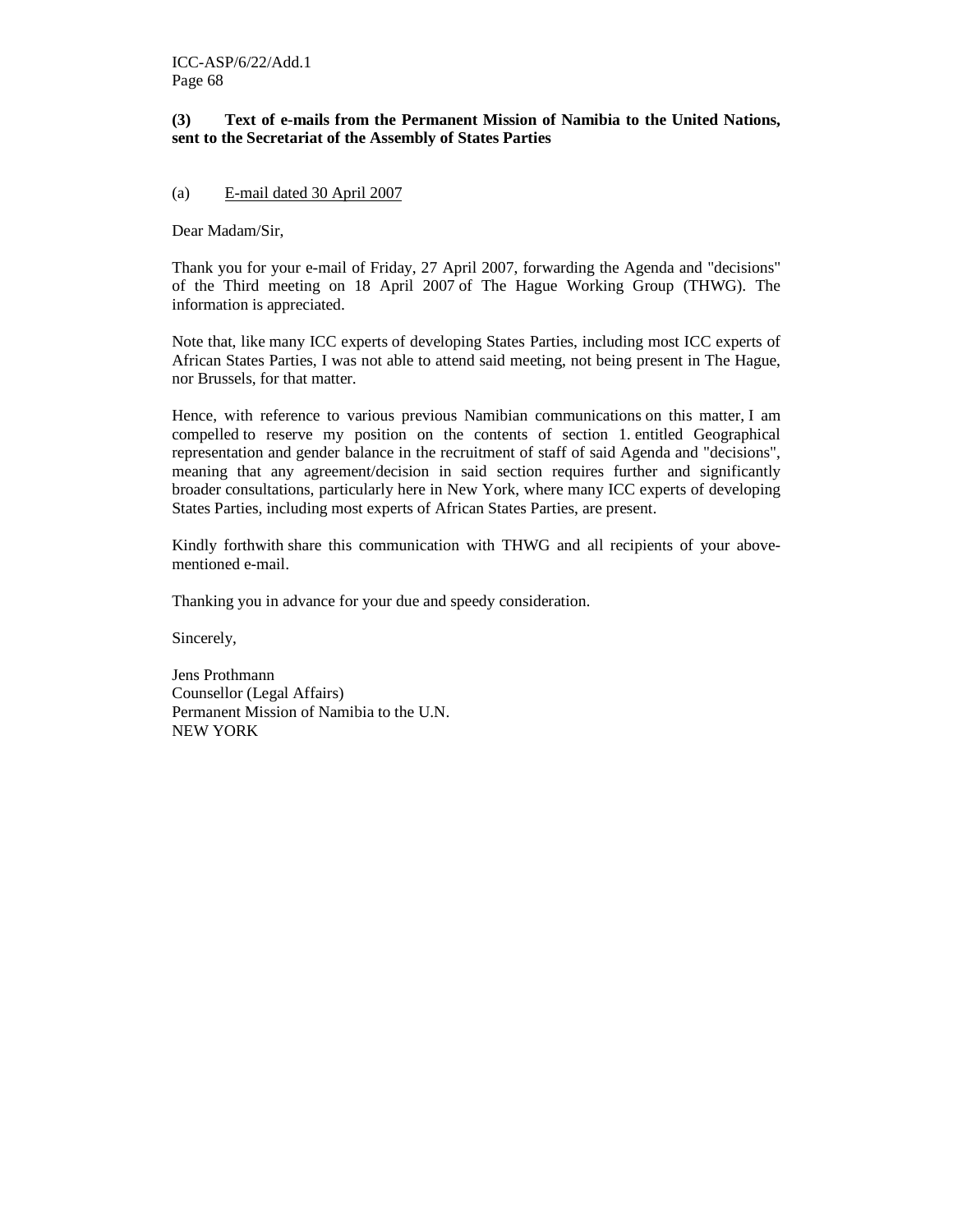(b) E-mail dated 1 May 2007

Dear Madam/Sir,

Further to my e-mail of yesterday evening and with reference to the sixth paragraph of the Agenda and "decisions" of the Third meeting on 18 April 2007 of The Hague Working Group (THWG), please note that, the co-ordinator and facilitator being subsidiaries of the Assembly of States Parties through the Bureau and THWG, "the initiative of the Coordinator and facilitator to hold a meeting on geographical representation and gender balance in Brussels" would be in breach of Article 112 (6) of the Rome Statute, which solely provides for meetings at the seat of the Court or at the Headquarters of the United Nations.

Many ICC experts of developing States Parties, including most ICC experts of African States Parties, being based in New York at the Headquarters of the United Nations, I again, as in previous Namibian communications, urge that related meetings/consultations take place in New York, through a locally appointed co-facilitator.

This would also be both in the spirit and letter of Article 112 (6) of the Rome Statute.

Please urgently convey the above-mentioned to THWG and all recipients of your e-mail of Friday, 27 April 2007, distributing the Agenda and "decisions" of the Third meeting on 18 April 2007 of THWG.

Trusting in your due and speedy consideration.

Sincerely,

Jens Prothmann Counsellor (Legal Affairs) Permanent Mission of Namibia to the U.N. NEW YORK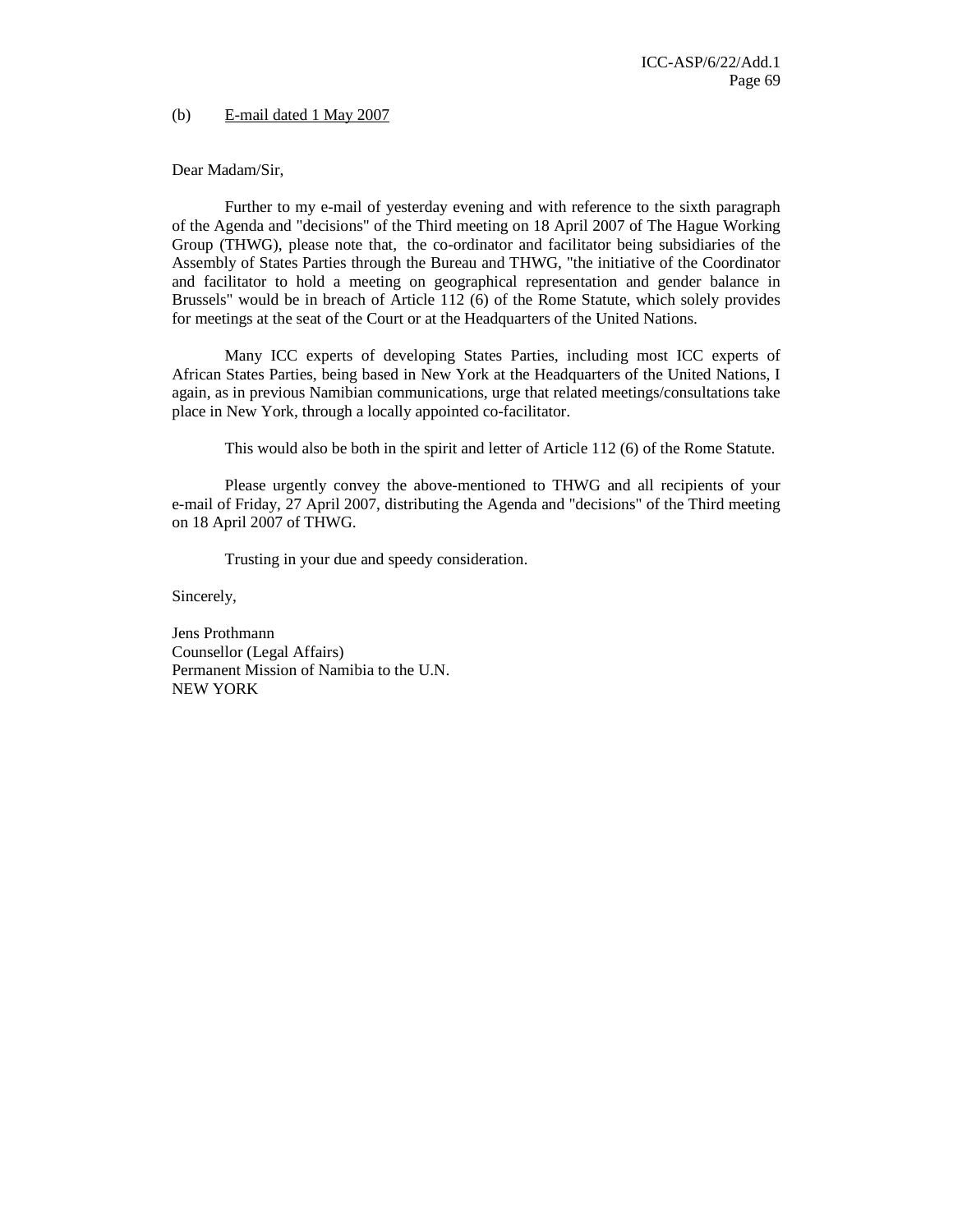#### **(4) Text of a note verbale ref. 6/2 from the Permanent Mission of Namibia to the United Nations, dated 21 May 2007**

The Permanent Mission of the Republic of Namibia to the United Nations presents its compliments to the Secretariat of the Assembly of States Parties to the Rome Statute of the International Criminal Court and has the honour, in response to the Secretariat's e-mail of Tuesday, 15 May 2007, conveying the invitation of The Hague Working Group (THWG) to its meeting on Wednesday, 23 May 2007, to request, in view of Namibia, like many developing States Parties, including most African, Caribbean and Pacific States Parties, not being able to participate in meetings of THWG, the conveyance to, and dissemination among, THWG and all States Parties of this verbal note prior to above-mentioned THWG meeting on 23 May 2007.

The Permanent Mission reiterates that many developing States Parties, including most African, Caribbean and Pacific States Parties, are not represented at the seat of the International Criminal Court and are thus denied the opportunity to actively, personally and regularly interact on equal terms on *inter alia* the issue of equitable geographical representation and gender balance.

Moreover, all these developing States Parties, due to their non-representation at the seat of the Court, are also denied the opportunity to participate in meetings of THWG and other related meetings at the seat of the Court, thus withholding them from expressing their views and ideas on *inter alia* this matter on the floor in an open, transparent and broadly representative debate towards a truly reflective, fully inclusive and legitimate report, if indeed - required (Resolution ICC-ASP/1IRes.10 was adopted without a preceding report).

 Considering the above-mentioned as well as the letter and spirit of Article 112, paragraph 6 of the Rome Statute, which provides for Assembly of States Parties activities at the seat of the Court and at the Headquarters of the United Nations, it is more than selfevident that a (co-) facilitator on equitable geographical representation and gender balance should have long past been appointed in New York, thereby assuring that all States Parties have equal opportunity in the consultations/debate on this matter.

 As apparently planned in the near future (in conjunction with the forthcoming Princeton intercessional meeting of the Special Working Group on the Crime of Aggression), one by-the way meeting/consultation in New York, while appreciated as an additional effort and kind gesture, is not sufficient and far from creating equal opportunity for the many States Parties not represented in The Hague.

 Meetings in Brussels on this matter are no alternative nor substitute neither, particularly considering 1) the implicit provision of Article 112, paragraph 6 for such activities to take place in The Hague and/or New York and 2) the lack of broad experience and expertise there.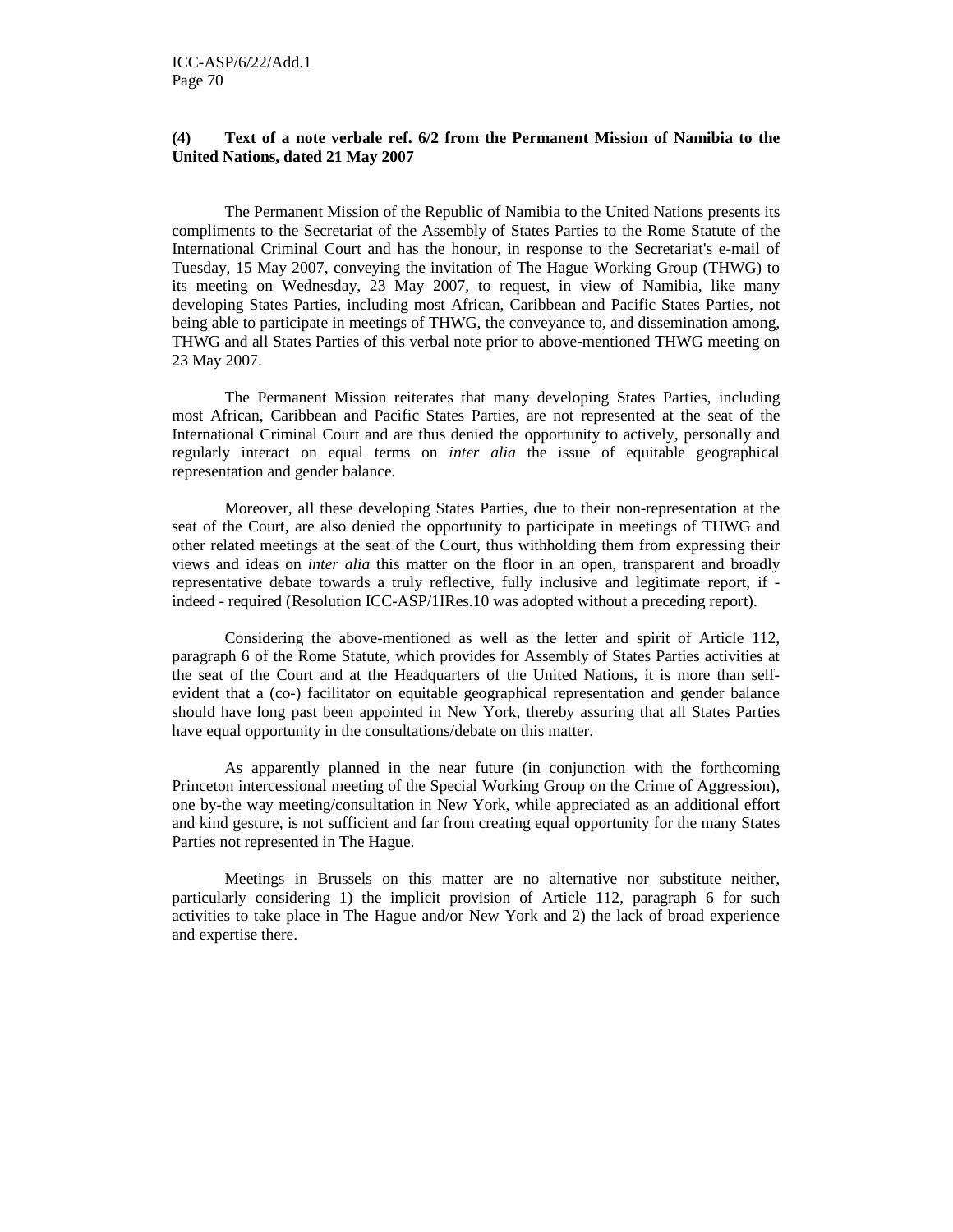Finally, the Permanent Mission has the honour to point out that the interim system of desirable ranges for equitable geographical representation currently applied by the International Criminal Court is not a statutory provision, but the result of Resolution ICC-ASP/I/Res.l0 of the Assembly of States Parties, and hence does not fall within the purview of the Review Conference, but should be addressed in the interest of truly equitable geographical representation, and consequent improved legitimacy of the Court, by means of a new resolution of the Assembly of States Parties.

While conveying, in view of various previous unheeded Namibian communications, the aforementioned for the record, the Permanent Mission of the Republic of Namibia to the United Nations avails itself of this opportunity to renew to the Secretariat of the Assembly of States Parties to the Rome Statute of the International Criminal Court the assurances of its due consideration.

New York, 21 May 2007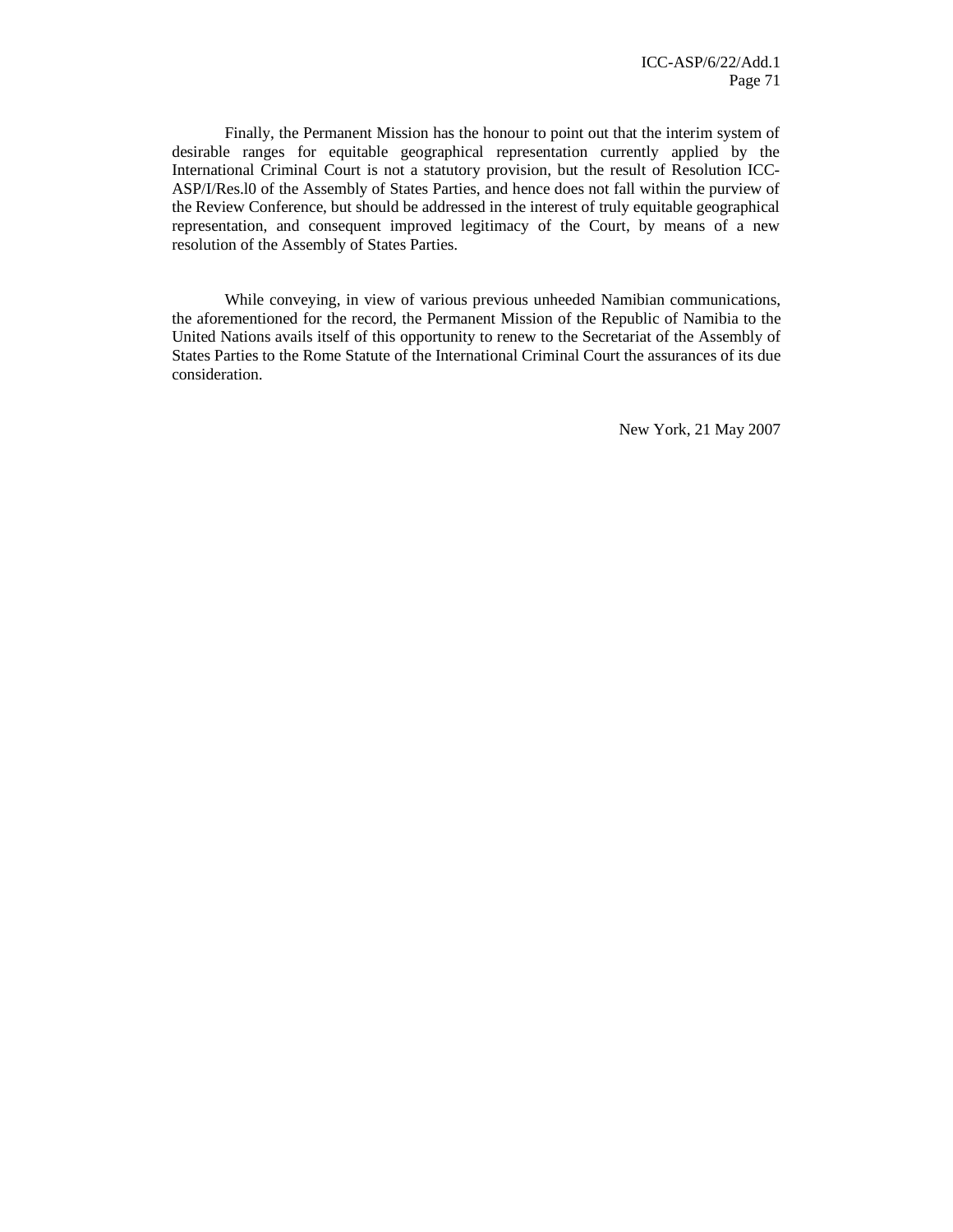#### **(5) Text of a note verbale ref. 6/2 from the Permanent Mission of Namibia to the United Nations, dated 13 June 2007**

The Permanent Mission of the Republic of Namibia to the United Nations presents its compliments to the Liaison Office of the International Criminal Court to the United Nations and has the honour to request the forthwith conveyance of this verbal note and the enclosed talking points [for the Namibian intervention at the Third Meeting of the New York Working Group (NYWG) of the Assembly of the States Parties (ASP) to the Rome Statute] to the Bureau, the NYWG and The Hague Working Group, for their due dissemination and consideration.

The Permanent Mission also has the honour to reiterate that, according to Article 12, paragraph 6 of the Rome Statute, the ASP's activities, including, by implication, those of its subsidiaries such as its two Working Groups and their co-ordinators and/or facilitators, are restricted to the seat of the Court or the Headquarters of the United Nations; the Rome Statute does not, for example, provide for meetings at the Headquarters of the European Community.

 The Permanent Mission further has the honour to emphasise that a speedy revision and change of the interim guidelines/desirable ranges/formula for equitable geographical representation currently applied as per resolution ICC-ASP/1/Res. 10 would also significantly reduce the volatility of the Professional staff composition, as is currently being faced with the imminence of only **one** new State Party. A significant reduction of the contributions factor and a significant increase in the membership factor, while also accounting equally for contributions as well as situations, would not only be more just, but also less fluctuating/volatile.

Finally, the Permanent Mission wishes to recall that, according to the Article 123 of the Rome Statute, the Review Conference shall only "consider any amendments to" the "Statute" and its "review may include, but is not limited to, the list of crimes contained in article 5." Hence, the Review Conference cannot consider decisions by the ASP, not anything beyond what is enshrined in Article 123.

While thanking in advance for the favourable consideration and speedy conveyances, the Permanent Mission of the Republic of Namibia to the United Nations avails itself of this opportunity to renew to the Liaison Office of the International Criminal Court to the United Nations the assurances of its highest consideration.

New York, 13 June 2007

The Liaison Office of the International Criminal Court To the United Nations NEW YORK

- c.c.: 1) The Permanent Missions to the United Nations of the States Parties to the Rome Statute of the International Criminal Court, NEW YORK
	- 2) The Secretariat of the Assembly of the States Parties to the Rome Statute of the International Criminal Court, THE HAGUE

(1 appendix)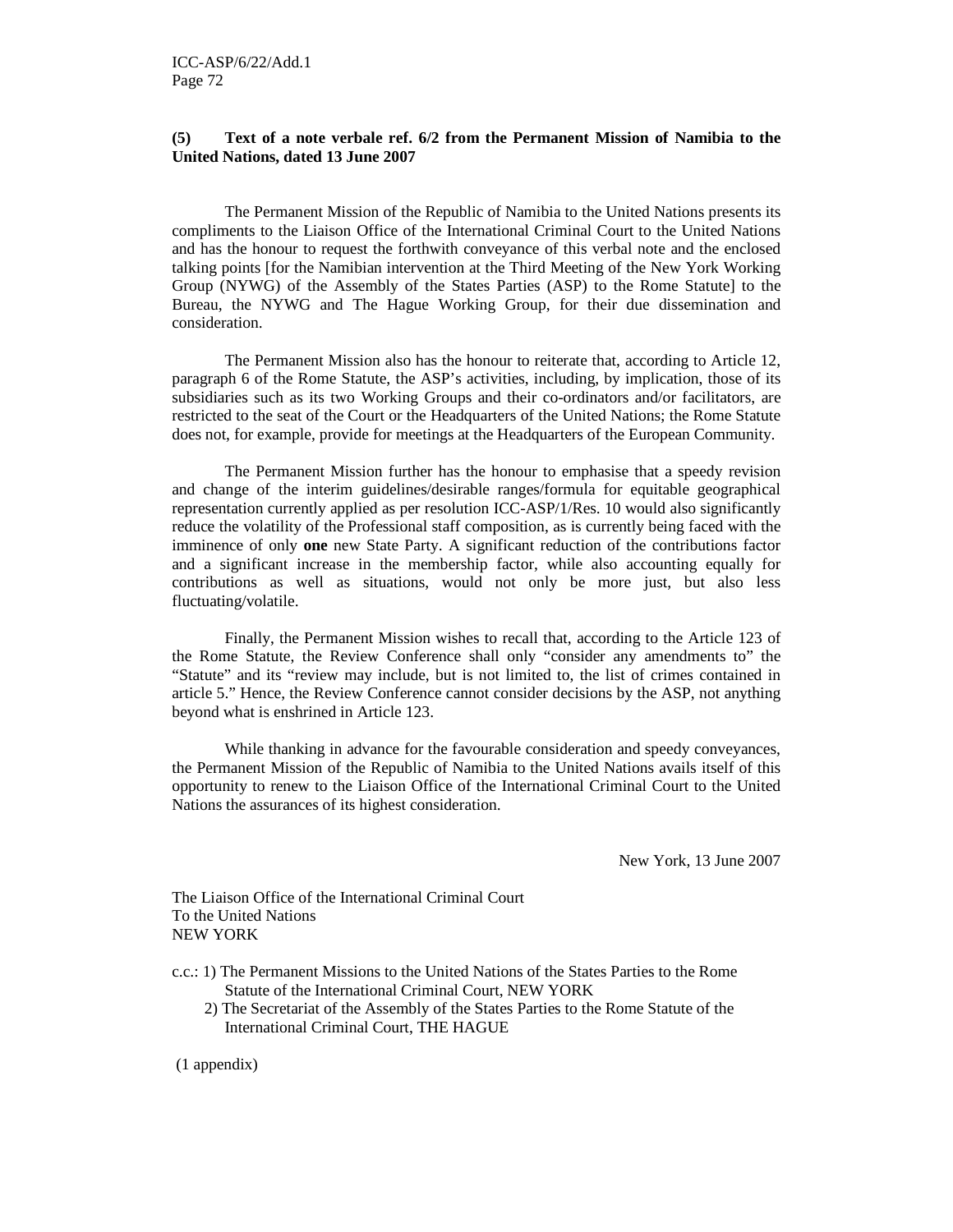## **Appendix**

## **Namibian talking points at the third meeting of the New York Working Group of the Assembly of States Parties to the Rome Statute of the International Criminal Court, 6 June 2007**

- 1. Ambassador/Mr. Coordinator, thank you very much for the floor and for conveying this meeting.
- 2. I also thank Ambassador Blaak for passing by on her way to Princeton and brief us on her meetings and consultations at the seat of the Court and in Brussels.
- 3. The issue of equitable geographical representation and gender balance is of utmost importance for Namibia and, in our view, will determine the future legitimacy and success, or not, of the International Criminal Court.
- 4. I shall first address procedural issues and then dig into the substance.
- 5. As we all know, many developing States Parties and members of the Assembly, including most Africa, Caribbean and Pacific States Parties, are not represented at the seat of the Court.
- 6. All these States Parties are thus denied the opportunity to participate in regular consultations and meetings debating this all-important matter affecting all of us, not only those represented in The Hague.
- 7. Hence, it is completely incomprehensible to me that there is no facilitator on this matter here at U.N. HQs, where all States Parties are represented, thereby ensuring equal opportunity.
- 8. This situation becomes even more baffling when considering that on the equally allimportant issue of co-operation there is co-facilitator in New York and in The Hague.
- 9. Mr. Co-ordinator, I ask in exasperation, if this excellent arrangement is possible for the issue co-operation, why not for the issue of equitable geographical representation and gender balance?
- 10. Mr. Co-ordinator, meetings and consultations in Brussels are no alternative for consultations and meetings in New York. Firstly, the great majority of Missions in Brussels are not seized with ICC matters and, secondly, there is little experience and expertise regarding the ICC. Thirdly, and most importantly, the Rome Statute does not provide for ASP activities at EU HQs, but only for activities at the seat of the Court and at U.N. HQs.
- 11. The above-mentioned is for the record, now I shall address the substance.
- 12. Nearly thirty percent of the States Parties are African, all situation countries are in Africa and all indicates are African. And yet, Africans are conspicuously underrepresented in the Court, particularly amongst the elected officials as well as at the higher and top levels of the appointed professional officials.
- 13. None of the organs of the Court are headed by an African, nor is the Secretariat of the ASP.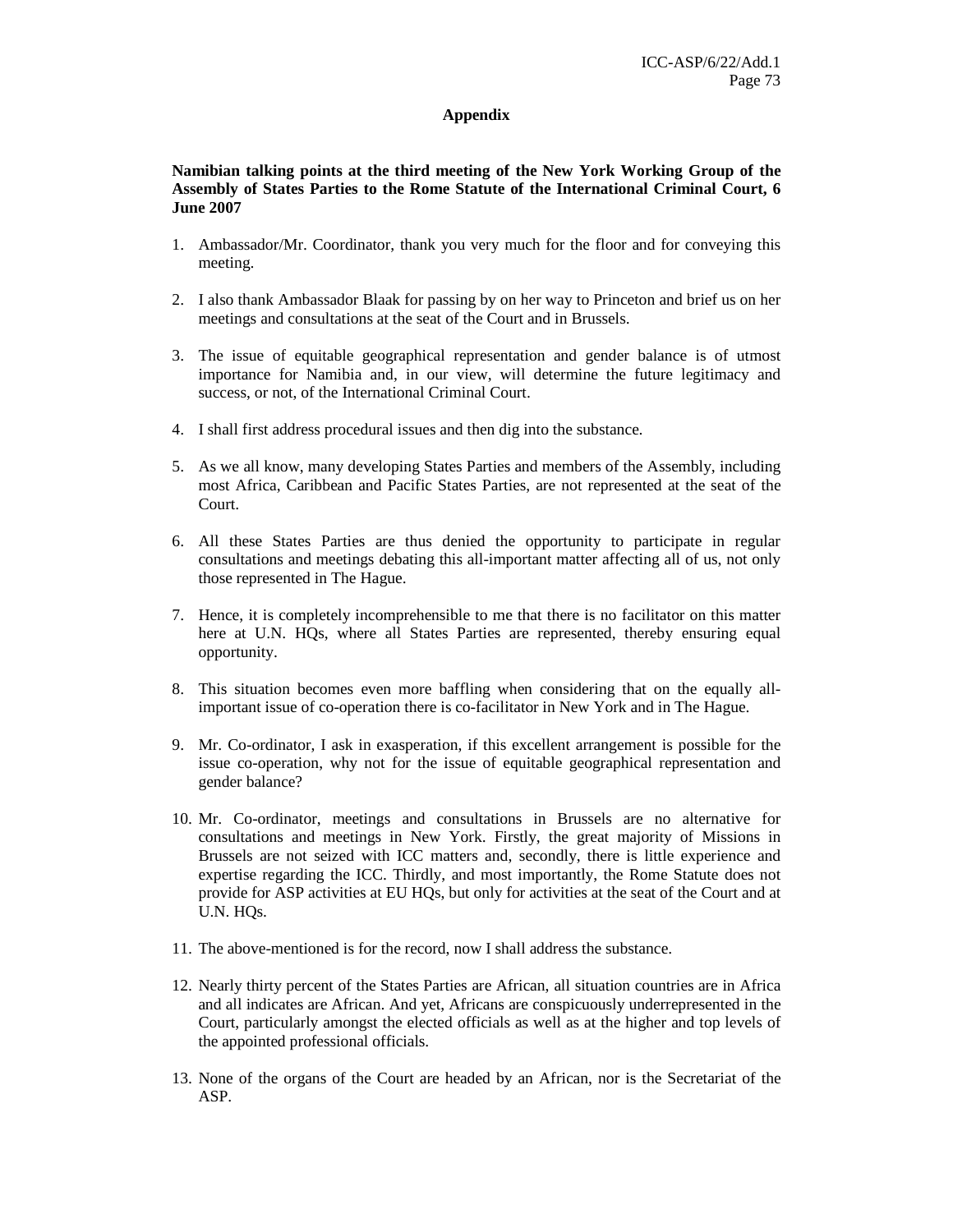- 14. Ignoring the recent resignations of two WEOG judges and one GRULAC judge, only three out of eighteen judges are African, whereas seven are from WEOG, despite the fact that WEOG has significantly less States Parties, no situation countries and no indictees.
- 15. A similar situation exists with regard to the Professional staff or the Court. In view of the current unsatisfactory guidelines/formula/desirable ranges, which give far too much weight to the contributions factor/variable, WEOG is entitled to nearly sixty percent of the Professional staff, while all the other four regional groups, Africa, Asia, Eastern Europe and GRULAC, together share only forty percent, thus rendering the Court unrepresentative.
- 16. Ambassador Blaak's explicit mandate according to operative paragraph 22 of resolution ICC-ASP/5/32 is to make "proposals to **further improve** (my emphasis) geographical and gender balance".
- 17. Hence, firstly, the ASP should revisit its resolution ICC-ASP/1/Res.10 on equitable geographical representation and gender balance, which according to its  $4<sup>th</sup>$  pre-ambular paragraph only "sets **interim** (my emphasis) guidelines for the application of these principles during **the transitional period of the establishment** (my emphasis) of the Court".
- 18. Hence, a new resolution is required to set permanent guidelines or desirable ranges, granting most weight to the membership factor/variable, while also recognizing as lesser factors/variables contributions and situations, keeping in mind that both are subject to greater fluctuations. Contributions, of course, more so, as can be gleamed from the current debate and statistics regarding **one**, *i.e*. Japan's, imminent ratification.
- 19. Such desirable ranges for equitable geographical representation would be truly equitable, just and legitimate, whereas the current ones are not.
- 20. Secondly, the ASP should re-visit the procedures for the election of judges and simply base it on proportional geographical representation, while also ensuring gender balance and relevant experience, competence and excellent.
- 21. Ambassador/Mr. Co-ordinator, a justice system will only work if the people it is supposed to serve have confidence in it. The ICC is not about those who have money, power, and justice, but primarily about those who need justice. The ICC, particularly its elected as well as higher and top professional officials, must be fully representative of its States Parties, its activities and its primary constituency. Only then will the Court continue to develop into a truly universal institution.
- 22. Thank you very much, Ambassador/Mr. Co-ordinator.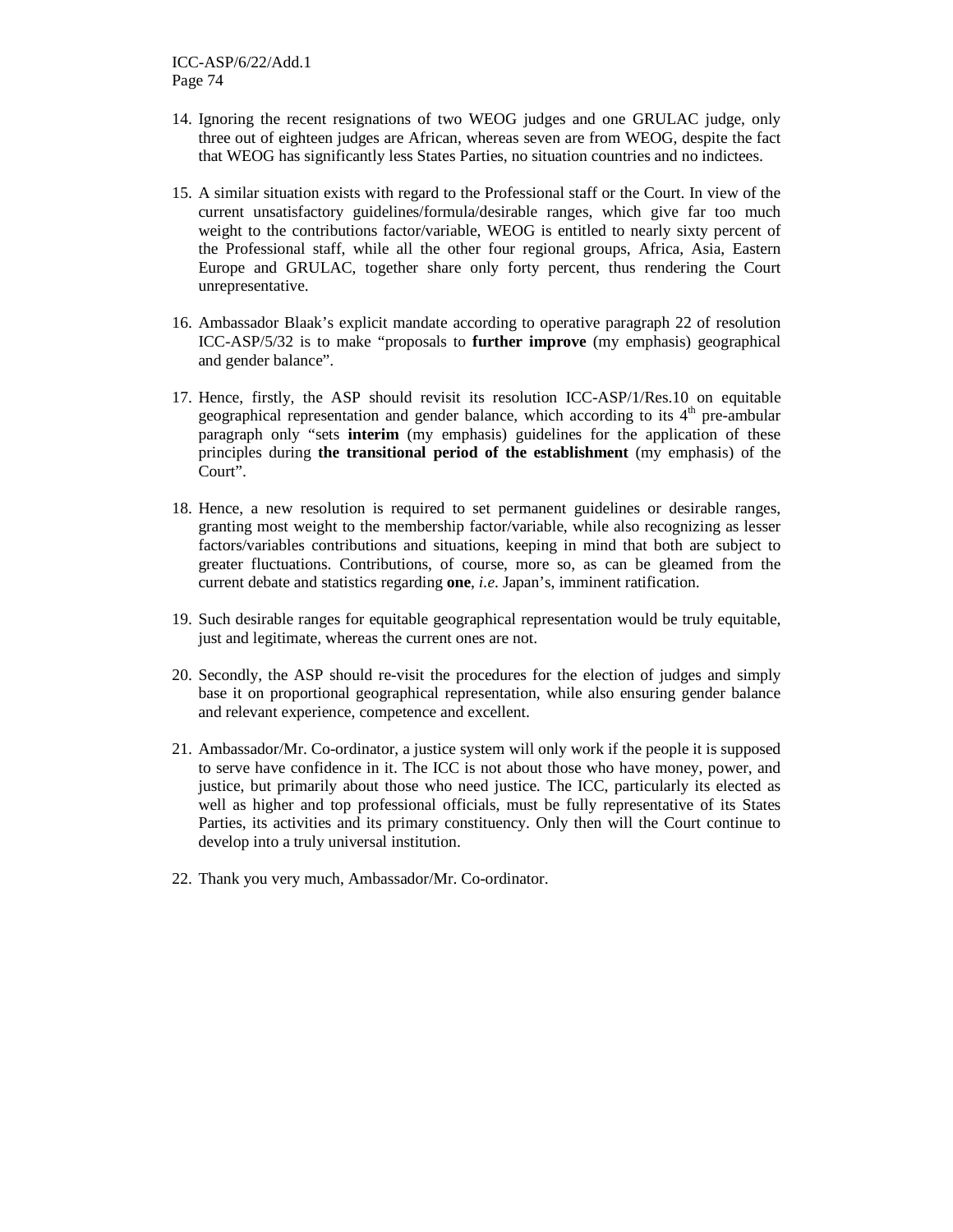## **(6) Text of a note verbale ref. 6/2, dated 5 September 2007, from the Permanent Mission of Namibia to the United Nations**

The Permanent Mission of the Republic of Namibia to the United Nations presents its compliments to the New York Liaison Office of the International Criminal Court (ICC) and has the honour, in view of the imminently forthcoming 14<sup>th</sup> Meeting of The Hague Working Group of the Bureau of the Assembly of States Parties, to refer to the "Agenda and decisions" of the 11<sup>th</sup> Meeting of the said working group.

Particular attention is drawn to section 3 entitled: "Geographical representation and gender balance in the recruitment of staff" (especially the last three paragraphs thereof), the annex containing the "Draft elements, submitted by the facilitator, Ambassador Mirjam Blaak (Uganda), for possible inclusion in the report of The Hague Working Group to the Bureau", as well as "Scenario 3", the statistical rendition/elaboration of option 4 in the draft elements on

page 7.

Namibia welcomes the draft elements submitted by the facilitator, Ambassador Blaak from Uganda, for inclusion in the draft report on equitable geographical representation. Namibia, particularly welcomes the three options for new and revised desirable ranges in the recruitment of ICC staff, especially option four including the situations factor, which ensures truly equitable geographical representation and is in the interest of the great majority of States Parties (vide "Target" and "Actual" columns of "Scenario").

The Permanent Mission wishes to emphasis that the content of the draft elements, including the options, were widely discussed and are fully within the mandate of the facilitator, Ambassador Blaak, while also taking due to cognizance of the temporary nature of the current inequitable and unworkable (e.g. and inter alia they are subject to massive fluctuations through the accession of merely one new State Party) desirable ranges adopted as an interim arrangement in resolution ICC-ASP/1/Res.10.

Hence, contrary to the suggestion of The Hague Working Group, where many developing States Parties, including most African, Caribbean and Pacific States Parties are not represented, the options ought to be included in the report to the Bureau and, ultimately, in the report to the Assembly of States Parties.

The Permanent Mission finally has the honour to request immediate conveyance of this note to all States Parties, as well as dissemination thereof at the forthcoming  $14<sup>th</sup>$  Meeting of The Hague Working Group.

While thanking in advance for the due consideration, the Permanent Mission of the Republic of Namibia to the United Nations avails itself of this opportunity to renew to the New York Liaison Office of the International Criminal Court the assurances of its highest consideration.